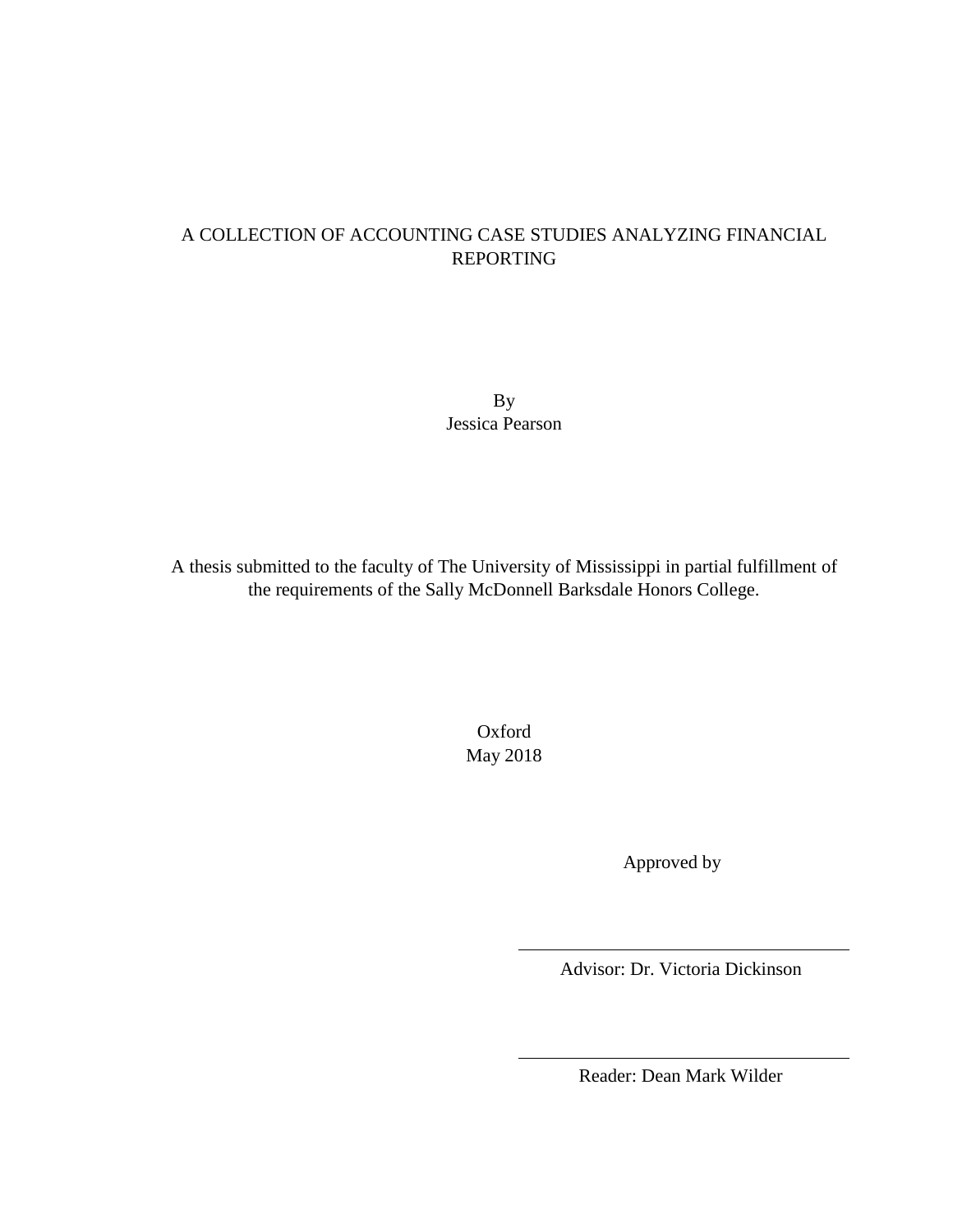© 2018 Jessica Lee Pearson ALL RIGHTS RESERVED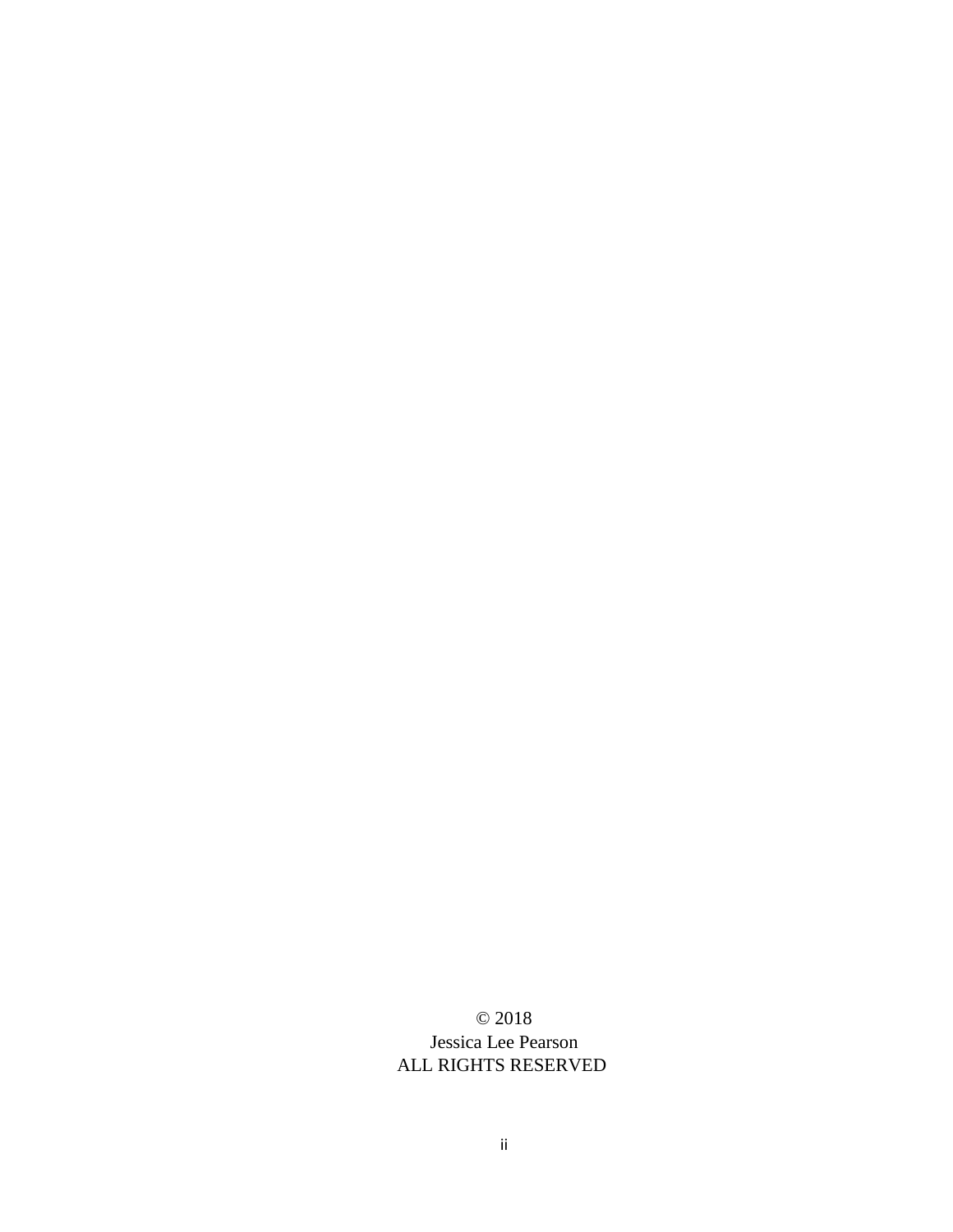#### Abstract

The following thesis contains a group of twelve accounting case studies that were completed between August 2016 and May 2017. The cases deal with a number of different accounting topics including depreciation, inventory valuation, formatting financial statements, the new revenue recognition standard, leases, using the Codification Research System, internal controls, stock-based compensation, and deferred income taxes. Each of these cases were picked to follow along with what was being taught in Intermediate Accounting at the time, and they were useful in building on the information I was already learning. The cases provided a different way of looking at each of the topics, and they took my understanding on those topics to a higher level. Each chapter that follows contains one case that is unrelated to any of the other ones, and they should be viewed independently. Even though they are unrelated, when the cases are put together they form a complete work that showcases the journey take over those ten months.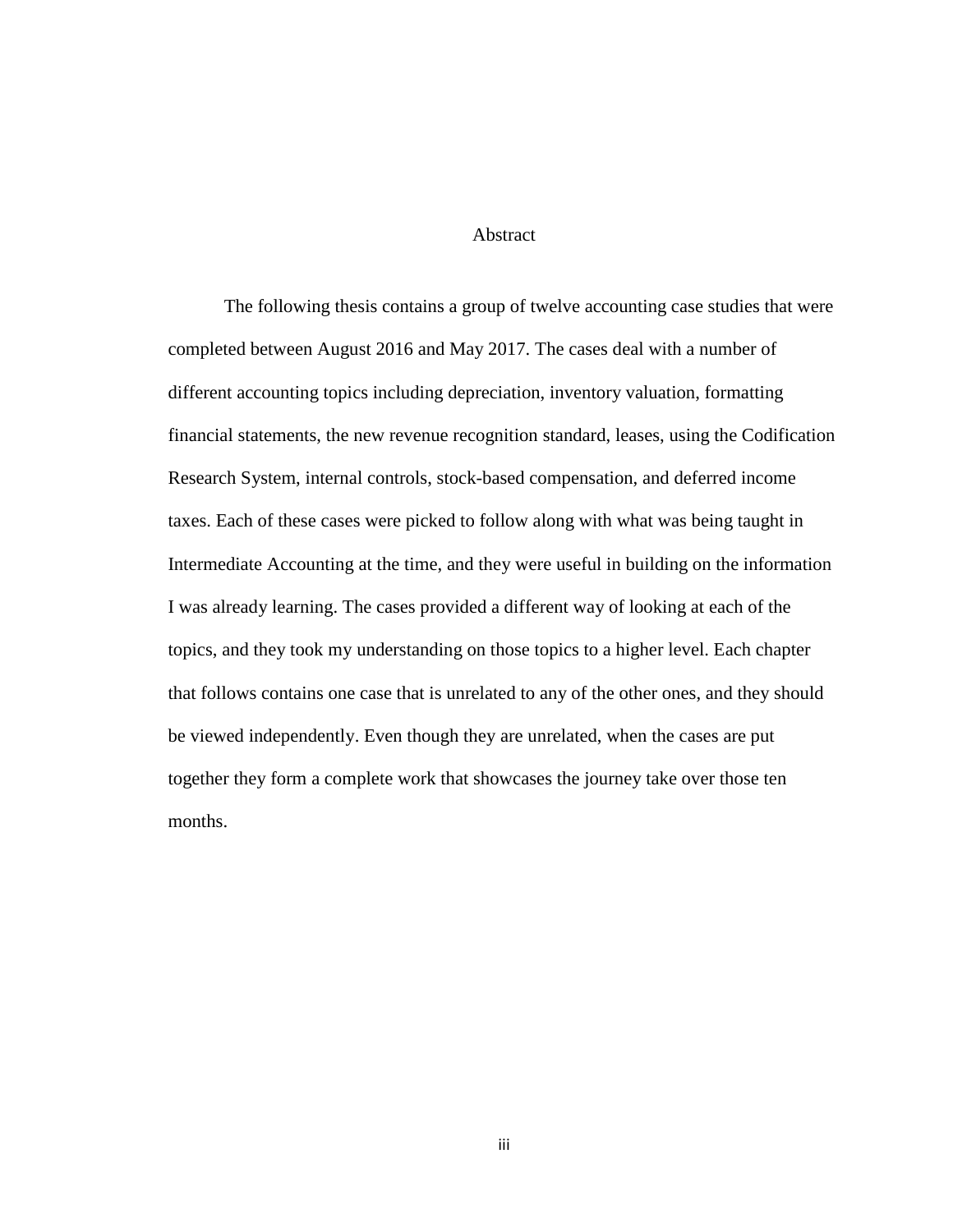# TABLE OF CONTENTS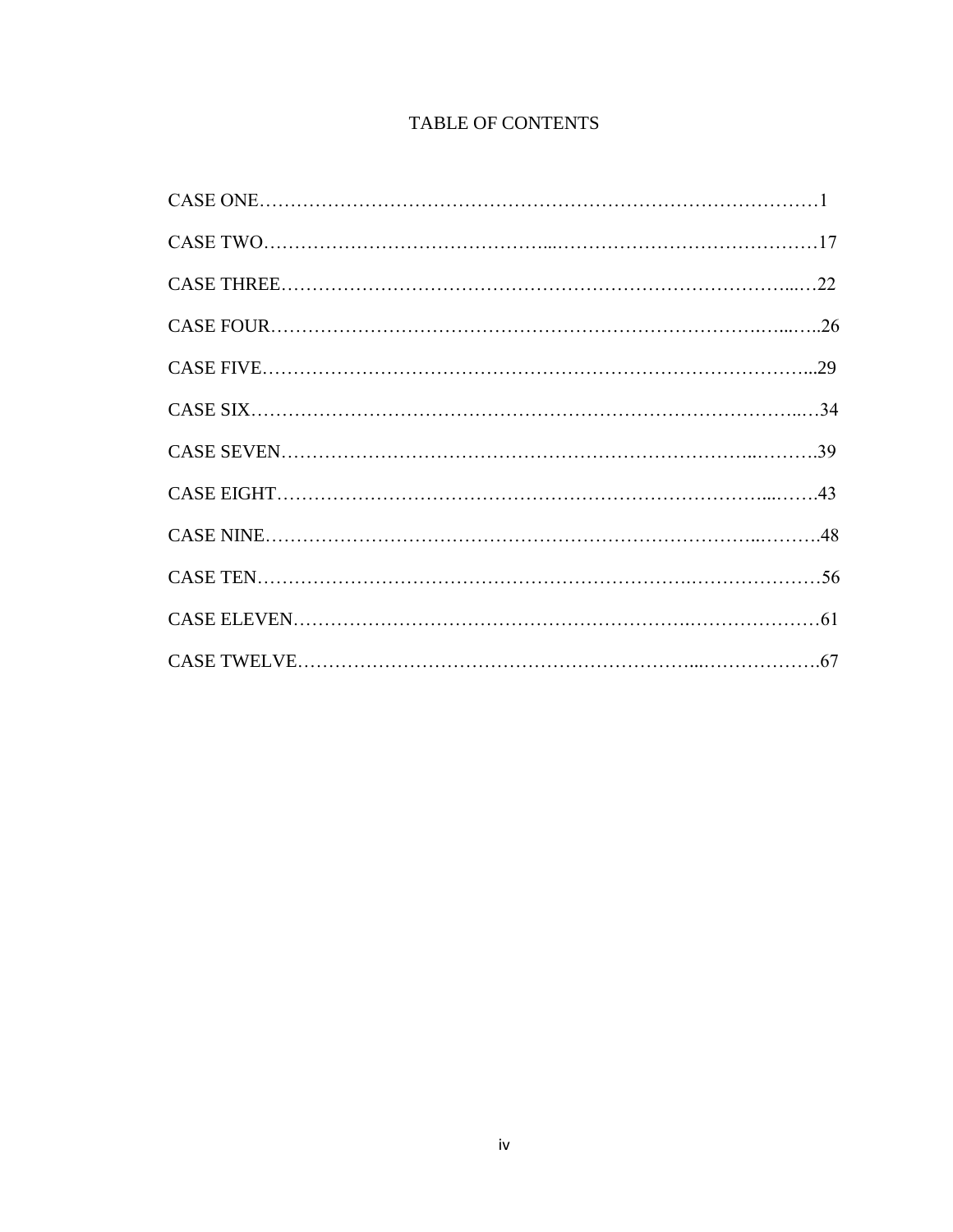#### LIST OF TABLES

- TABLE 1A Home Heaters account balances following journal entries for the year
- TABLE 1B Journal entries made throughout the year for Home Heaters
- TABLE 1C Home Heaters trial balance following journal entries
- TABLE 1D Glenwood Heating additional information journal entries
- TABLE 1E Glenwood Heating additional information journal entries continued
- TABLE 1F Eads Heaters additional information journal entries
- TABLE 1G Eads Heaters additional journal entries continued
- TABLE 1H Eads Heaters additional journal entries continued (2)
- TABLE 1I Glenwood Heating trial balance
- TABLE 1J Eads Heaters trial balance
- TABLE 4A Analyzing Fraud Schemes and Internal Control Procedures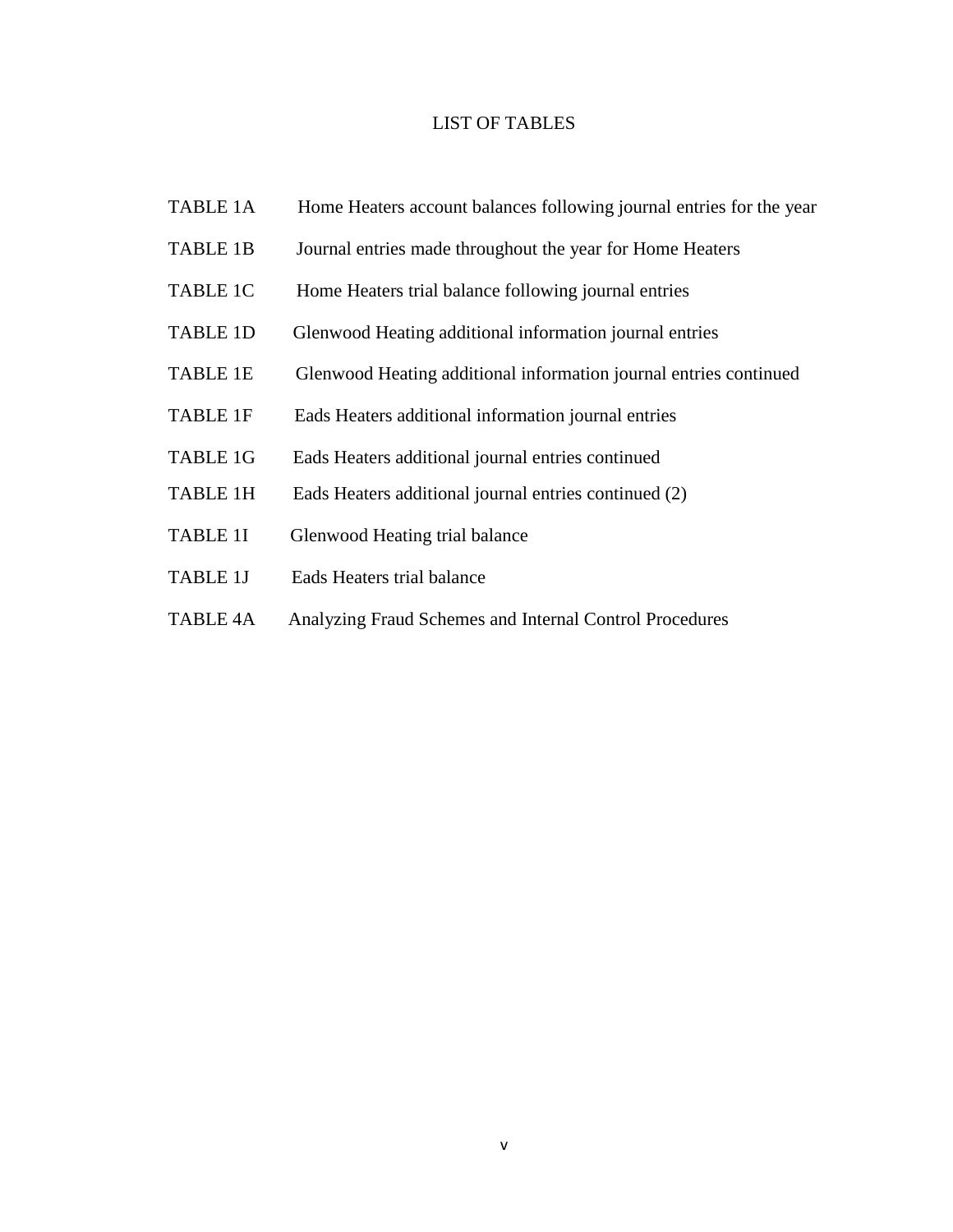### Case Number One:

Home Heaters: A Comparison of Glenwood Heating, Inc. and Eads Heaters, Inc.

The following case study is a look at two companies which are described below. This case study involved making journal entries for the companies, making their adjusting entries, and preparing financial statements for both Glenwood Heating, Inc and Eads Heaters, Inc. Lastly, a recommendation was made about which company seemed better

off financially and which one was preferred to lend money to.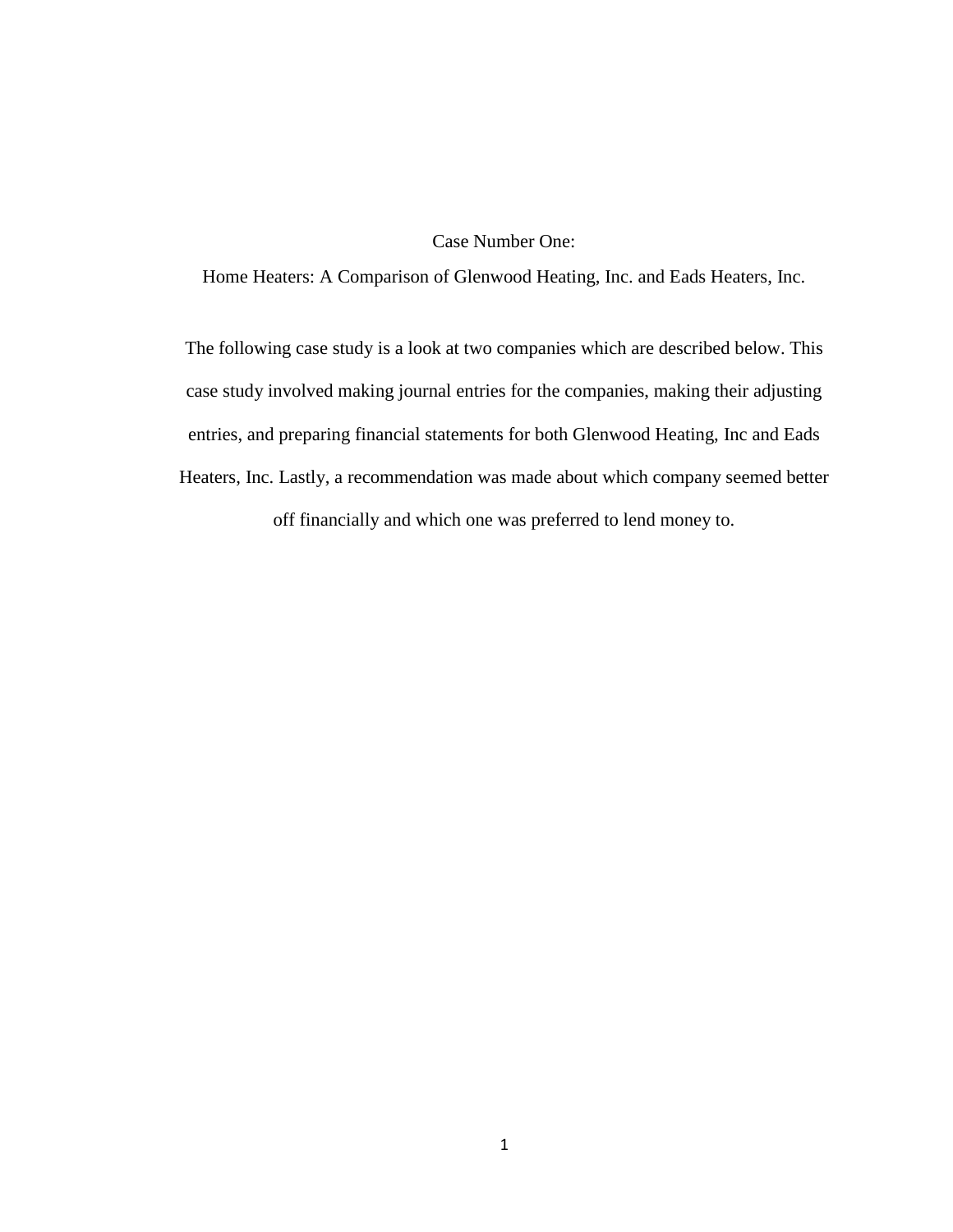Two companies began operations at the beginning of 20X1. One was Glenwood Heating, Inc., and the other was Eads Heaters, Inc. These two companies sell heating units, and they had the same transactions during their first year of operations. Below are the journal entries for their 12 first year transactions, and a trial balance for them also. Both companies sold stock and took out a loan to acquire cash of \$560,000 total. They also both bought a building, equipment, and land for a total of \$500,000. Their \$398,500 worth of sales were all on credit, and they collected \$299,100 of that during the year. They spent \$239,800 on their inventory and paid off \$213,360 of that before year end. They also paid for advertising, supplies, insurance, and wages, and they paid dividends of \$7.25 per share. The following tables show the account balances for Home Heaters, the journal entries made, and trial balance following those entries.

|    |           |                      |         |        |                 | Home Heaters |           |              |          |         |          |
|----|-----------|----------------------|---------|--------|-----------------|--------------|-----------|--------------|----------|---------|----------|
|    |           | Accounts             |         |        |                 |              | Accounts  | <b>Notes</b> | Interest | Common  | Retained |
|    | Cash      | Receivable Inventory |         | Land   | <b>Building</b> | Equipment    | Payable   | Payable      | Payable  | Stock   | Earnings |
|    | 160,000   |                      |         |        |                 |              |           |              |          | 160,000 |          |
| 2  | 400,000   |                      |         |        |                 |              |           | 400,000      |          |         |          |
| 3  | (420,000) |                      |         | 70,000 | 350,000         |              |           |              |          |         |          |
| 4  | (80,000)  |                      |         |        |                 | 80,000       |           |              |          |         |          |
| 5  |           |                      | 239,800 |        |                 |              | 239,800   |              |          |         |          |
| 6  |           | 398,500              |         |        |                 |              |           |              |          |         | 398,500  |
| 7  | 299,100   | (299,100)            |         |        |                 |              |           |              |          |         |          |
| 8  | (213,360) |                      |         |        |                 |              | (213,360) |              |          |         |          |
| 9  | (41,000)  |                      |         |        |                 |              |           | (20,000)     |          |         | (21,000) |
| 10 | (34,200)  |                      |         |        |                 |              |           |              |          |         | (34,200) |
| 11 | (23,200)  |                      |         |        |                 |              |           |              |          |         | (23,200) |
| 12 |           |                      |         |        |                 |              |           |              | 6,650    |         | (6,650)  |
|    | 47,340    | 99,400               | 239,800 | 70,000 | 350,000         | 80,000       | 26,440    | 380,000      | 6,650    | 160,000 | 313,450  |

Table 1A: Home Heaters account balances following journal entries for the year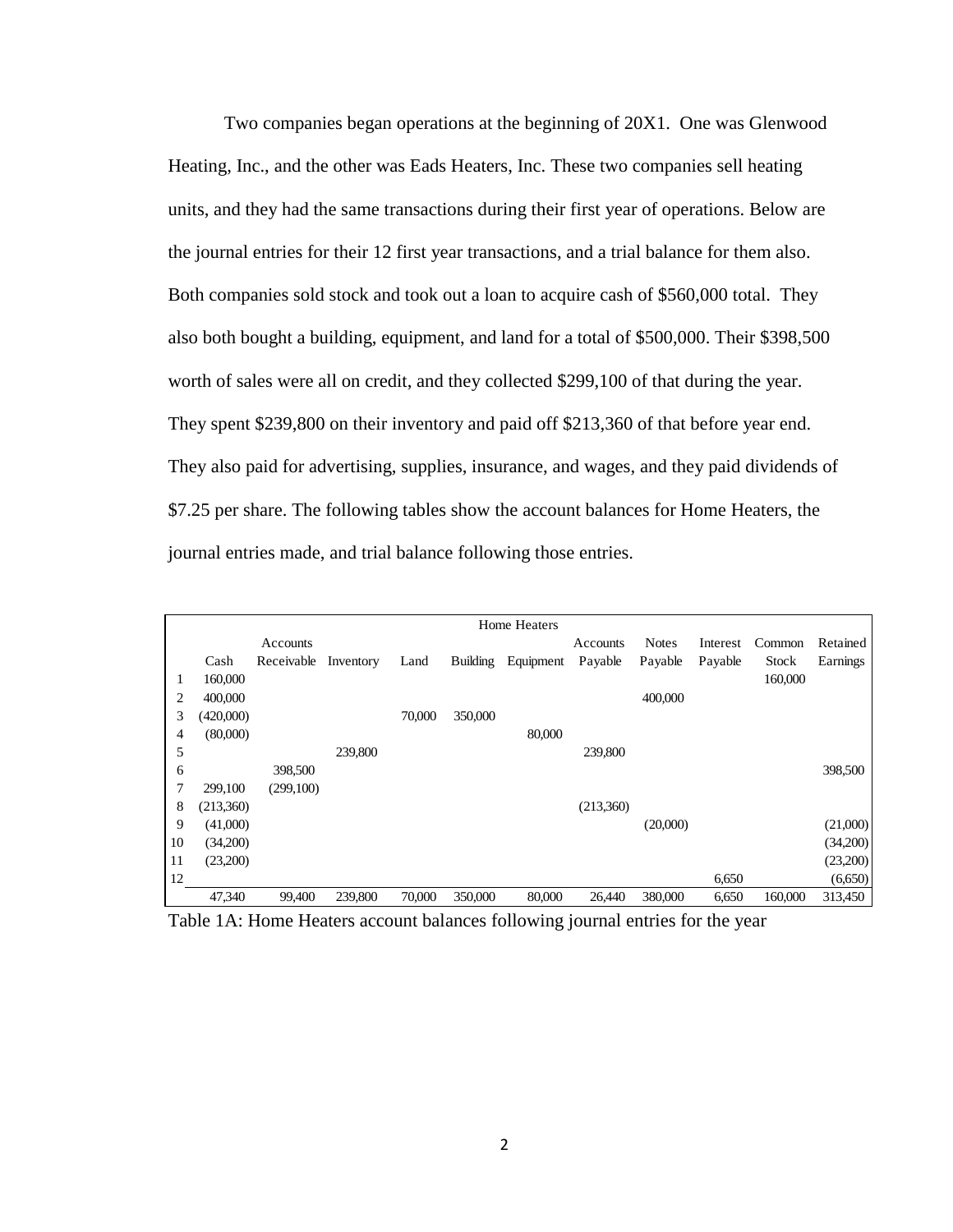| 2-Jan Cash |                                 | 160,000 |         |
|------------|---------------------------------|---------|---------|
|            | Common Stock                    |         | 160,000 |
| 2-Jan Cash |                                 | 400,000 |         |
|            | Notes Payable                   |         | 400,000 |
| $3-Jan$    | Land                            | 70,000  |         |
|            | <b>Building</b>                 | 350,000 |         |
|            | Cash                            |         | 420,000 |
| 5-Jan      | Equipment                       | 80,000  |         |
|            | Cash                            |         | 80,000  |
|            | Inventory                       | 239,800 |         |
|            | <b>Accounts Payable</b>         |         | 239,800 |
|            | <b>Accounts Receivable</b>      | 398,500 |         |
|            | Sales                           |         | 398,500 |
|            | Cash                            | 299,100 |         |
|            | <b>Accounts Receivable</b>      |         | 299,100 |
|            | <b>Accounts Payable</b>         | 213,360 |         |
|            | Cash                            |         | 213,360 |
|            | 30-Sep Note Payable             | 20,000  |         |
|            | <b>Interest Expense</b>         | 21,000  |         |
|            | Cash                            |         | 41,000  |
|            | <b>Other Operating Expenses</b> | 34,200  |         |
|            | Cash                            |         | 34,200  |
|            | 1-Dec Dividends                 | 23,200  |         |
|            | Cash                            |         | 23,200  |
|            | 31-Dec Interest Expense         | 7,000   |         |
|            | <b>Interest Payable</b>         |         | 7,000   |

Table 1B: Journal entries made throughout the year for Home Heaters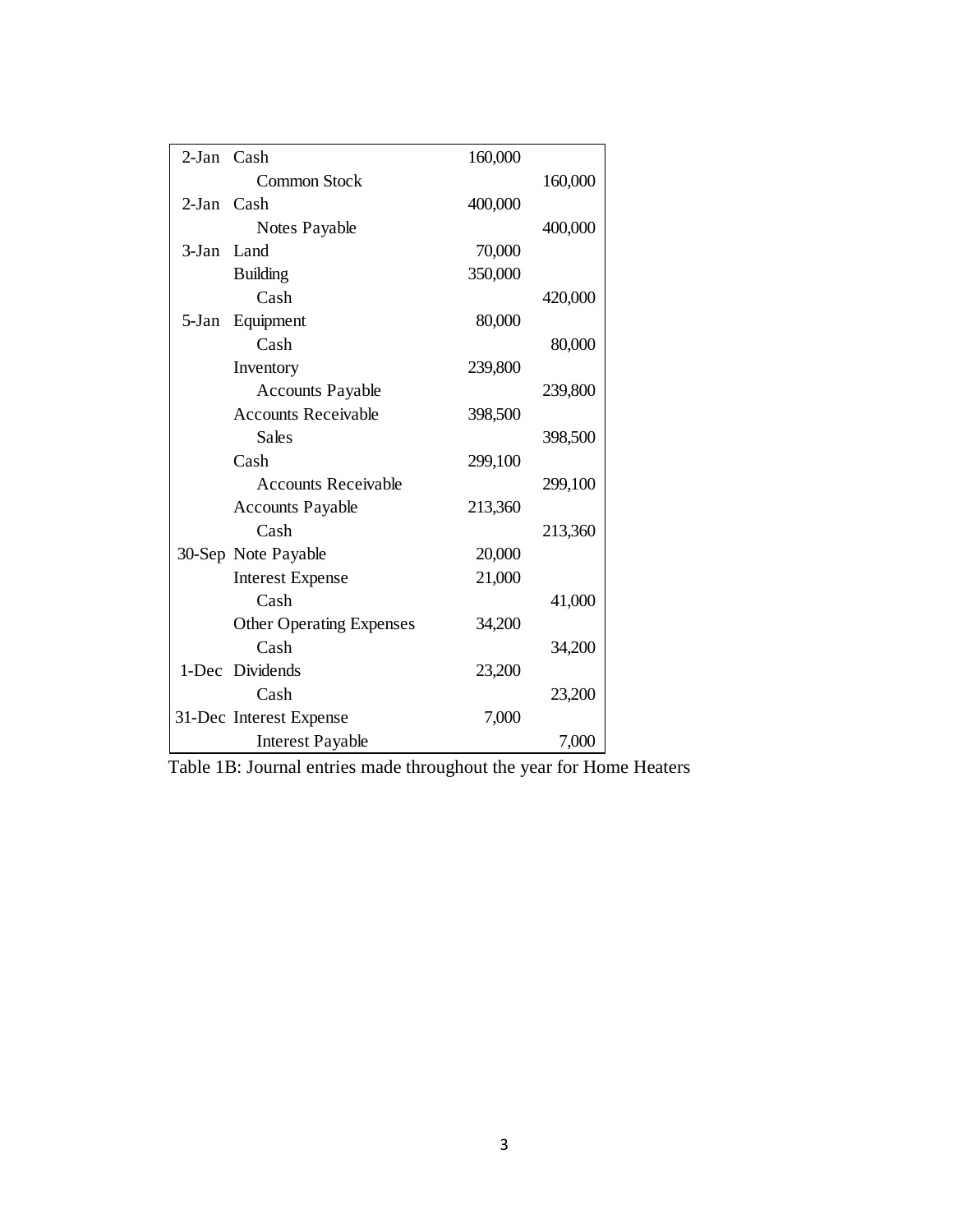| Home Heaters                    |               |         |
|---------------------------------|---------------|---------|
| Trial Balance, Part A           |               |         |
|                                 |               |         |
|                                 | <b>Debits</b> | Credits |
| Cash                            | 47,340        |         |
| <b>Accounts Receivable</b>      | 99,400        |         |
| Inventory                       | 239,800       |         |
| Land                            | 70,000        |         |
| <b>Building</b>                 | 350,000       |         |
| Equipment                       | 80,000        |         |
| <b>Accounts Payable</b>         |               | 26,440  |
| Notes Payable                   |               | 380,000 |
| <b>Interest Payable</b>         |               | 6,650   |
| Common Stock                    |               | 160,000 |
| Dividend                        | 23,200        |         |
| Sales                           |               | 398,500 |
| <b>Other Operating Expenses</b> | 34,200        |         |
| <b>Interest Expense</b>         | 27,650        |         |
|                                 | 971,590       | 971,590 |

Table 1C: Home Heaters trial balance following journal entries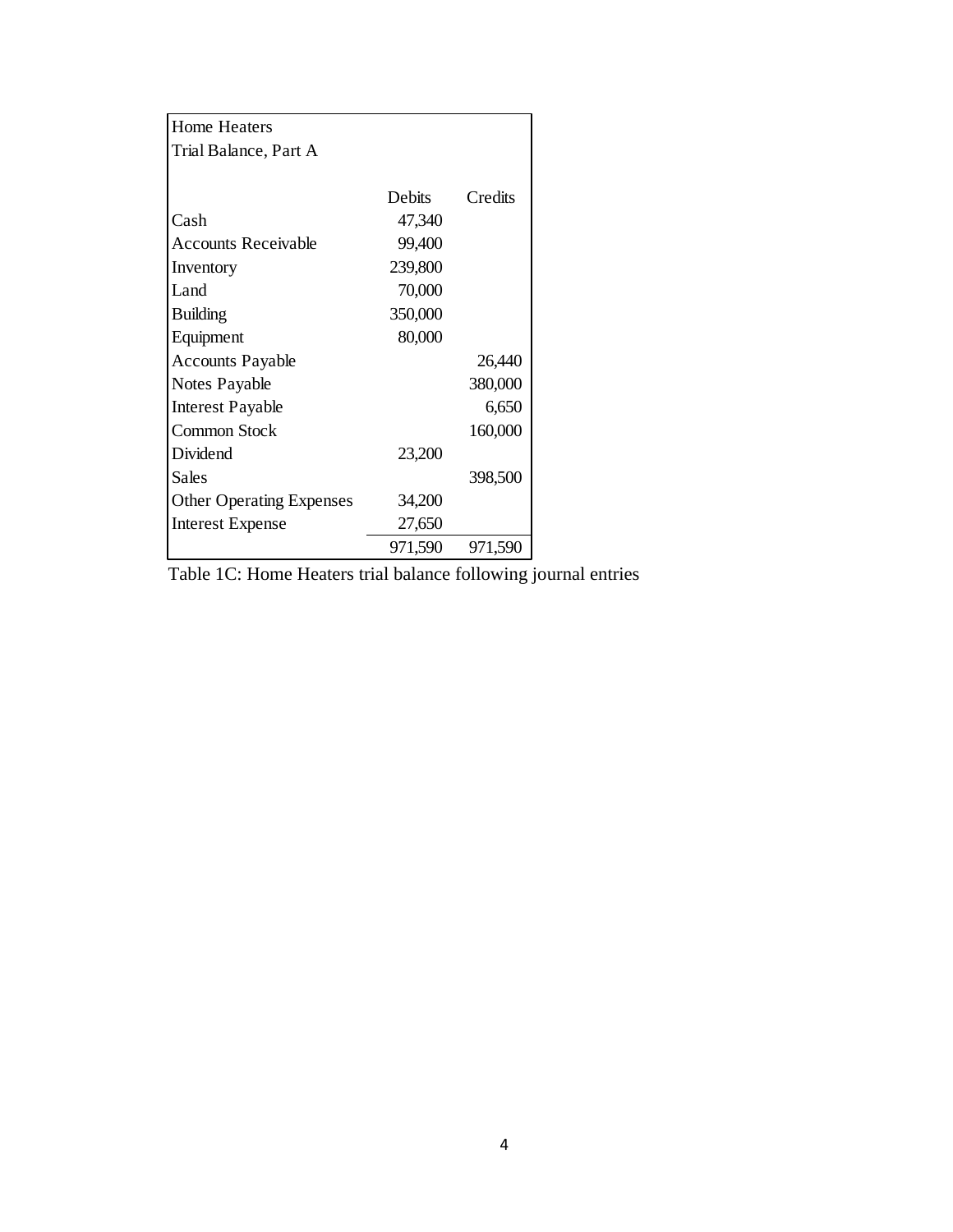Glenwood Heating, Inc. and Eads Heaters, Inc. made different decisions when it came to how to make their adjusting entries on December  $31<sup>st</sup>$ . Glenwood Heating predicted that one percent of accounts receivable will be uncollected, and Eads Heaters predicted that five percent will be. Therefore, Glenwood's bad debt expense is \$994, and Eads Heater's is \$4,970. Glenwood picked to use FIFO to keep track of their inventory and Eads used LIFO. This resulted in Glenwood having a higher ending inventory and a lower cost of goods sold. They also depreciated the building and equipment differently with Glenwood using straight-line for both, and Eads using straight-line depreciation for the building and double-declining balance depreciation for the equipment. Both companies are renting operating equipment. Glenwood is renting the equipment by the year, and Eads is signing a lease to rent it for eight years with eight percent interest. Finally, both Glenwood Heating and Eads Heaters are paying 25 percent of their net income to taxes to avoid a late payment penalty. Below are the journal entries and a trial balance for each company after these five adjusting entries.

| Glenwood Heating, Inc.        |          |            |                  |           |        |                 |
|-------------------------------|----------|------------|------------------|-----------|--------|-----------------|
| Part B-Additional Information |          |            |                  |           |        |                 |
|                               |          |            | Allowance for    |           |        |                 |
|                               |          | Accounts   | for              |           |        |                 |
| Transactions:                 | Cash     | Receivable | <b>Bad Debts</b> | Inventory | Land   | <b>Building</b> |
| Balances, Part A              | 47,340   | 99,400     |                  | 239,800   | 70,000 | 350,000         |
| Part B (1) Bad Debts          |          |            | (994)            |           |        |                 |
| Part B (2) COGS               |          |            |                  | (177,000) |        |                 |
| Part B (3) Depreciation       |          |            |                  |           |        |                 |
| <b>Building</b>               |          |            |                  |           |        |                 |
| Equipment                     |          |            |                  |           |        |                 |
| Part B (4) Equipment          | (16,000) |            |                  |           |        |                 |
| Rental payment                |          |            |                  |           |        |                 |
| Part B (5) Income Tax         | (30,914) |            |                  |           |        |                 |
| <b>Balances</b>               | 426      | 99,400     | (994)            | 62,800    | 70,000 | 350,000         |

Table 1D: Glenwood Heating additional information journal entries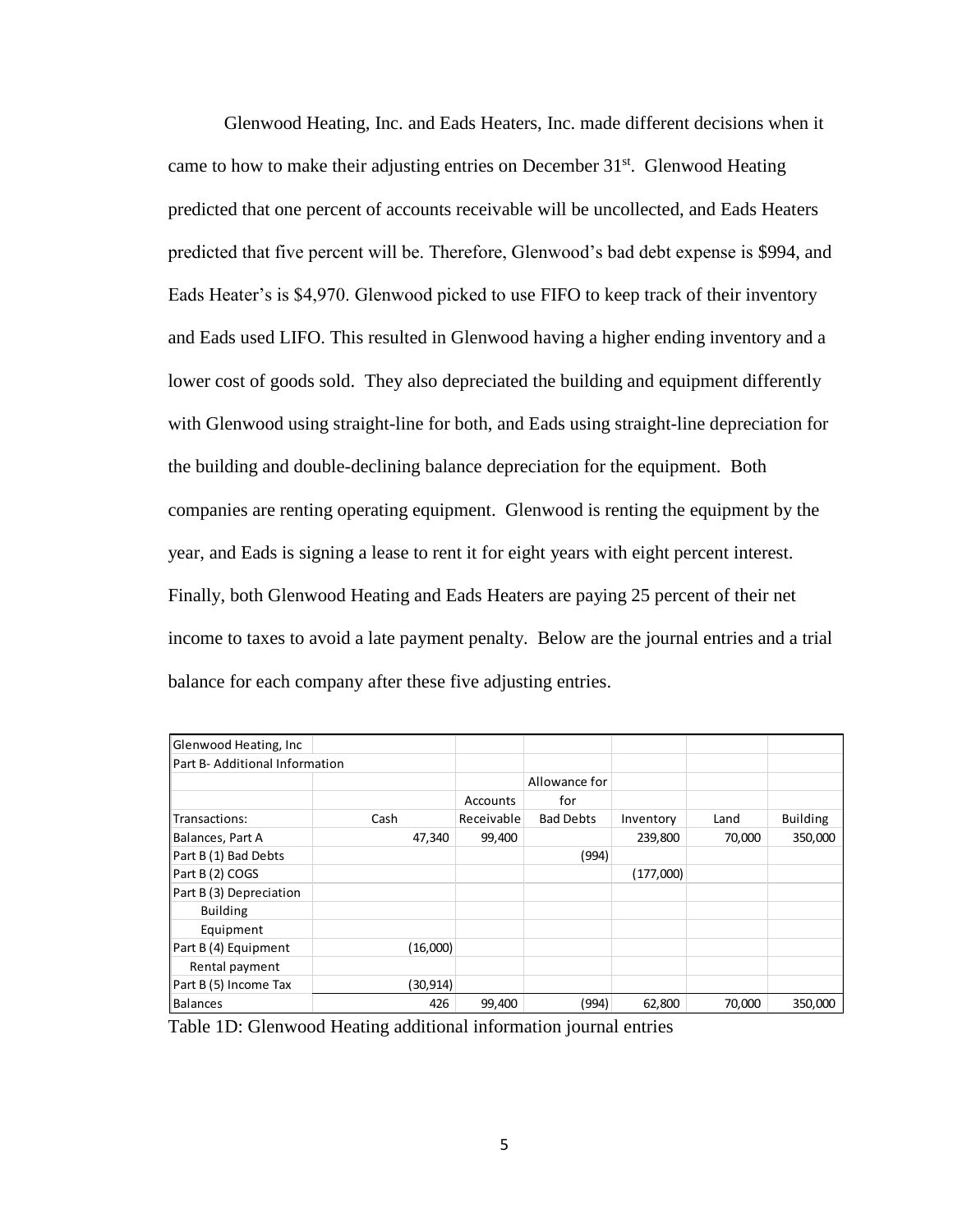| Glenwood Heating, Inc.         |                 |           |               |          |         |          |         |           |
|--------------------------------|-----------------|-----------|---------------|----------|---------|----------|---------|-----------|
| Part B- Additional Information |                 |           |               |          |         |          |         |           |
| Continued                      | Accumulated     |           | Accumulated   |          |         |          |         |           |
|                                | Depreciation,   |           | Depreciation, | Accounts | Note    | Interest | Common  | Retained  |
| Transactions:                  | <b>Building</b> | Equipment | Equipment     | Payable  | Payable | Payable  | Stock   | Earnings  |
| Balances, Part A               |                 | 80,000    |               | 26,440   | 380.000 | 6,650    | 160,000 | 313,450   |
| Part B (1) Bad Debts           |                 |           |               |          |         |          |         | (994)     |
| Part B (2) COGS                |                 |           |               |          |         |          |         | (177,000) |
| Part B (3) Depreciation        |                 |           |               |          |         |          |         |           |
| <b>Building</b>                | 10,000          |           |               |          |         |          |         | (10,000)  |
| Equipment                      |                 |           | 9,000         |          |         |          |         | (9,000)   |
| Part B (4) Equipment           |                 |           |               |          |         |          |         | (16,000)  |
| Rental payment                 |                 |           |               |          |         |          |         |           |
| Part B (5) Income Tax          |                 |           |               |          |         |          |         | (30,914)  |
| Balances                       | 10,000          | 80,000    | 9,000         | 26,440   | 380,000 | 6,650    | 160,000 | 69,542    |

Table 1E: Glenwood Heating additional information journal entries continued

| Eads Heaters, Inc.            |           |            |                  |            |        |                 |                 |
|-------------------------------|-----------|------------|------------------|------------|--------|-----------------|-----------------|
| Part B-Additional Information |           |            |                  |            |        |                 |                 |
|                               |           |            | Allowance for    |            |        |                 | Accumulated     |
|                               |           | Accounts   | for              |            |        |                 | Depreciation,   |
| Transactions:                 | Cash      | Receivable | <b>Bad Debts</b> | Inventory  | Land   | <b>Building</b> | <b>Building</b> |
| Balances, Part A              | 47,340    | 99,400     |                  | 239,800    | 70,000 | 350,000         |                 |
| Part B (1) Bad Debts          |           |            | (4,970)          |            |        |                 |                 |
| Part B (2) COGS               |           |            |                  | (188, 800) |        |                 |                 |
| Part B (3) Depreciation       |           |            |                  |            |        |                 |                 |
| <b>Building</b>               |           |            |                  |            |        |                 | 10,000          |
| Equipment                     |           |            |                  |            |        |                 |                 |
| Part B (4) Equipment          |           |            |                  |            |        |                 |                 |
| Rental payment                | (16,000)  |            |                  |            |        |                 |                 |
| Part B (5) Income Tax         | (23, 505) |            |                  |            |        |                 |                 |
| <b>Balances</b>               | 7,835     | 99,400     | (4,970)          | 51,000     | 70,000 | 350,000         | 10,000          |

Table 1F: Eads Heaters additional information journal entries

| Eads Heaters, Inc.             |           |               |           |               |          |
|--------------------------------|-----------|---------------|-----------|---------------|----------|
| Part B- Additional Information |           |               |           |               |          |
| Continued                      |           | Accumulated   |           | Accumulated   |          |
|                                |           | Depreciation, | Leased    | Depreciation, | Accounts |
| Transactions:                  | Equipment | Equipment     | Equipment | Lease         | Payable  |
| Balances, Part A               | 80,000    |               |           |               | 26,440   |
| Part B (1) Bad Debts           |           |               |           |               |          |
| Part B (2) COGS                |           |               |           |               |          |
| Part B (3) Depreciation        |           |               |           |               |          |
| <b>Building</b>                |           |               |           |               |          |
| Equipment                      |           | 20,000        |           |               |          |
| Part B (4) Equipment           |           |               |           |               |          |
| Rental payment                 |           |               | 92,000    | 11,500        |          |
| Part B (5) Income Tax          |           |               |           |               |          |
| <b>Balances</b>                | 80,000    | 20,000        | 92,000    | 11,500        | 26,440   |

Table 1G: Eads Heaters additional journal entries continued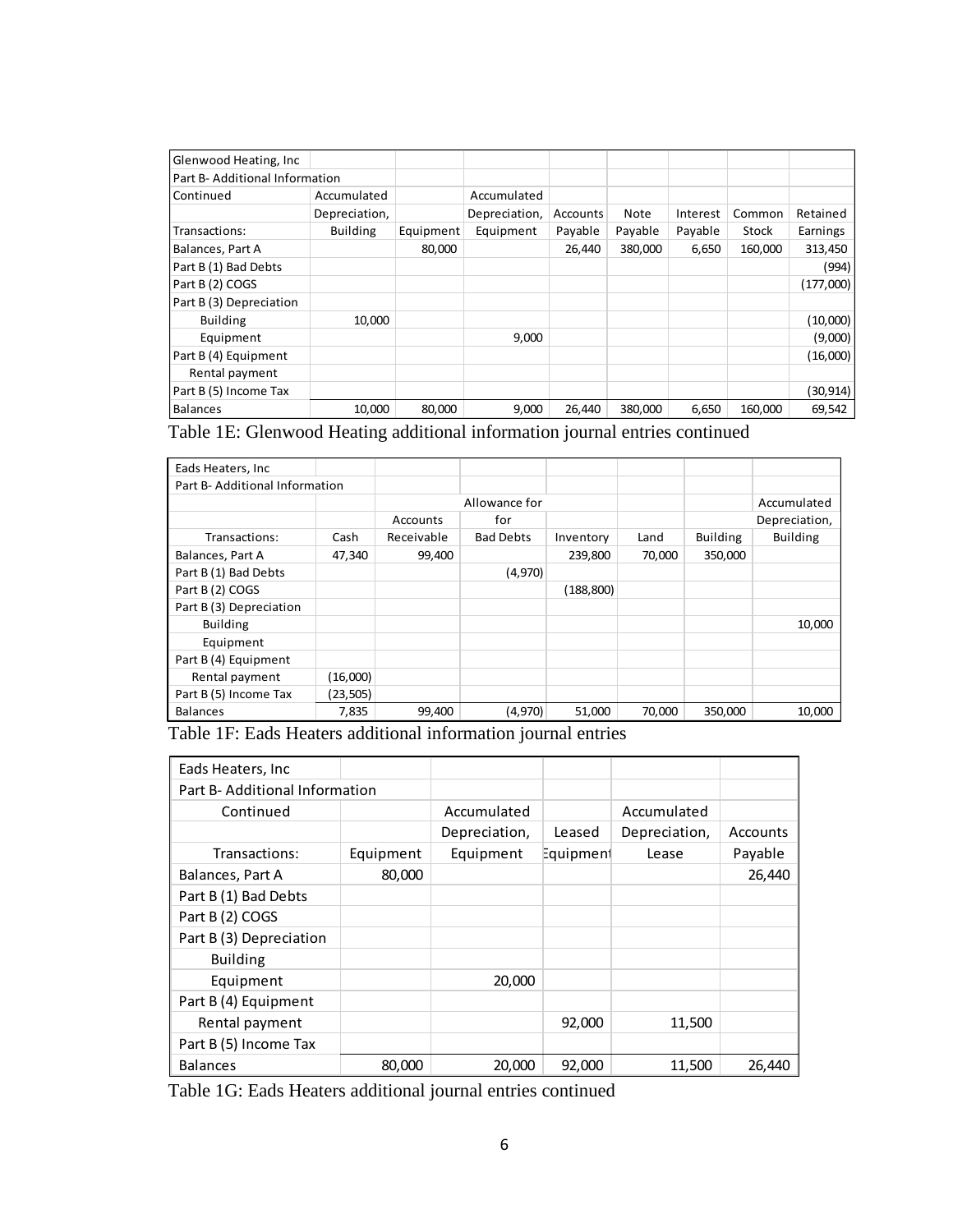| Eads Heaters, Inc.             |         |          |         |         |            |
|--------------------------------|---------|----------|---------|---------|------------|
| Part B- Additional Information |         |          |         |         |            |
| Continued                      |         |          |         |         |            |
|                                |         |          |         |         |            |
| Transactions:                  | Note    | Interest | Lease   | Common  | Retained   |
| Balances, Part A               | Payable | Payable  | Payable | Stock   | Earnings   |
| Part B (1) Bad Debts           | 380,000 | 6,650    |         | 160,000 | 313,450    |
| Part B (2) COGS                |         |          |         |         | (4,970)    |
| Part B (3) Depreciation        |         |          |         |         | (188, 800) |
| <b>Building</b>                |         |          |         |         |            |
| Equipment                      |         |          |         |         | (10,000)   |
| Part B (4) Equipment           |         |          |         |         | (20,000)   |
| Rental payment                 |         |          |         |         |            |
| Part B (5) Income Tax          |         |          | 83,360  |         | (18, 860)  |
| <b>Balances</b>                |         |          |         |         | (23, 505)  |
|                                | 380,000 | 6,650    | 83,360  | 160,000 | 47,315     |

Table 1H: Eads Heaters additional journal entries continued (2)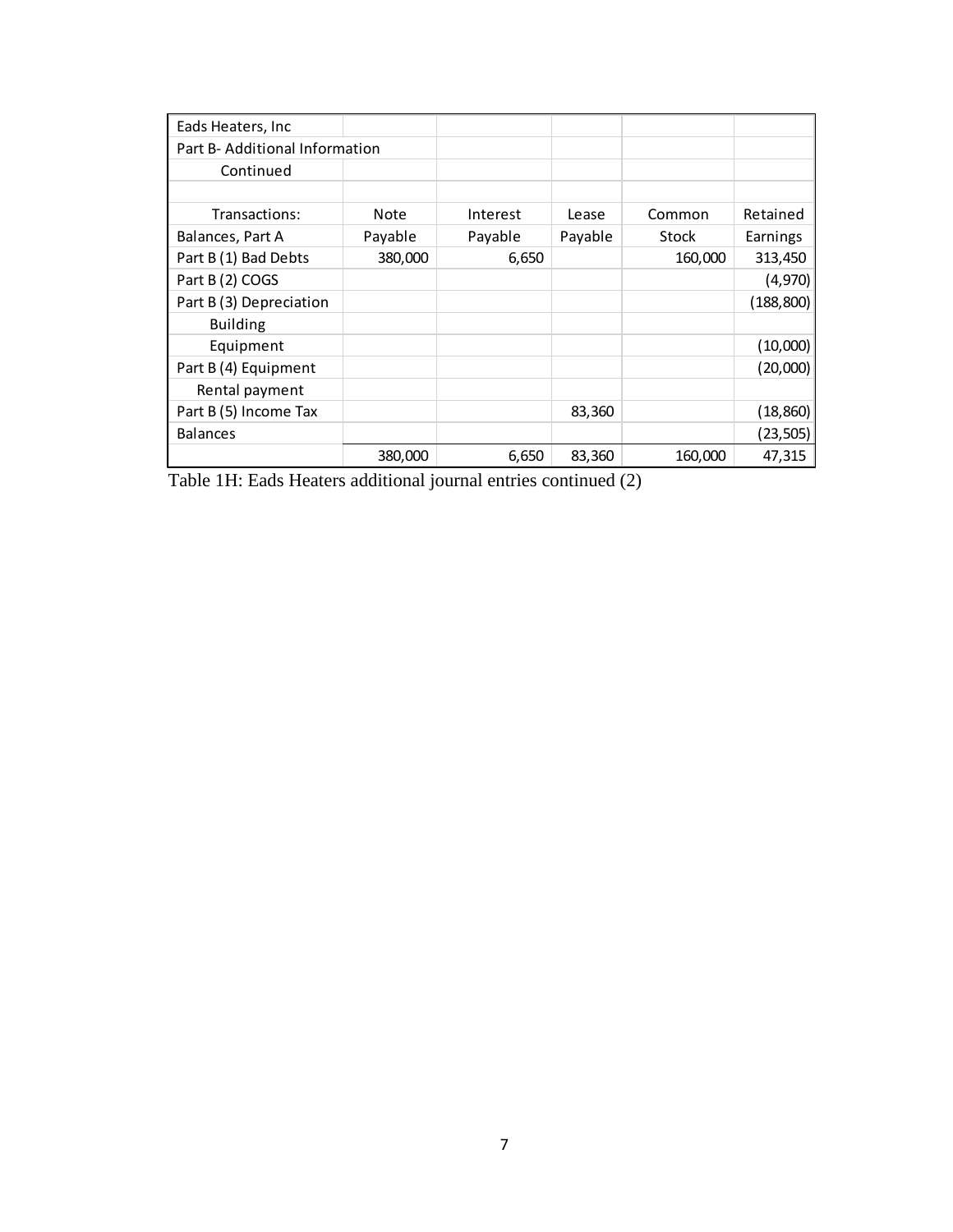| Glenwood Heating, Inc                      |         |         |
|--------------------------------------------|---------|---------|
| Trial Balance, Part B                      |         |         |
|                                            |         |         |
|                                            | Debits  | Credits |
| Cash                                       | 426     |         |
| <b>Accounts Receivable</b>                 | 99,400  |         |
| All for Bad Debts                          |         | 994     |
| Inventory                                  | 62,800  |         |
| Land                                       | 70,000  |         |
| <b>Building</b>                            | 350,000 |         |
| <b>Accumulated Depreciation, Building</b>  |         | 10,000  |
| Equipment                                  | 80,000  |         |
| <b>Accumulated Depreciation, Equipment</b> |         | 9,000   |
| <b>Accounts Payable</b>                    |         | 26,440  |
| Notes Payable                              |         | 380,000 |
| Interest Payable                           |         | 6,650   |
| <b>Common Stock</b>                        |         | 160,000 |
| Dividend                                   | 23,200  |         |
| Sales                                      |         | 398,500 |
| Cost of Goods Sold                         | 177,000 |         |
| <b>Other Operating Expenses</b>            | 34,200  |         |
| <b>Bad Debt Expense</b>                    | 994     |         |
| Depreciation Expense, Building             | 10,000  |         |
| Depreciation Expense, Equipment            | 9,000   |         |
| <b>Rent Expense</b>                        | 16,000  |         |
| <b>Interest Expense</b>                    | 27,650  |         |
| Provision for Income Tax                   | 30,914  |         |
| Total                                      | 991,584 | 991,584 |

Table 1I: Glenwood Heating trial balance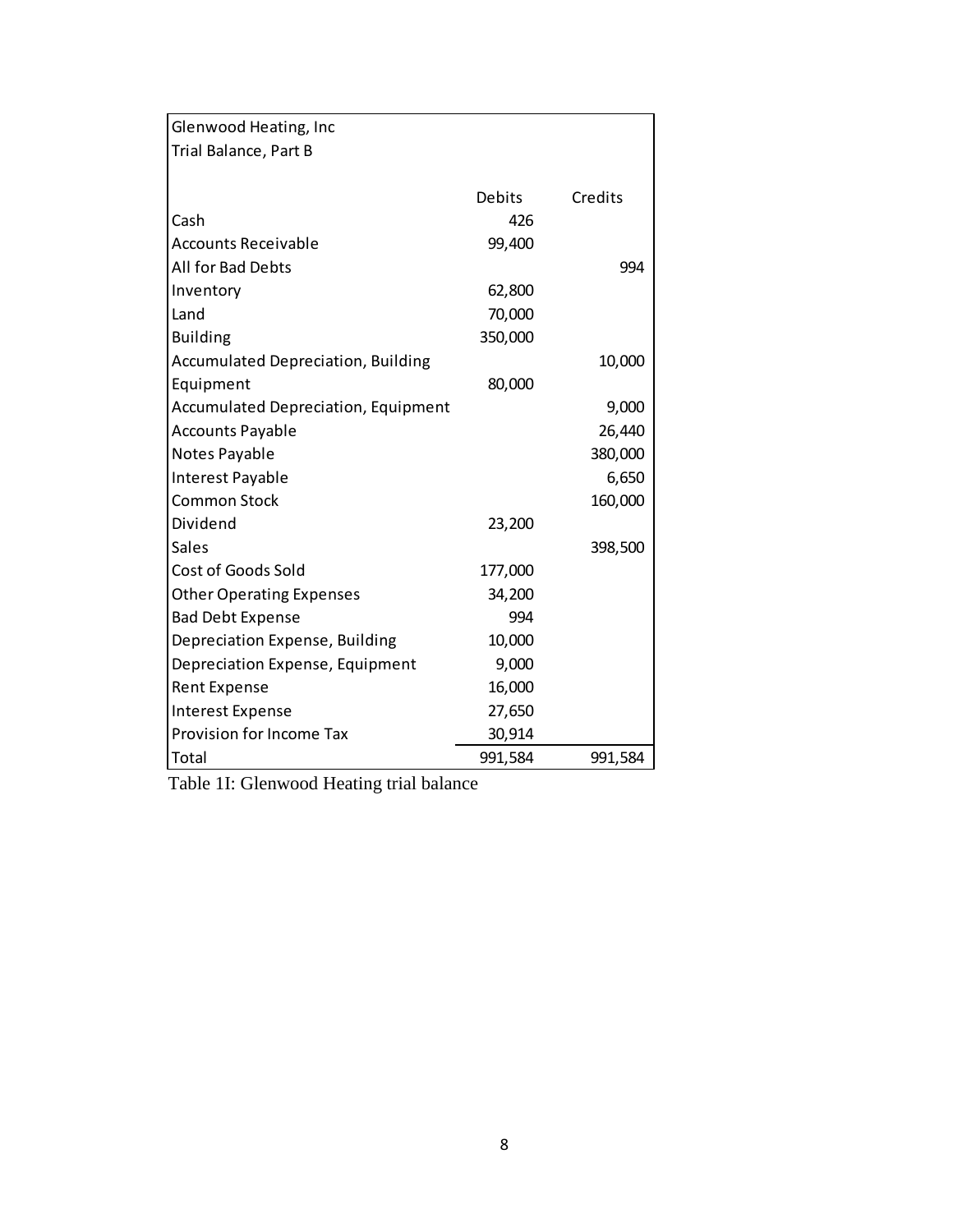| Eads Heaters, Inc                          |               |           |
|--------------------------------------------|---------------|-----------|
| Trial Balance, Part B                      |               |           |
|                                            |               |           |
|                                            | <b>Debits</b> | Credits   |
| Cash                                       | 7,835         |           |
| <b>Accounts Receivable</b>                 | 99,400        |           |
| All for Bad Debts                          |               | 4,970     |
| Inventory                                  | 51,000        |           |
| Land                                       | 70,000        |           |
| <b>Building</b>                            | 350,000       |           |
| <b>Accumulated Depreciation, Building</b>  |               | 10,000    |
| Equipment                                  | 80,000        |           |
| <b>Accumulated Depreciation, Equipment</b> |               | 20,000    |
| Leased Equipment                           | 92,000        |           |
| <b>Accumulated Depreciation, Lease</b>     |               | 11,500    |
| <b>Accounts Payable</b>                    |               | 26,440    |
| Notes Payable                              |               | 380,000   |
| Lease Payable                              |               | 83,360    |
| Interest Payable                           |               | 6,650     |
| <b>Common Stock</b>                        |               | 160,000   |
| Dividend                                   | 23,200        |           |
| Sales                                      |               | 398,500   |
| Cost of Goods Sold                         | 188,800       |           |
| <b>Other Operating Expenses</b>            | 34,200        |           |
| <b>Bad Debt Expense</b>                    | 4,970         |           |
| Depreciation Expense, Building             | 10,000        |           |
| Depreciation Expense, Equipment            | 20,000        |           |
| Depreciation Expense, Lease                | 11,500        |           |
| <b>Interest Expense</b>                    | 35,010        |           |
| Provision for Income Tax                   | 23,505        |           |
| Total                                      | 1,101,420     | 1,101,420 |

Table 1J: Eads Heaters trial balance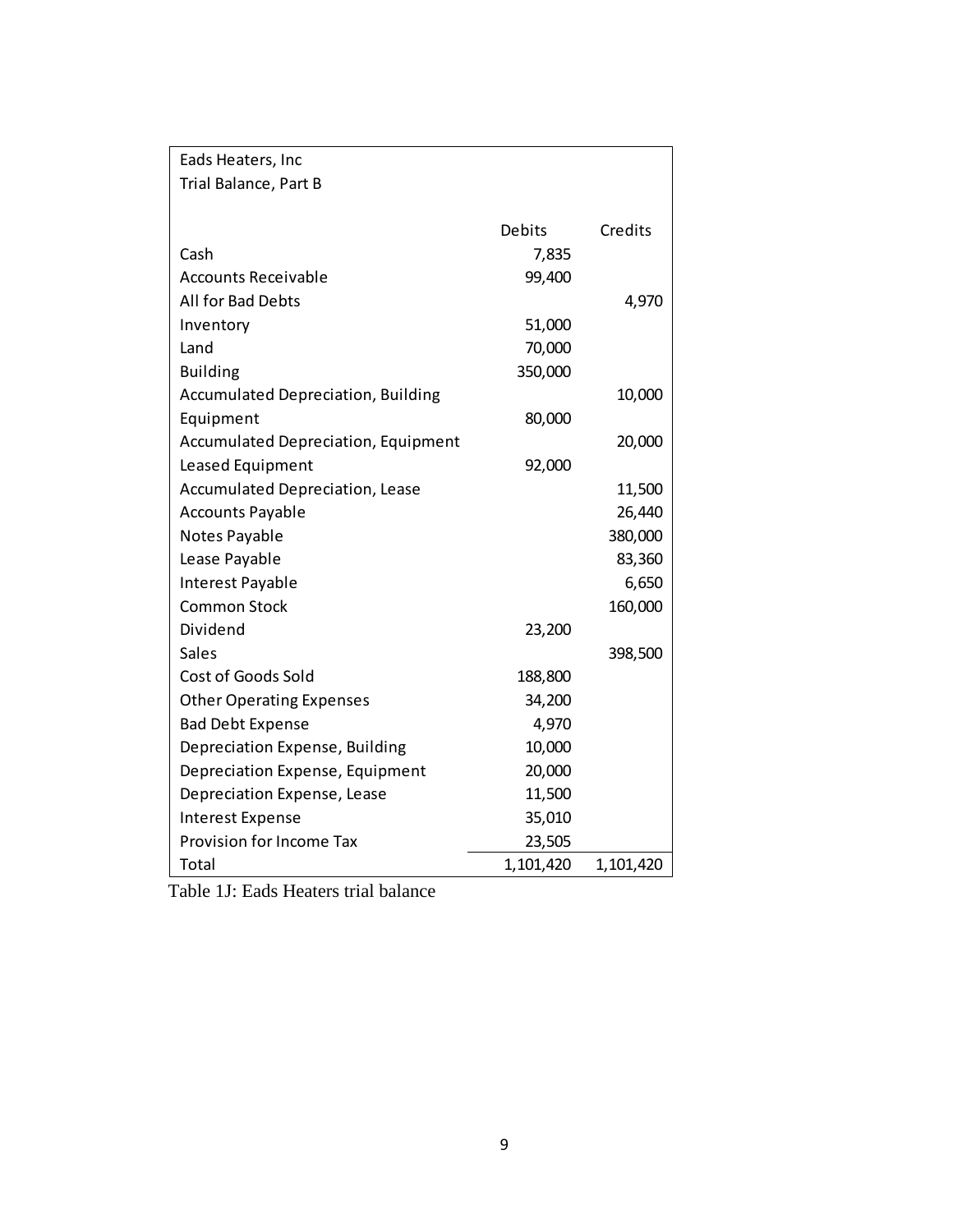Below you will find a copy of Glenwood Heaters, Inc. and Eads Heaters, Inc.

financial statements. This includes an Income Statement, a Statement of Changes in

Stockholders' Equity, a Balance Sheet, and a Statement of Cash Flows for each company.

### Glenwood Heating, Inc Income Statement For the Year Ending December 31, 20X1

| Sales                           |        | 398,500 |
|---------------------------------|--------|---------|
| Cost of Goods Sold              |        | 177,000 |
| Gross Profit                    |        | 221,500 |
|                                 |        |         |
| <b>Operating Expenses</b>       |        |         |
| <b>Bad Debt Expense</b>         | 994    |         |
| Depreciation Expense, Building  | 10,000 |         |
| Depreciation Expense, Equipment | 9,000  |         |
| <b>Other Operating Expenses</b> | 34,200 |         |
|                                 |        |         |
| <b>Total Operating Expenses</b> |        | 54,194  |
| Income from Operations          |        | 167,306 |
| Other Expenses                  |        |         |
| Rent Expense                    | 16,000 |         |
| Interest Expense                | 27,650 |         |
| <b>Total Other Expenses</b>     |        | 43,650  |
| Income before Taxes             |        | 123,656 |
| Income Tax Expense              |        | 30,914  |

### Glenwood Heating, Inc Statement of Changes in Stockholders' Equity For the Year Ended December 31, 20X1

|                            | Common  | Retained  | Total     |
|----------------------------|---------|-----------|-----------|
|                            | Stock   | Earnings  | Equity    |
| <b>Beginning Balance</b>   | 160,000 |           | 160,000   |
| Net Income                 |         | 92.742    | 92,742    |
| Cash Dividends             |         | (23, 200) | (23, 200) |
| Balance, December 31, 20X1 | 160,000 | 69.542    | 229.542   |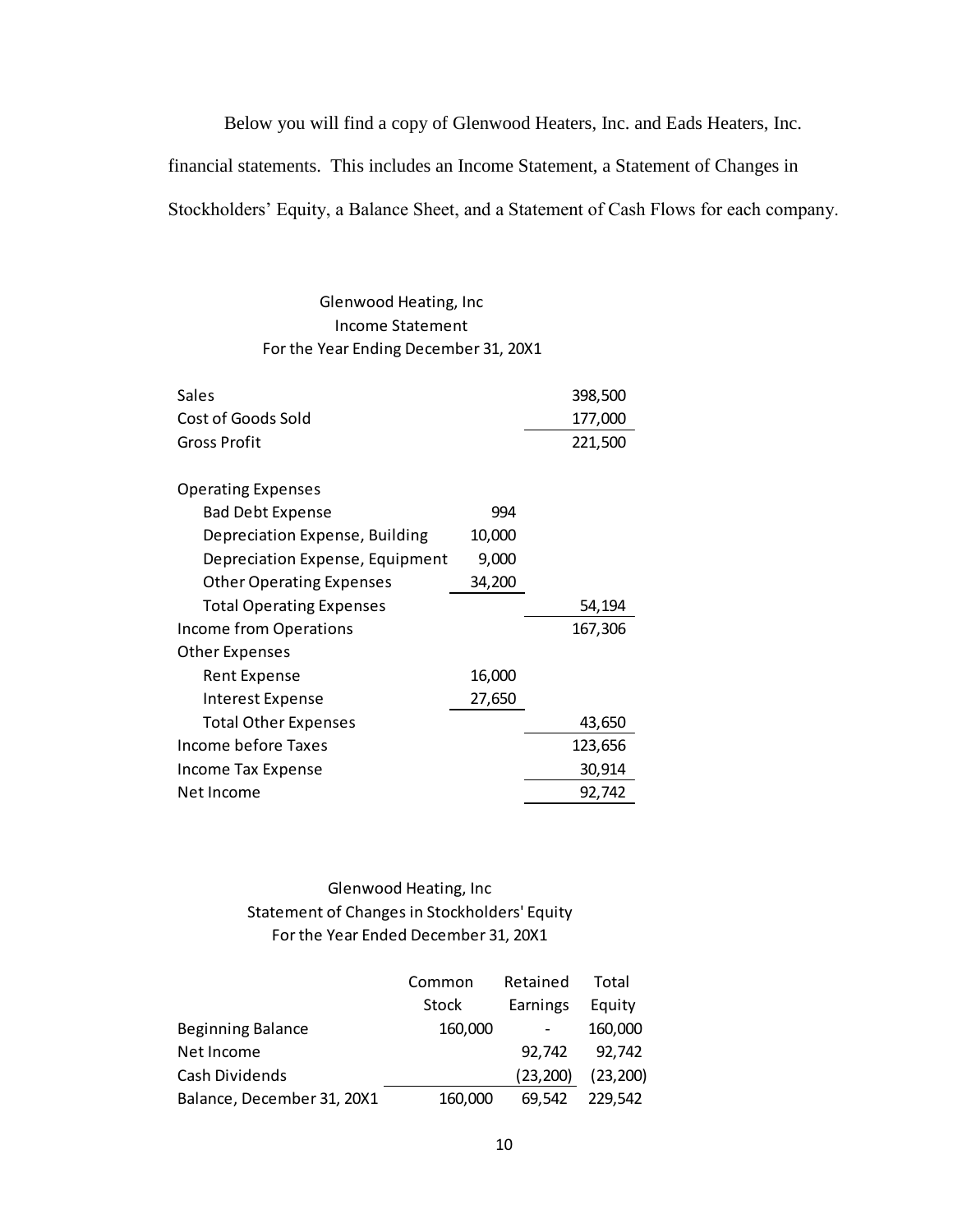## Glenwood Heating, Inc Classified Balance Sheet As of December 31, 20X1

| Assets                               |          |         |         |
|--------------------------------------|----------|---------|---------|
| <b>Current Assets</b>                |          |         |         |
| Cash                                 |          | 426     |         |
| <b>Accounts Receivable</b>           |          | 99,400  |         |
| Less Allowance for Doubtful Accounts |          | (994)   |         |
| Inventory                            |          | 62,800  |         |
| <b>Total Current Assets</b>          |          |         | 161,632 |
| <b>Plant Assets</b>                  |          |         |         |
| <b>Buildings and Equipment</b>       | 430,000  |         |         |
| Less Accumulated Depreciation        | (19,000) |         |         |
| <b>Buildings and Equipment, Net</b>  |          | 411,000 |         |
| Land                                 |          | 70,000  |         |
| <b>Total Plant Assets</b>            |          |         | 481,000 |
| <b>Total Assets</b>                  |          |         | 642,632 |
|                                      |          |         |         |
| Liabilities                          |          |         |         |
| <b>Current Liabilities</b>           |          |         |         |
| <b>Accounts Payable</b>              |          | 26,440  |         |
| Interest Payable                     |          | 6,650   |         |
| <b>Total Current Liabilities</b>     |          |         | 33,090  |
| Long Term Liabilities                |          |         |         |
| Notes Payable                        |          |         | 380,000 |
| <b>Total Liabilites</b>              |          |         | 413,090 |
|                                      |          |         |         |
| Equity                               |          |         |         |
| <b>Common Stock</b>                  |          | 160,000 |         |
| <b>Retained Earnings</b>             |          | 69,542  |         |
| <b>Total Equity</b>                  |          |         | 229,542 |
| <b>Total Liabilites and Equity</b>   |          |         | 642,632 |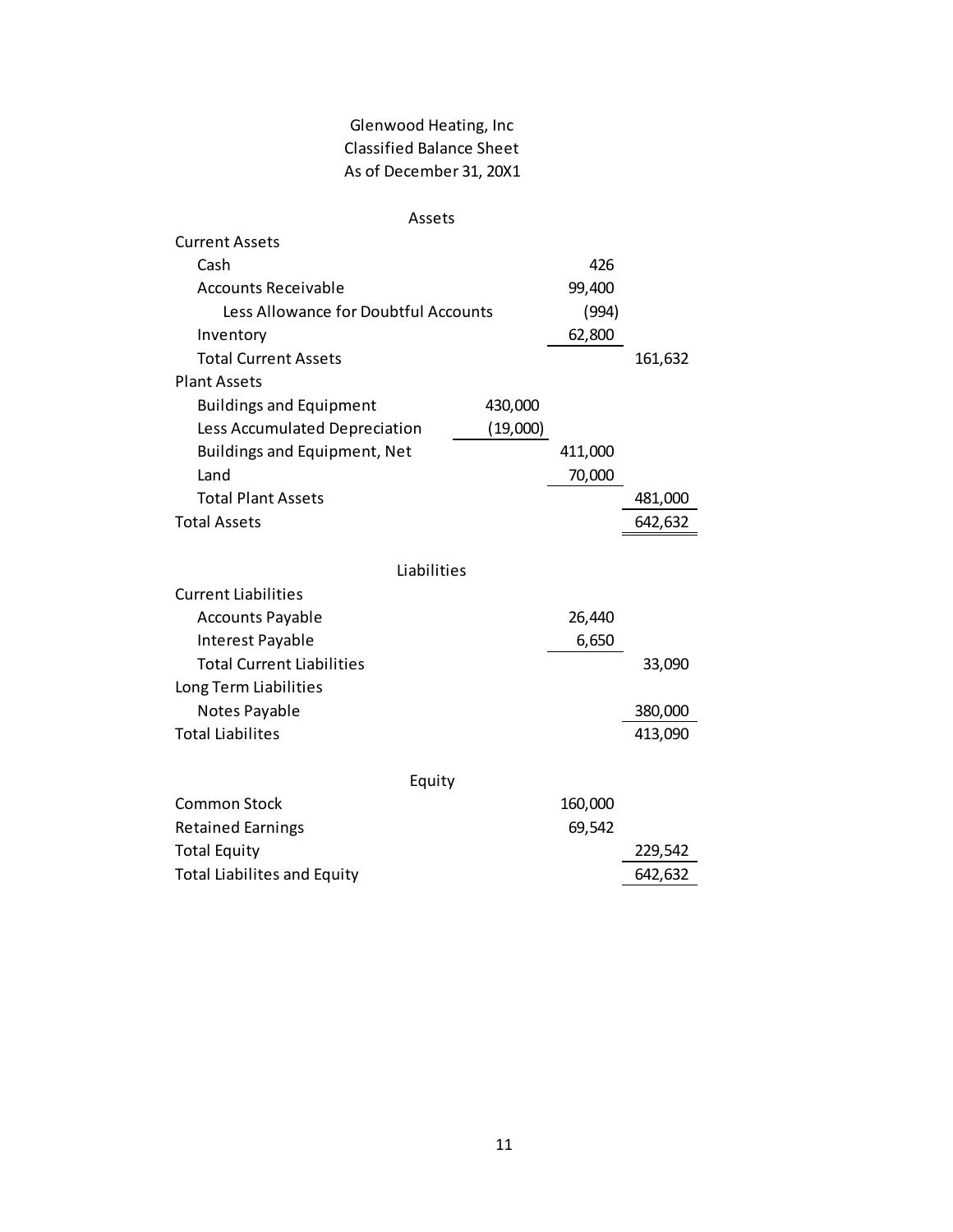### Glenwood Heating, Inc Statement of Cash Flows For the Year Ended December 31, 20X1

| Cash from operating activities        |           |           |
|---------------------------------------|-----------|-----------|
| Net Income                            | 92,742    |           |
| <b>Depreciation Expense</b>           | 19,000    |           |
| Increase in Bad Debt Expense          | 994       |           |
| Increase in Accounts Receivable       | (99, 400) |           |
| Increase in Inventory                 | (62,800)  |           |
| Increase in Accounts Payable          | 26,440    |           |
| Increase in Interest Payable          | 6,650     |           |
| Net cash used by operating activities |           | (16, 374) |
| Cash from investing                   |           |           |
| Cash paid for land                    | (70,000)  |           |
| Cash paid for equipment               | (80,000)  |           |
| Cash paid for building                | (350,000) |           |
| Net cash used by investing            |           | (500,000) |
| Cash from financing                   |           |           |
| Cash paid for dividends               | (23, 200) |           |
| Cash received from issuing stock      | 160,000   |           |
| Cash received from note               | 380,000   |           |
| Net cash provided by financing        |           | 516,800   |
| Net change in cash                    |           | 426       |
| <b>Beginning Cash</b>                 |           |           |
| <b>End Cash</b>                       |           | 426       |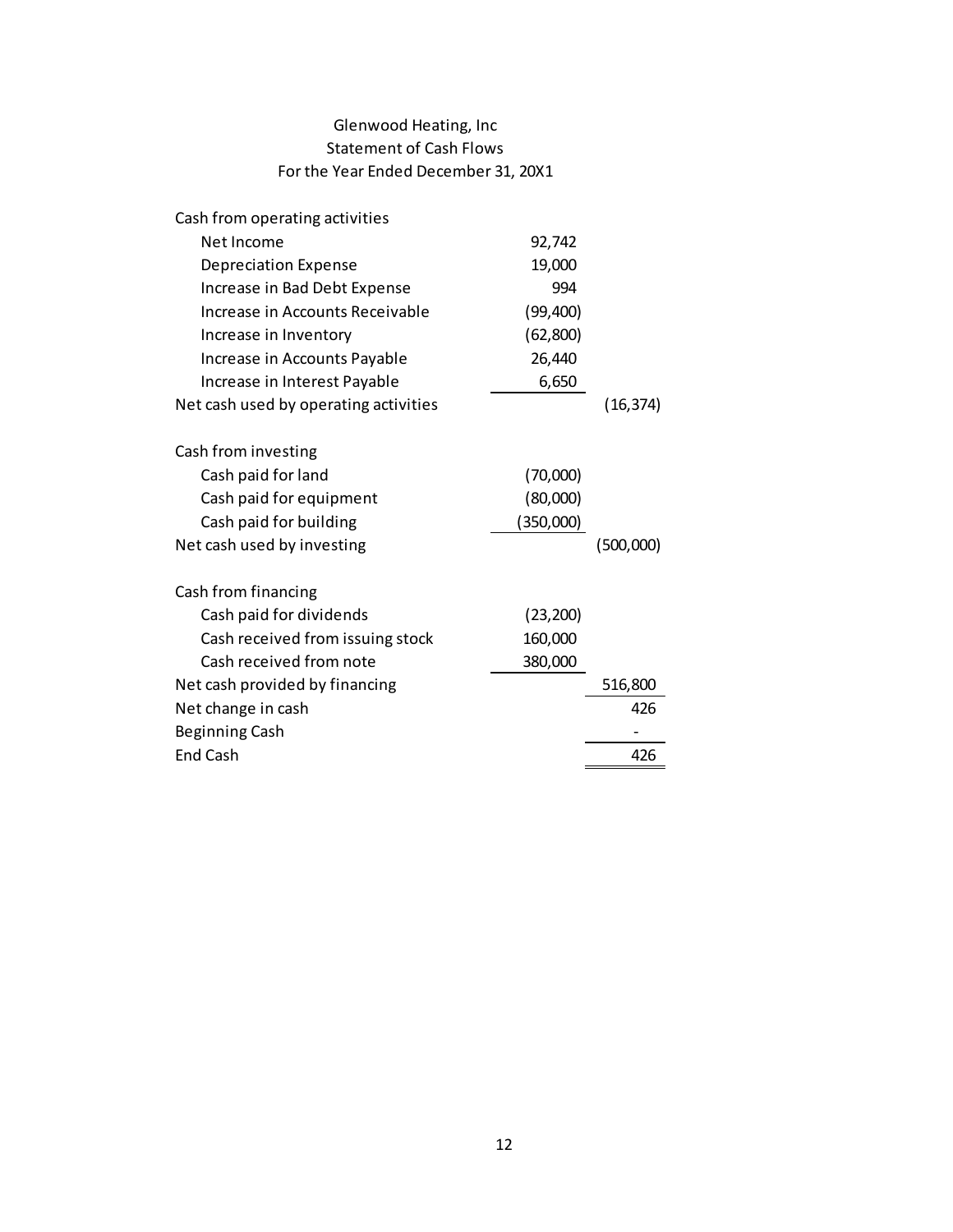### Eads Heaters, Inc Income Statement For the Year Ending December 31, 20X1

| Sales                                                                                                     |              |          | 398,500   |
|-----------------------------------------------------------------------------------------------------------|--------------|----------|-----------|
| Cost of Goods Sold                                                                                        |              |          | 188,800   |
| <b>Gross Profit</b>                                                                                       |              |          | 209,700   |
|                                                                                                           |              |          |           |
| <b>Operating Expenses</b><br><b>Bad Debt Expense</b>                                                      | 4,970        |          |           |
| Depreciation Expense, Building                                                                            | 10,000       |          |           |
| Depreciation Expense, Equipment                                                                           | 20,000       |          |           |
| Depreciation Expense, Lease                                                                               | 11,500       |          |           |
| <b>Other Operating Expenses</b>                                                                           | 34,200       |          |           |
| <b>Total Operating Expenses</b>                                                                           |              |          | 80,670    |
| Income from Operations                                                                                    |              |          | 129,030   |
| <b>Other Expenses</b>                                                                                     |              |          |           |
| <b>Interest Expense</b>                                                                                   | 35,010       |          |           |
| <b>Total Other Expenses</b>                                                                               |              |          | 35,010    |
| <b>Income before Taxes</b>                                                                                |              |          | 94,020    |
| Income Tax Expense                                                                                        |              |          | 23,505    |
| Net Income                                                                                                |              |          | 70,515    |
|                                                                                                           |              |          |           |
| Eads Heaters, Inc<br>Statement of Changes in Stockholders' Equity<br>For the Year Ended December 31, 20X1 |              |          |           |
|                                                                                                           |              |          |           |
|                                                                                                           | Common       | Retained | Total     |
|                                                                                                           | <b>Stock</b> | Earnings | Equity    |
| <b>Beginning Balance</b>                                                                                  | 160,000      |          | 160,000   |
| Net Income                                                                                                |              | 70,515   | 70,515    |
| Cash Dividends                                                                                            |              | (23,200) | (23, 200) |
| Balance, December 31, 20X1                                                                                | 160,000      | 47,315   | 207,315   |
|                                                                                                           |              |          |           |
|                                                                                                           |              |          |           |
|                                                                                                           |              |          |           |
|                                                                                                           |              |          |           |
|                                                                                                           |              |          |           |
|                                                                                                           |              |          |           |
|                                                                                                           |              |          |           |
|                                                                                                           |              | 13       |           |

## Eads Heaters, Inc Statement of Changes in Stockholders' Equity For the Year Ended December 31, 20X1

|                            | Common       | Retained  | Total     |
|----------------------------|--------------|-----------|-----------|
|                            | <b>Stock</b> | Earnings  | Equity    |
| <b>Beginning Balance</b>   | 160,000      |           | 160,000   |
| Net Income                 |              | 70,515    | 70,515    |
| Cash Dividends             |              | (23, 200) | (23, 200) |
| Balance, December 31, 20X1 | 160,000      | 47,315    | 207.315   |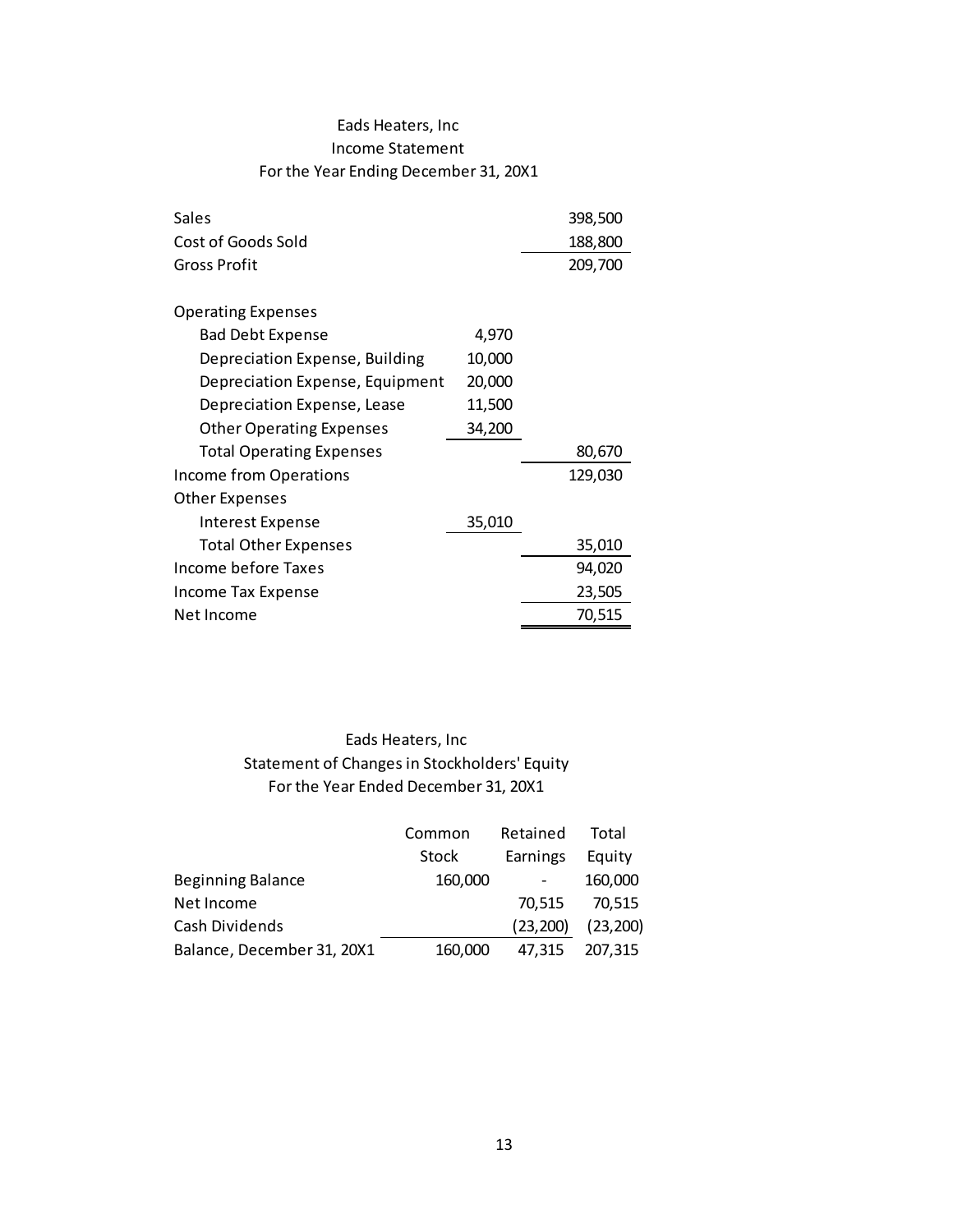## Eads Heaters, Inc. Classified Balance Sheet As of December 31, 20X1

| Assets                                    |         |         |
|-------------------------------------------|---------|---------|
| <b>Current Assets</b>                     |         |         |
| Cash                                      | 7,835   |         |
| <b>Accounts Receivable</b>                | 99,400  |         |
| Less Allowance for Doubtful Accounts      | (4,970) |         |
| Inventory                                 | 51,000  |         |
| <b>Total Current Assets</b>               |         | 153,265 |
| <b>Plant Assets</b>                       |         |         |
| 522,000<br><b>Buildings and Equipment</b> |         |         |
| (41,500)<br>Less Accumulated Depreciation |         |         |
| <b>Buildings and Equipment, Net</b>       | 480,500 |         |
| Land                                      | 70,000  |         |
| <b>Total Plant Assets</b>                 |         | 550,500 |
| <b>Total Assets</b>                       |         | 703,765 |
|                                           |         |         |
| Liabilities                               |         |         |
| <b>Current Liabilities</b>                |         |         |
| <b>Accounts Payable</b>                   | 26,440  |         |
| Interest Payable                          | 6,650   |         |
| Lease Payable                             | 83,360  |         |
| <b>Total Current Liabilities</b>          |         | 116,450 |
| Long Term Liabilities                     |         |         |
| Notes Payable                             |         | 380,000 |
| <b>Total Liabilites</b>                   |         | 496,450 |
| Equity                                    |         |         |
| <b>Common Stock</b>                       | 160,000 |         |
| <b>Retained Earnings</b>                  | 47,315  |         |
| <b>Total Equity</b>                       |         | 207,315 |
| <b>Total Liabilites and Equity</b>        |         | 703,765 |
|                                           |         |         |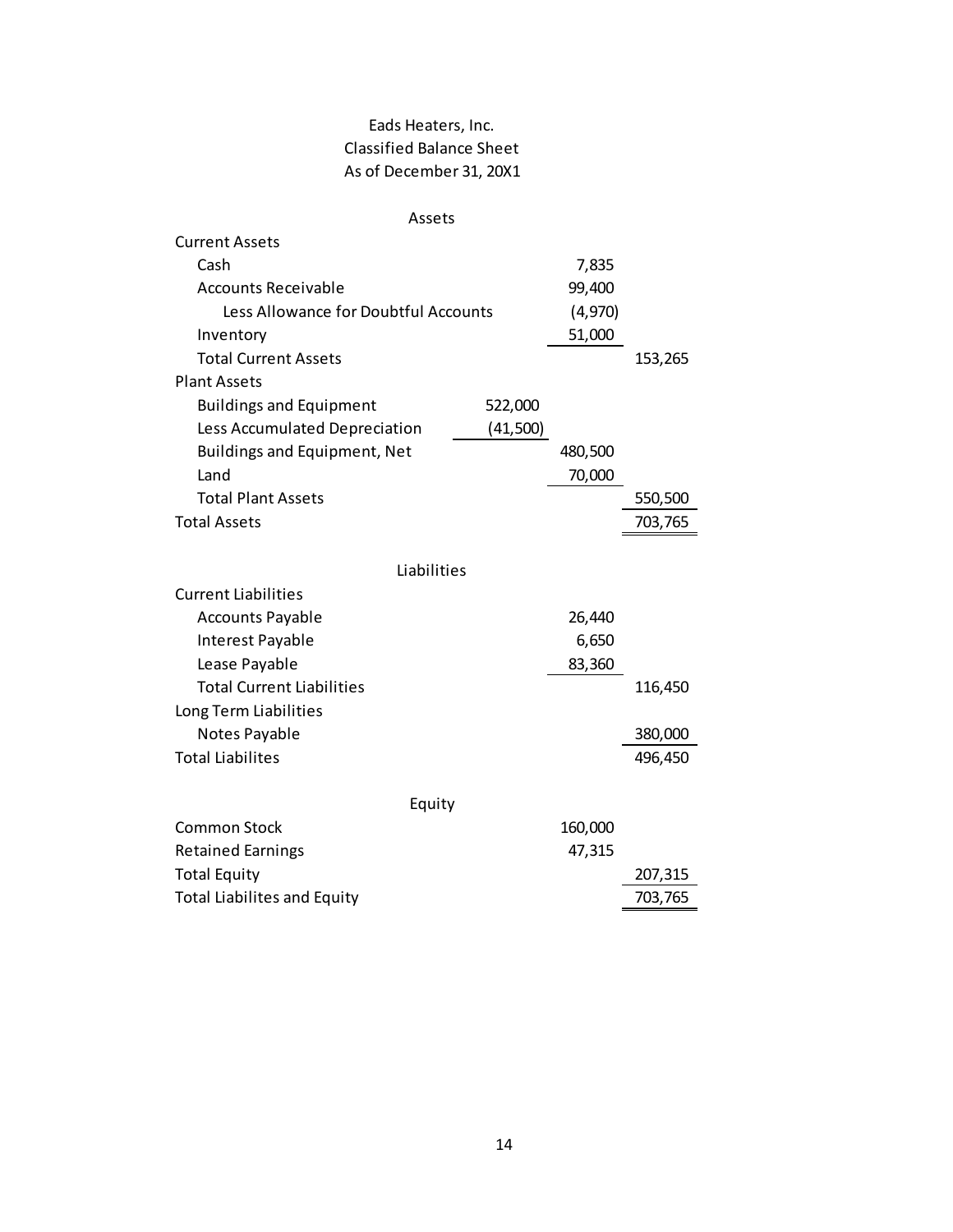### Eads Heaters, Inc Statement of Cash Flows For the Year Ended December 31, 20X1

| Cash from operating activities        |           |           |
|---------------------------------------|-----------|-----------|
| Net Income                            | 70,515    |           |
| <b>Depreciation Expense</b>           | 41,500    |           |
| Increase in Bad Debt Expense          | 4,970     |           |
| Increase in Accounts Receivable       | (99, 400) |           |
| Increase in Inventory                 | (51,000)  |           |
| Increase in Accounts Payable          | 26,440    |           |
| Increase in Interest Payable          | 6,650     |           |
| Net cash used by operating activities |           | (325)     |
| Cash from investing                   |           |           |
| Cash paid for land                    | (70,000)  |           |
| Cash paid for equipment               | (80,000)  |           |
| Cash paid for building                | (350,000) |           |
| Net cash used by investing            |           | (500,000) |
| Cash from financing                   |           |           |
| Cash paid for dividends               | (23, 200) |           |
| Cash paid on equipment rental note    | (8,640)   |           |
| Cash received from issuing stock      | 160,000   |           |
| Cash received from note               | 380,000   |           |
| Net cash provided by financing        |           | 508,160   |
| Net change in cash                    |           | 7,835     |
| <b>Beginning Cash</b>                 |           |           |
| <b>End Cash</b>                       |           | 7,835     |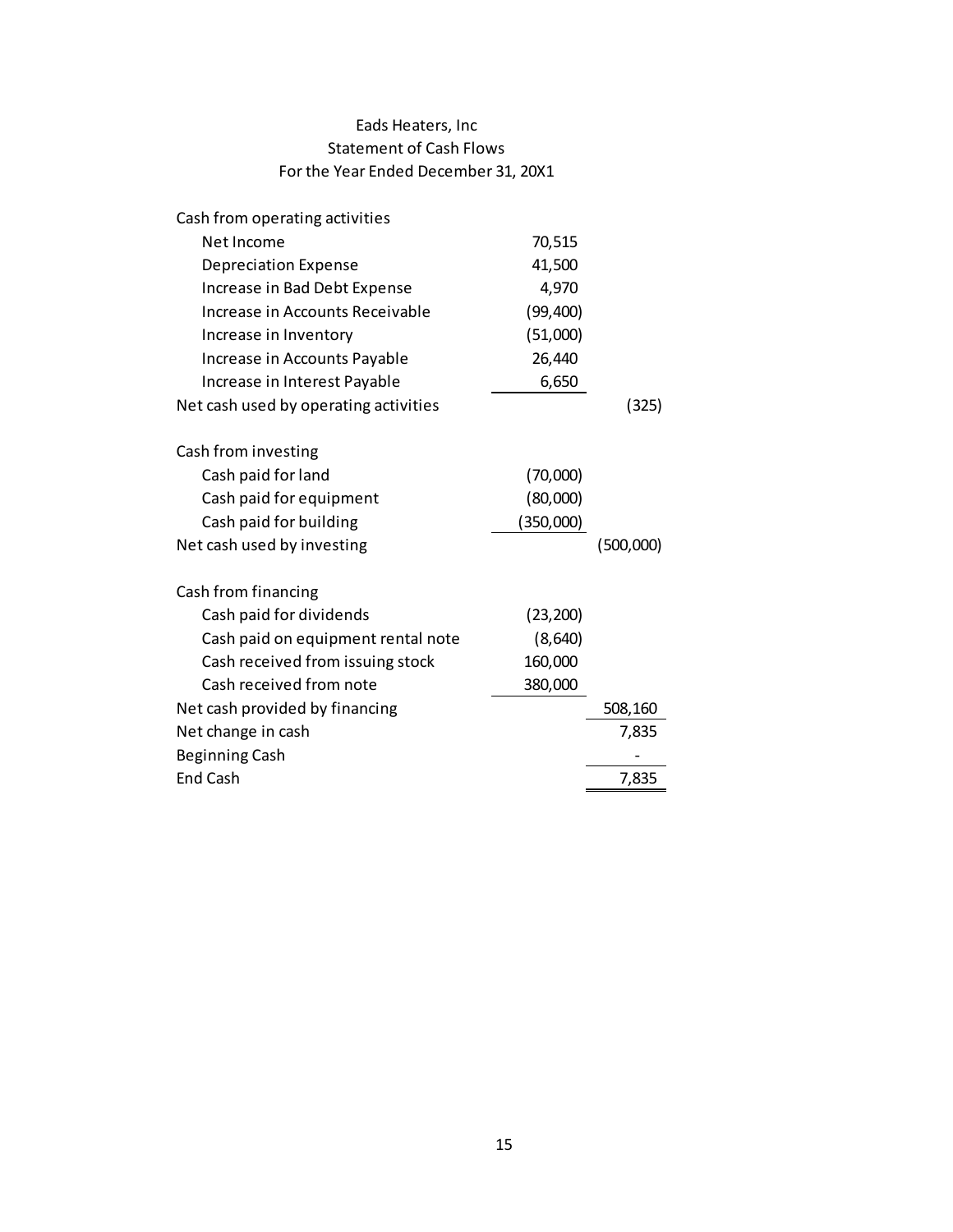Based off these financial statements, Glenwood Heaters, Inc. has a higher net income than Eads Heaters, Inc. by almost \$20,000. It seems like Eads Heaters is being more cautious when they are stating their assets and inventory. They have a higher Allowance for Doubtful Accounts than Glenwood Heaters, and they depreciated their equipment at a faster rate giving them \$11,000 less in equipment than Glenwood. Glenwood rented their operating equipment by the year, and Eads Heaters signed an eight-year lease. This gives Glenwood the option not to rent it next year if a better deal or better equipment comes around, but by Eads having a rental agreement already in place, they do not have to worry about the price going up on the equipment they already have. At this point in time, Glenwood only has \$426 in cash while Eads has almost \$8,000. Glenwood Heaters has a higher income from operations than Eads while Eads seems to be better at keeping cash on hand. Both companies have some strong points and some not so strong points.

Based off the current ratio, Glenwood has the better ability to pay their short-term debts than Eads with a ratio of 4.88 percent. Eads has a current ratio of 1.32 percent. Glenwood just has less debt in general, so I would be more comfortable lending them money. Also, Glenwood has a better return on total assets than Eads. Both companies have their strengths. They are very close in many aspects, but given all this information, I would rather invest or lend money to Glenwood Heaters, Inc. Even though Eads Heaters is being more cautious than Glenwood, Glenwood seems to be doing a better job of turning what assets they do have into a profit.

16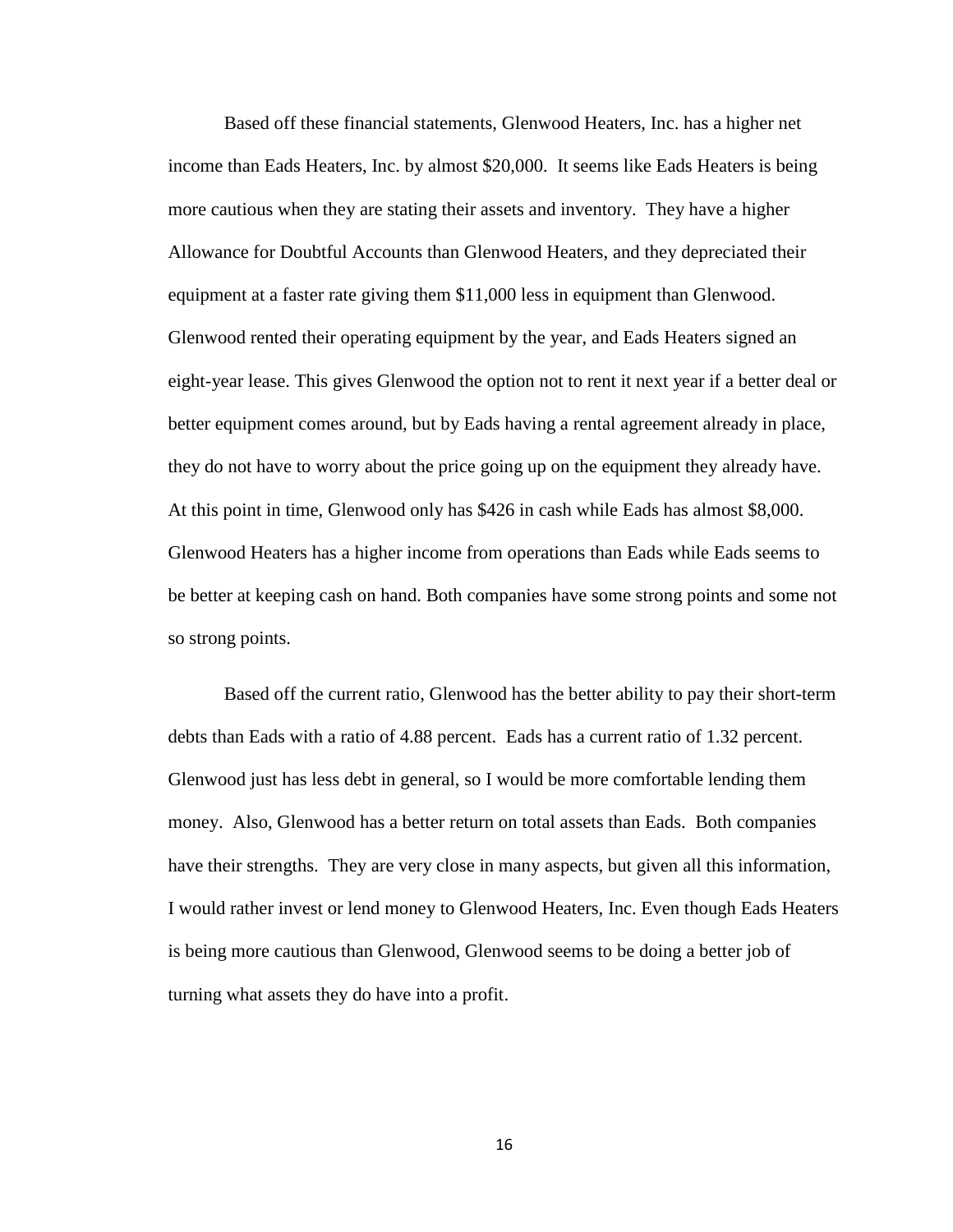### Case Number Two:

Totz and Doodlez: Researching Income Statement Questions Using the Codification Research System

This case introduced me to the Codification Research System which contains the accounting standards adopted by FASB. It answers questions relating to the income statement by pulling information from the Codification. The specific information regarding the companies in this case is listed below.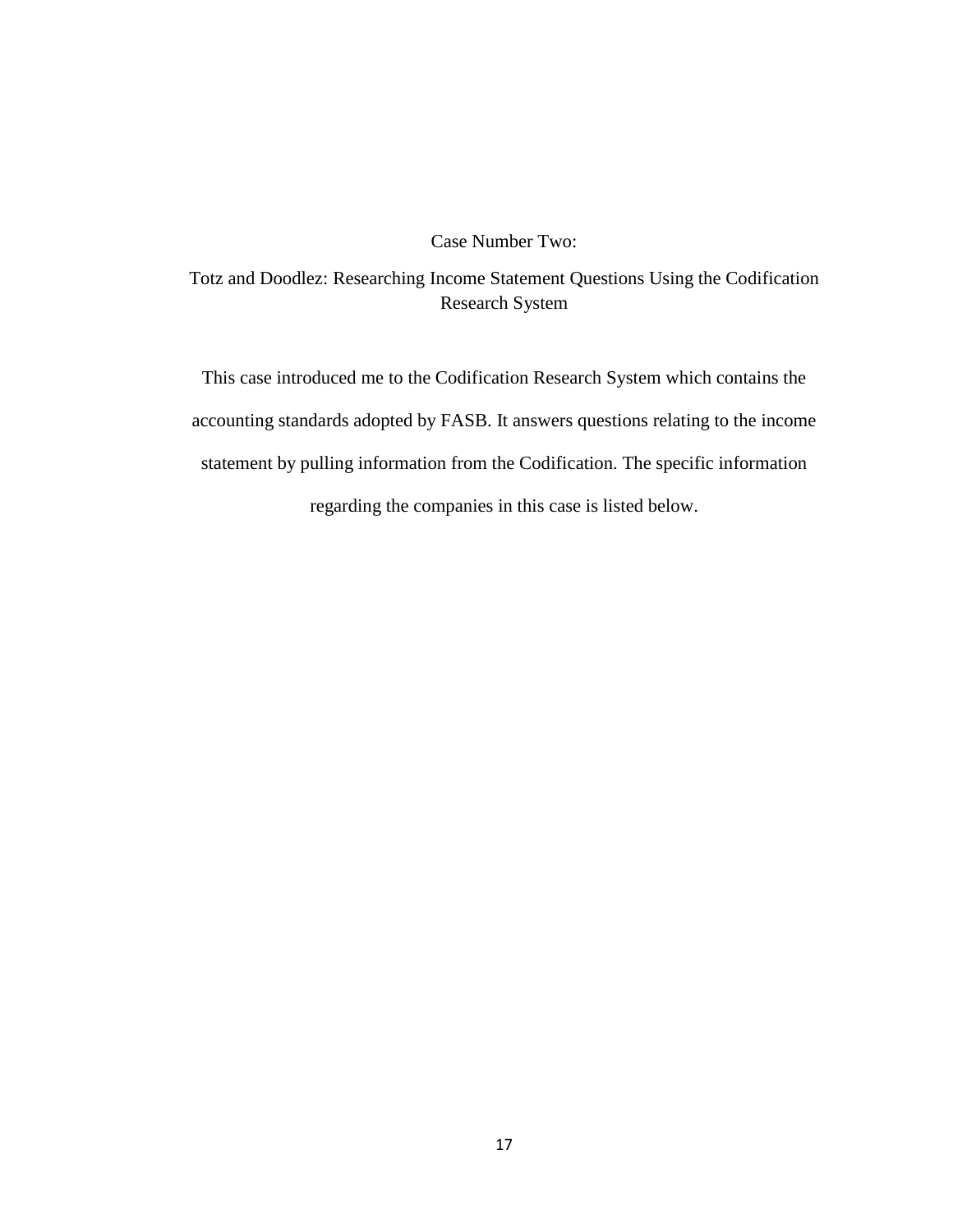Totz manufactures is a clothing store that sells high quality children's clothing. These stores also contain art studios where kids can take a variety of art classes. These art studios are called Doodlez. The following information was determined after reading and researching some questions Totz had about how to report a few items on their income statement. The questions and answers are stated below.

1. In 2016, Totz had sales of \$86.5 million, an increase of \$12 million from 2015. This revenue was partly because of an increase in revenue from Doodlez. Doodlez had net sales of \$11.2 million, and the remaining part of the increase was because the average transaction value for sales increased. On the income statement, we believe that these two sales numbers should be stated separately based on ASC 225-10-S99-2. An excerpt from ASC 225-10-S99-2 says,

"Net sales and gross revenues. State separately:

(a) Net sales of tangible products (gross sales less discounts, returns and allowances),

- (b) operating revenues of public utilities or others;
- (c) income from rentals;
- (d) revenues from services; and
- (e) other revenues."

Based on this statement, Totz net sales and Doodlez net sales should not be put together, but they should be listed separately when you are listing your sales on the income statement.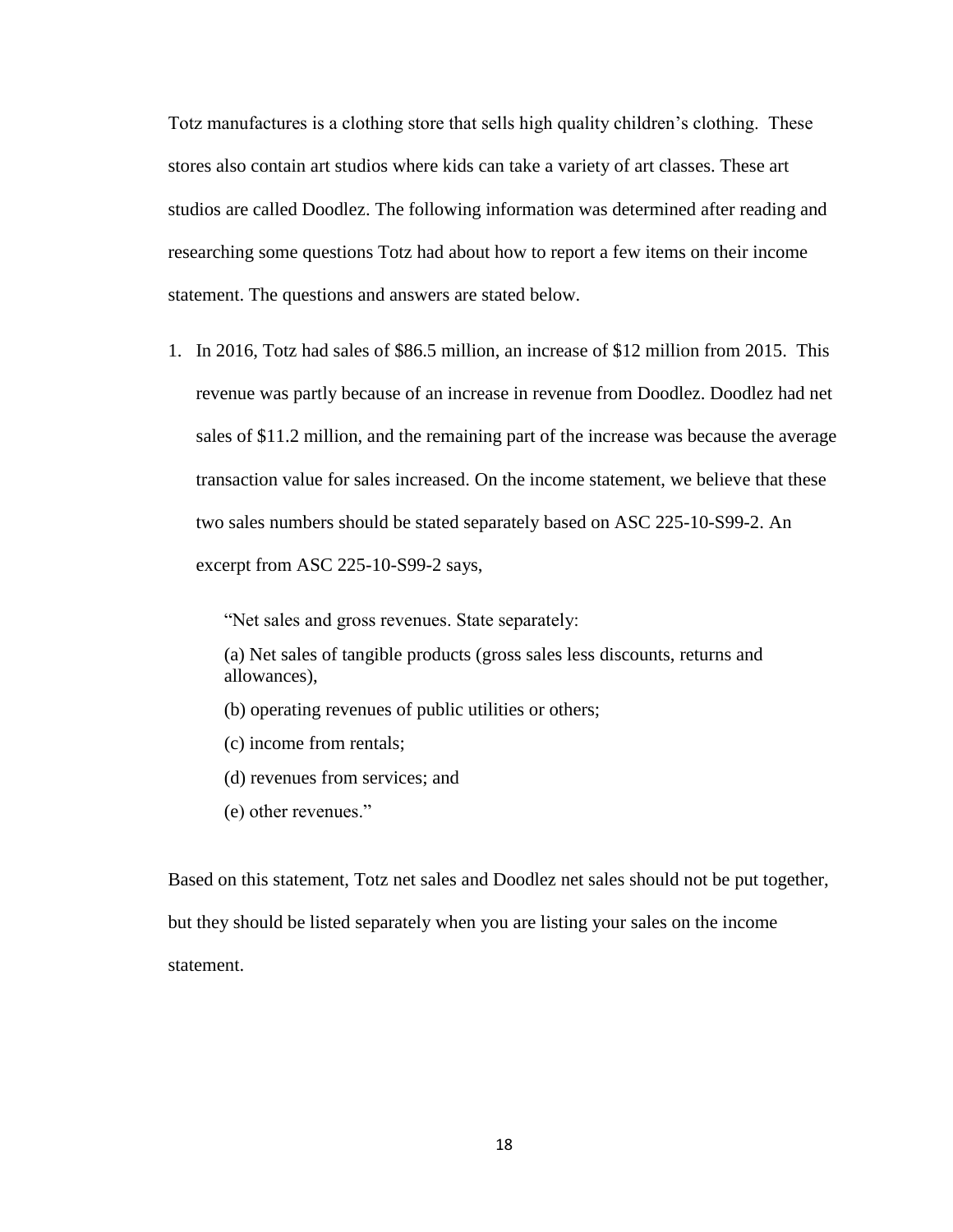2. Gross profit also increased during 2016 a total of 8.6%. Just as net sales were not stated together, we think that the expenses should also be separated out from each other. Totz and Doodlez expenses should be distinct based off ASC 225-10-S99-2 again. Another part of the regulation states,

"Costs and expenses applicable to sales and revenues. State separately the amount of

(a) cost of tangible goods sold,

(b) operating expenses of public utilities or others,

(c) expenses applicable to rental income,

(d) cost of services, and

(e) expenses applicable to other revenues."

Totz does not include depreciation in cost of sales. This is allowable, but that information needs to be disclosed when showing the cost of goods sold. ASC 225-10-S99-8 answers any questions about this by saying,

"If cost of sales or operating expenses exclude charges for depreciation, depletion and amortization of property, plant and equipment, the description of the line item should read somewhat as follows: "Cost of goods sold (exclusive of items shown separately below)" or "Cost of goods sold (exclusive of depreciation shown separately below)." To avoid placing undue emphasis on "cash flow," depreciation, depletion and amortization should not be positioned in the income statement in a manner which results in reporting a figure for income before depreciation."

Therefore, just like the sales, we believe the cost of sales should be separated out based on whether it was used in Doodlez or not when you are making the income statement.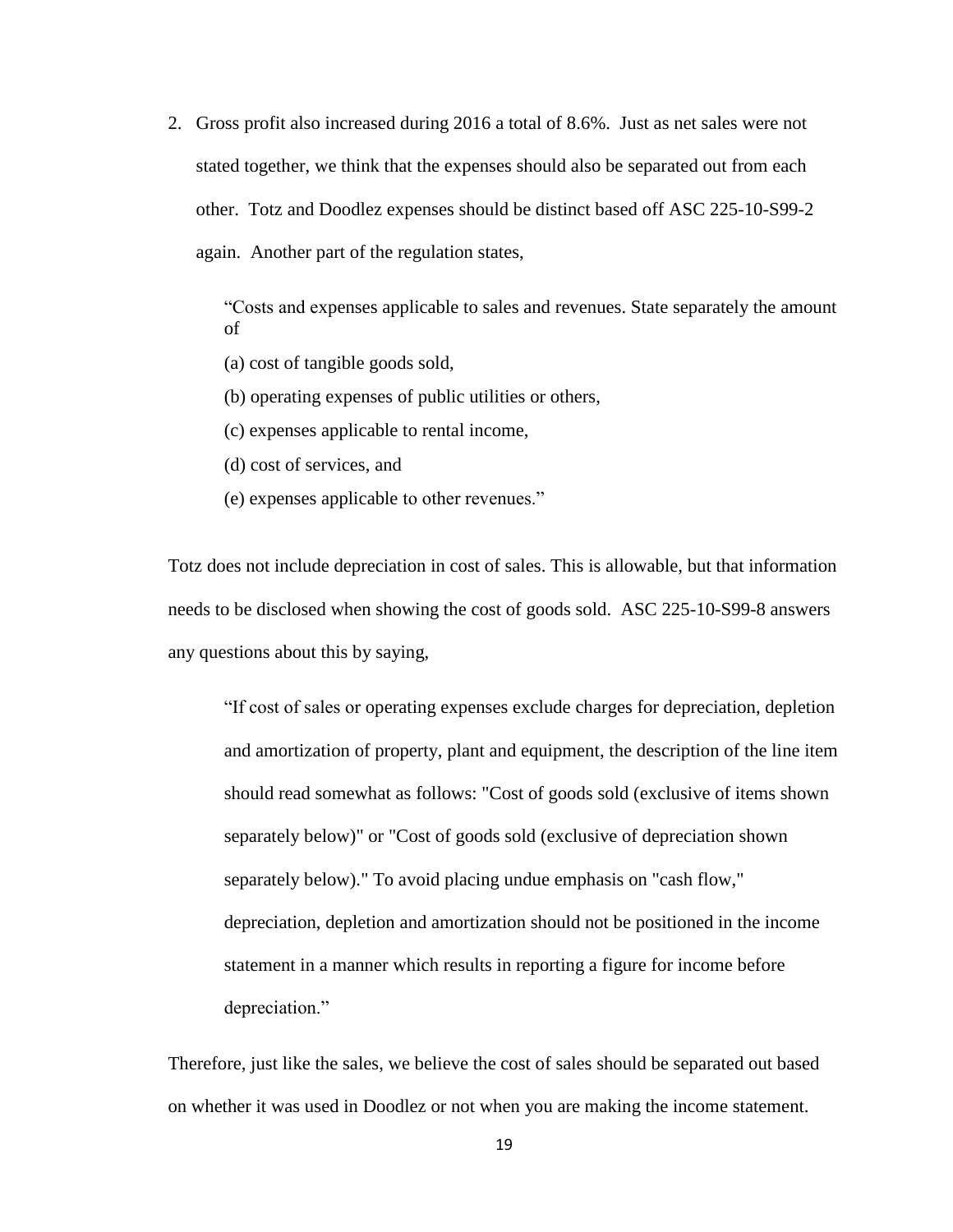3. Also, during 2016, Totz moved its corporate headquarters to Mountain View, California. They abandoned the building and had a gain of \$1.7 million. Originally ASC 225-20-45-4 said the sale of the building should not be recorded as an extraordinary item, but ASC 225-20-45-4 has been superseded by ASU 2015-01 which eliminates the use of extraordinary items at all. Here is a part of ASU 2015-01.

"The objective of this Update is to simplify the income statement presentation requirements in Subtopic 225-20 by eliminating the concept of extraordinary items. Extraordinary items are events and transactions that are distinguished by their unusual nature and by the infrequency of their occurrence. Eliminating the extraordinary classification simplifies income statement presentation by altogether removing the concept of extraordinary items from consideration."

ASC 225-20-45-16 also states that this gain should be reported as a separate component of income from continuing operations. This statement is still pending because the original statement referred to extraordinary items which are no longer used. ASC 225-20-45-16 states,

"A material event or transaction that an entity considers to be of an unusual nature or of a type that indicates infrequency of occurrence or both shall be reported as a separate component of income from continuing operations. The nature and financial effects of each event or transaction shall be presented as a separate component of income from continuing operations or, alternatively, disclosed in notes to financial statements. Gains or losses of a similar nature that are not individually material shall be aggregated. Such items shall not be reported on the

20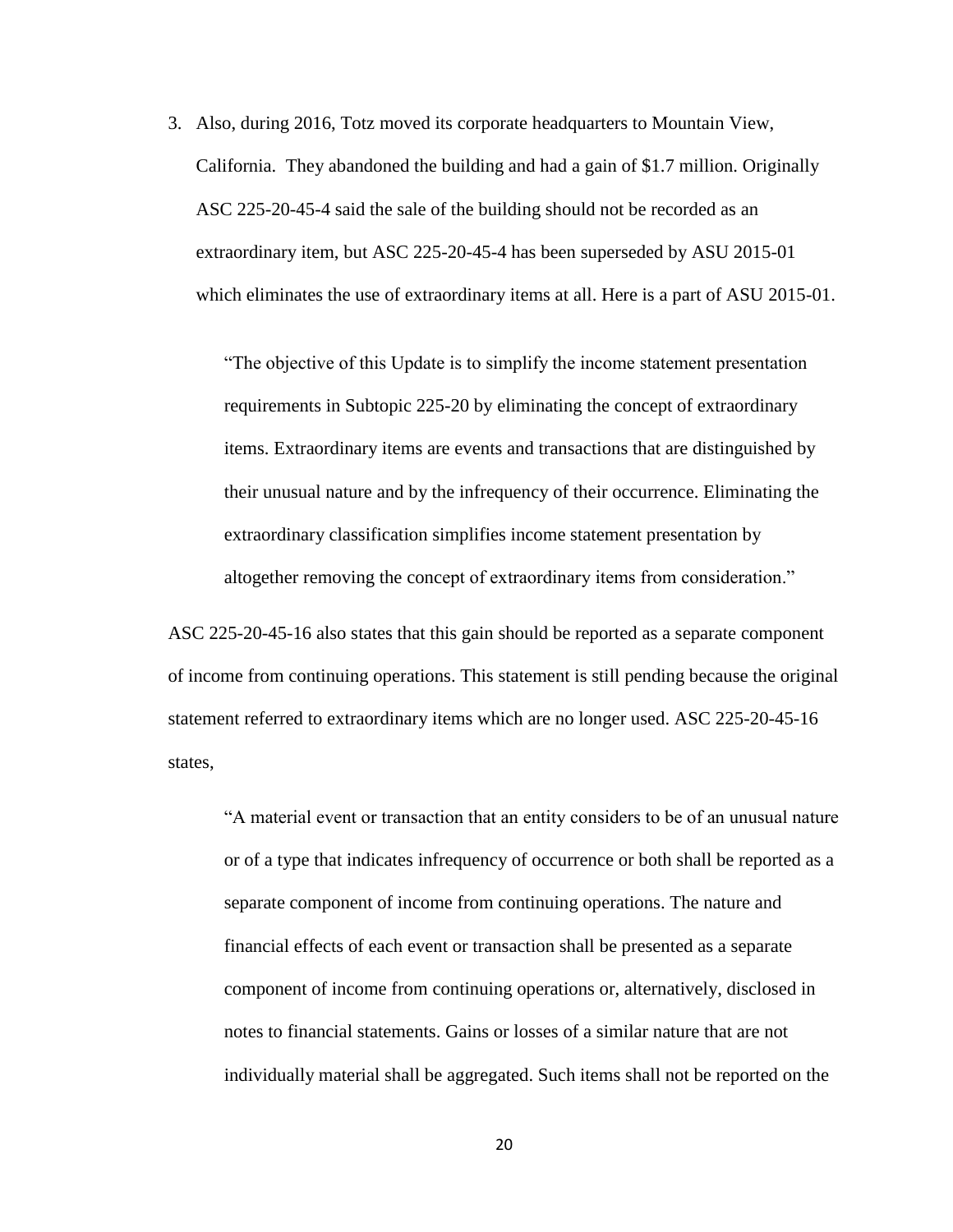face of the income statement net of income taxes. Similarly, the EPS effects of those items shall not be presented on the face of the income statement."

Therefore, the gain on the abonnement of the corporate headquarters should be placed in income from continuing operations as a separate component.

4. There was a class action settlement against one of Totz fabric suppliers. The lawsuit was settled, and Totz received \$2.7 million in it. This money should be considered a cash flow from operation activities based off ASC 230-10-45-16 which says,

"All of the following are cash inflows from operating activities: …

c. All other cash receipts that do not stem from transactions defined as investing or financing activities, such as amounts received to settle lawsuits and refunds from suppliers."

Based off (c) in ASC 230-10-45-16, settling a lawsuit is considered a cash flow from operating activities, and it should be reported as such on the income statement.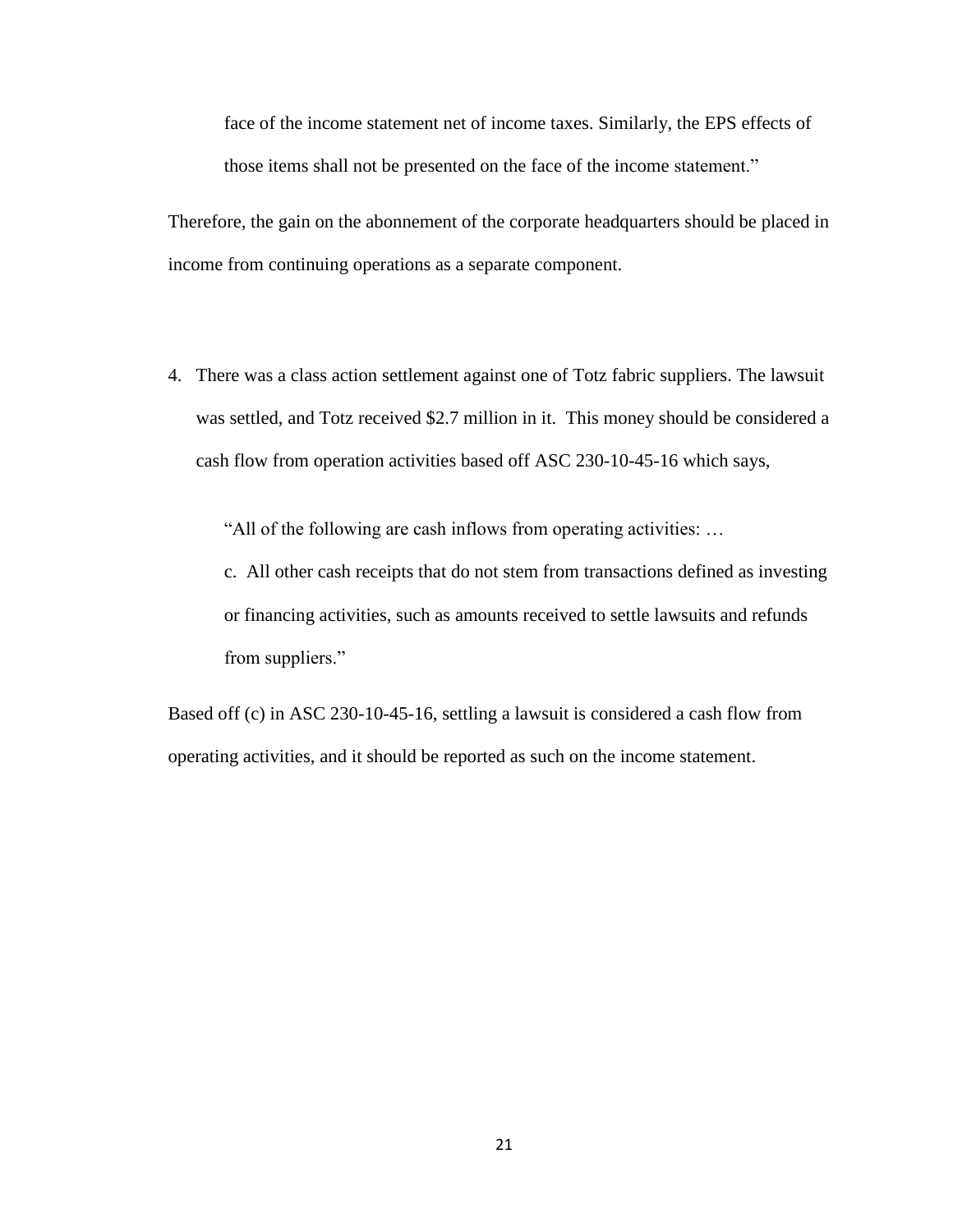#### Case Number Three:

Rocky Mountain Chocolate Factory, Inc: Completing and Formatting Financial **Statements** 

Below you will find an income statement, a statement of changes in stockholders' equity, a classified balance sheet, and a statement of cash flows for Rocky Mountain Chocolate Factory for the fiscal year ended February 28, 2010. The purpose of this case was to learn how to format financial statements in excel and to get a sense of how financial statements are put together.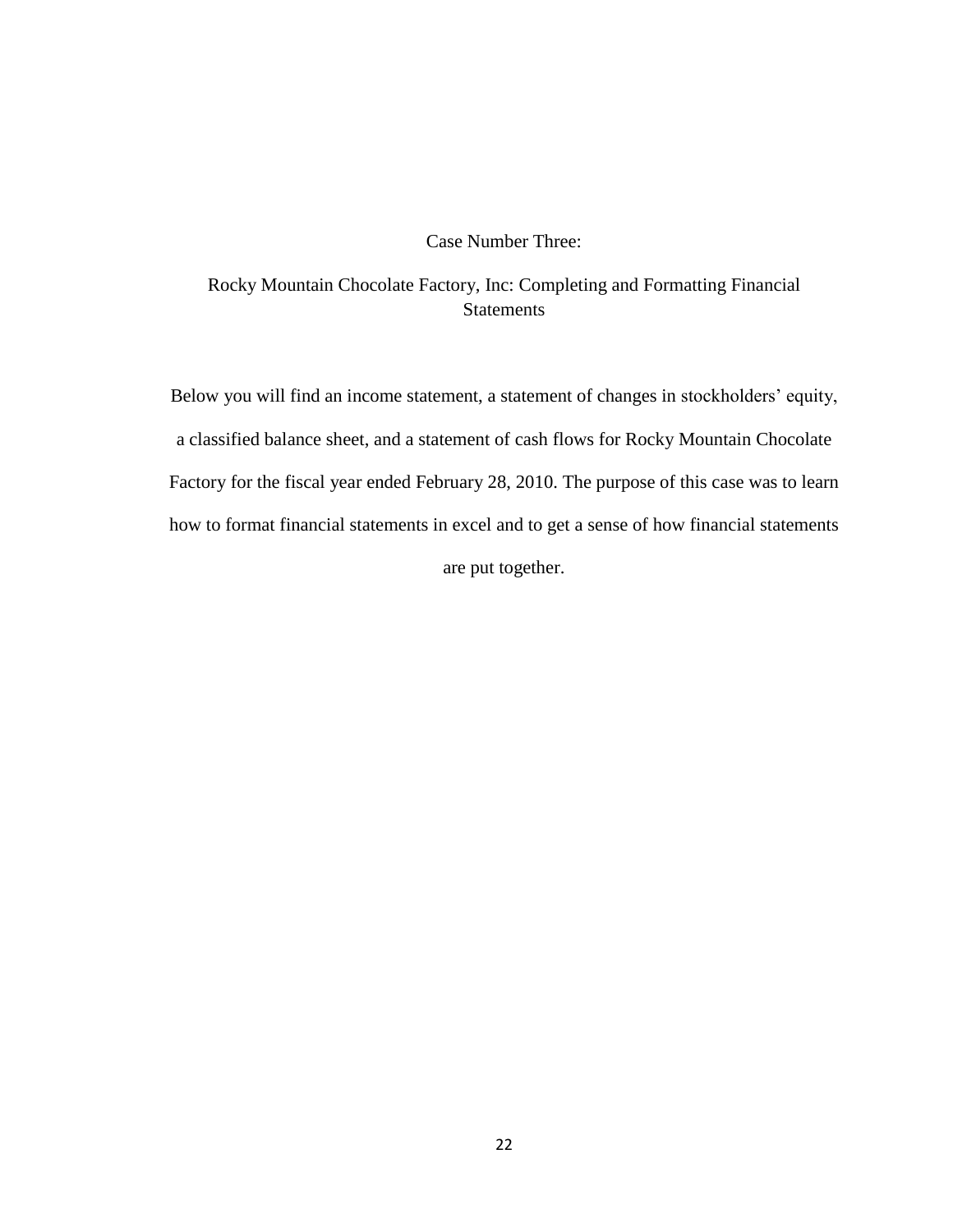# Rocky Mountain Chocolate Factory Income Statement For the Year Ending February 28, 2010

| <b>Sales</b>                                                                     |              |             | \$22,944,017 |
|----------------------------------------------------------------------------------|--------------|-------------|--------------|
| Franchise and Royalty Fees                                                       |              |             | 5,492,531    |
| Cost of Goods Sold                                                               |              |             | 14,910,622   |
| <b>Gross Profit</b>                                                              |              |             | 13,525,926   |
| <b>Operating Expenses</b>                                                        |              |             |              |
| <b>Franchise Costs</b>                                                           |              | 1,499,477   |              |
| Sales and Marketing                                                              |              | 1,505,431   |              |
| <b>General and Administrative</b>                                                |              | 2,422,147   |              |
| <b>Retail Operating</b>                                                          |              | 1,756,956   |              |
| Depreciation and Amoritization                                                   |              | 698,580     | 7,882,591    |
| Income from Operations                                                           |              |             | 5,643,335    |
| <b>Other Expenses</b>                                                            |              |             |              |
| <b>Interest Expense</b>                                                          |              |             |              |
| <b>Interest Income</b>                                                           |              | 27,210      | 27,210       |
| Income before Taxes                                                              |              |             | 5,670,545    |
| Income Tax Expense                                                               |              |             | 2,090,468    |
| Net Income                                                                       |              |             | 3,580,077    |
| Rocky Mountain Chocolate Factory<br>Statement of Changes in Stockholders' Equity |              |             |              |
| For the Year Ending February 28, 2010                                            |              |             |              |
|                                                                                  | Common       | Retained    | Total        |
|                                                                                  | <b>Stock</b> | Earnings    | Equity       |
| <b>Beginning Balance</b>                                                         | \$179,696    | \$5,751,017 | \$5,930,71   |
| <b>Issue Common Stock</b>                                                        | 1,112        |             | 1,11         |
| Net Income                                                                       |              | 3,580,077   | 3,580,07     |
| <b>Cash Dividends</b>                                                            |              | (2,407,167) | (2,407,16)   |
| Balance, January 28, 2010                                                        | 180,808      | 6,923,927   | 7,104,73     |
|                                                                                  |              |             |              |
|                                                                                  |              |             |              |
|                                                                                  | 23           |             |              |

|                           | Common       | Retained    | Total       |
|---------------------------|--------------|-------------|-------------|
|                           | <b>Stock</b> | Earnings    | Equity      |
| <b>Beginning Balance</b>  | \$179,696    | \$5,751,017 | \$5,930,713 |
| <b>Issue Common Stock</b> | 1,112        |             | 1,112       |
| Net Income                |              | 3,580,077   | 3,580,077   |
| <b>Cash Dividends</b>     |              | (2,407,167) | (2,407,167) |
| Balance, January 28, 2010 | 180,808      | 6,923,927   | 7,104,735   |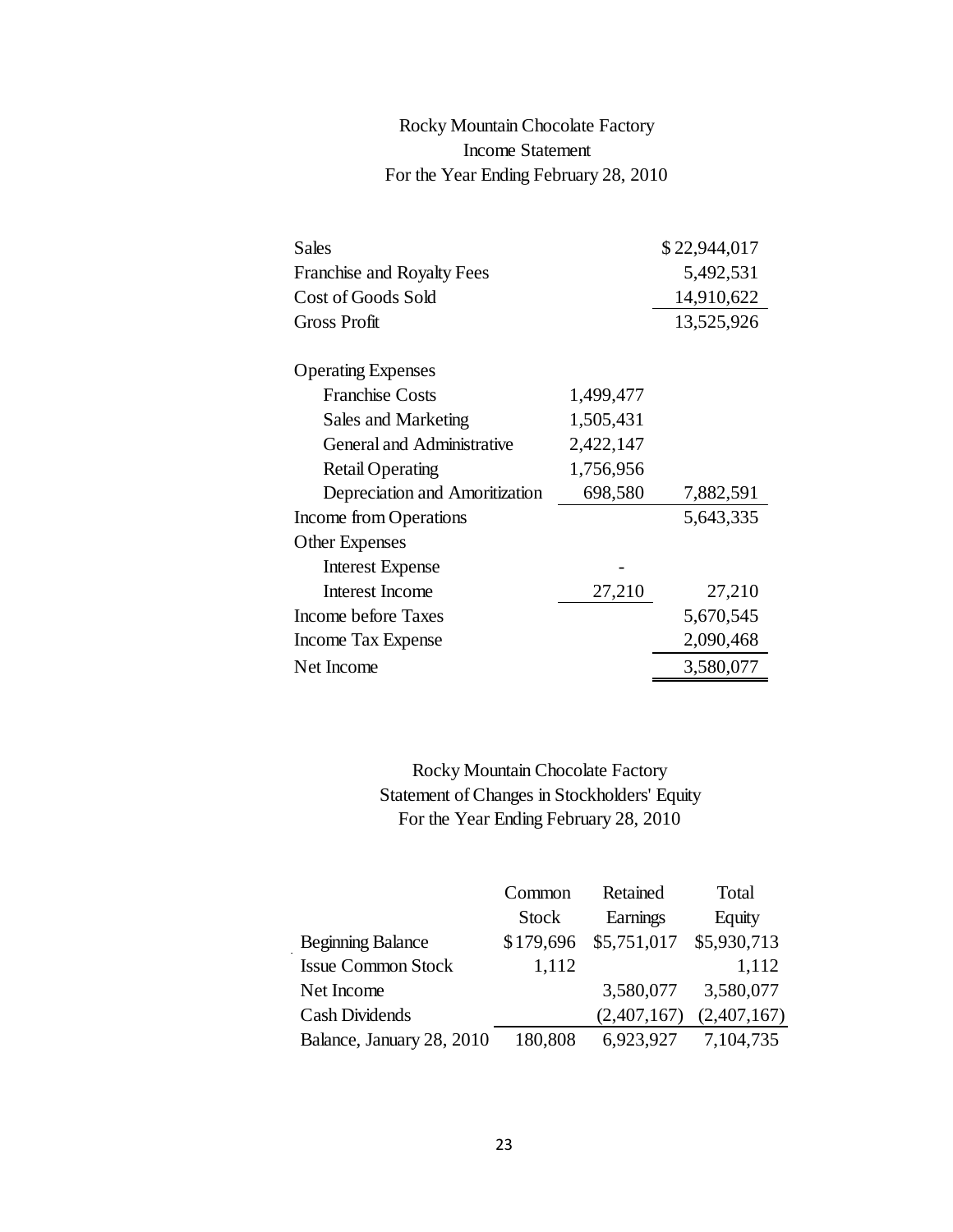# Rocky Mountain Chocolate Factory Classified Balance Sheet As of February 28, 2010

| <b>Assets</b>                                       |             |            |
|-----------------------------------------------------|-------------|------------|
| <b>Current Assets</b>                               |             |            |
| Cash and Cash Equivalents                           | \$3,743,092 |            |
| <b>Accounts Receivable (Less Doubtful Accounts)</b> | 4,427,526   |            |
| Notes Receivable, Current                           | 91,059      |            |
| Inventory                                           | 3,281,447   |            |
| Deferred Income Taxes                               | 461,249     |            |
| Other                                               | 220,163     |            |
| <b>Total Current Assets</b>                         |             | 12,224,536 |
| Property and Equipment, Net                         |             | 5,186,709  |
| <b>Other Assets</b>                                 |             |            |
| Notes Receivable, Less Current Portion              | 263,650     |            |
| Goodwill, Net                                       | 1,046,944   |            |
| Intangible Assets, Net                              | 110,025     |            |
| Other                                               | 88,050      |            |
| <b>Total Other Assets</b>                           |             | 1,508,669  |
| <b>Total Assets</b>                                 |             | 18,919,914 |
| Liabilities                                         |             |            |
| <b>Current Liabilities</b>                          |             |            |
| <b>Accounts Payable</b>                             | 877,832     |            |
| Accrued Salaries and Wages                          | 646,156     |            |
| Other Accrued Expenses                              | 946,528     |            |
| Dividend Payable                                    | 602,694     |            |
| Deferred Income                                     | 220,938     |            |
| <b>Total Current Liabilities</b>                    |             | 3,294,148  |
| Deferred Income Taxes                               |             | 894,429    |
| <b>Total Liabilities</b>                            |             | 4,188,577  |
| Equity                                              |             |            |
| <b>Common Stock</b>                                 | 180,808     |            |
| <b>Additional Paid-In Capital</b>                   | 7,626,602   |            |

| Thursday The Theory Capture         | $1.19 - 0.100 - 0.00$ |            |
|-------------------------------------|-----------------------|------------|
| <b>Retained Earnings</b>            | 6,923,927             |            |
| <b>Total Equity</b>                 |                       | 14,731,337 |
| <b>Total Liabilities and Equity</b> |                       | 18,919,914 |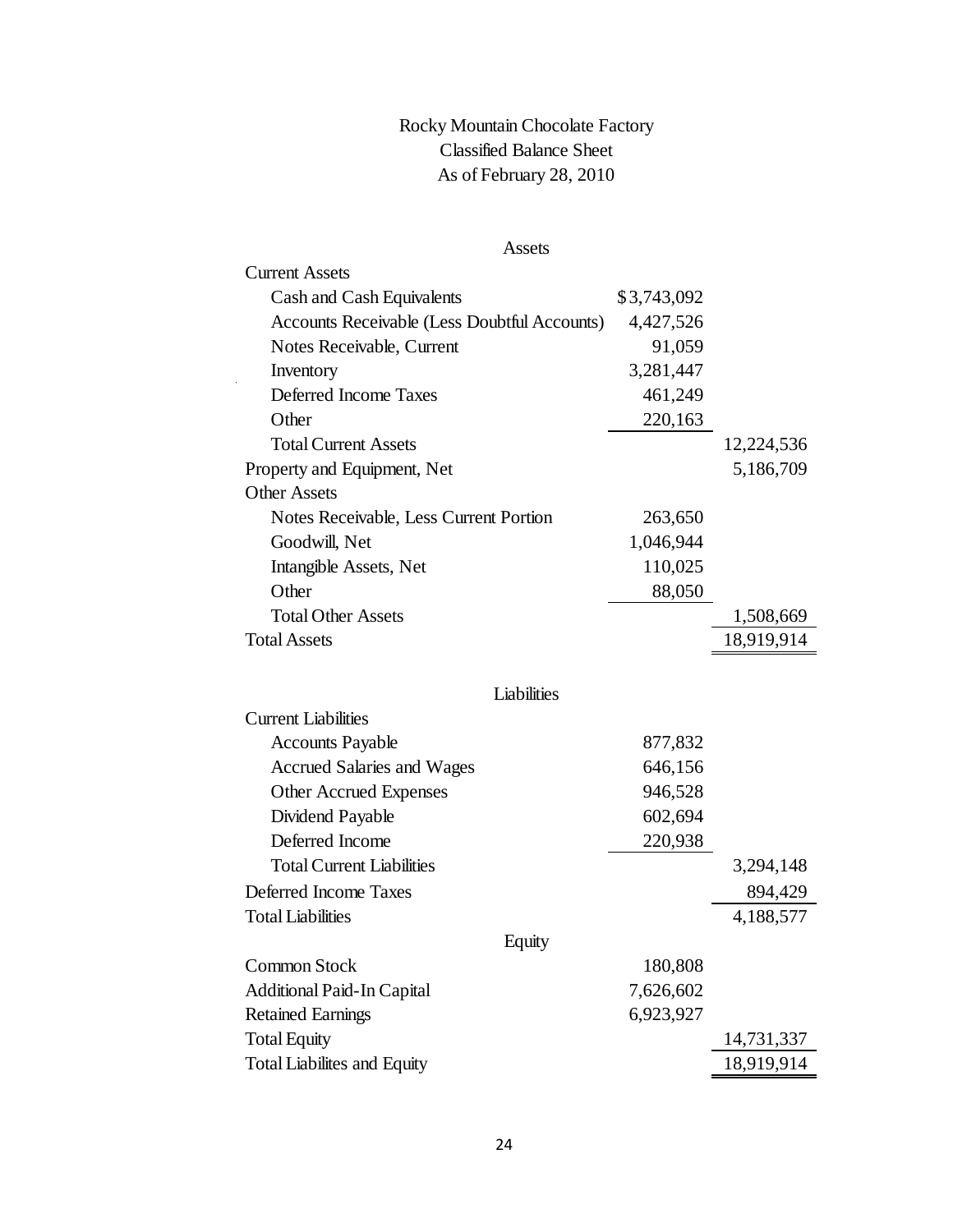| Rocky Mountain Chocolate Factory      |
|---------------------------------------|
| <b>Statement of Cash Flows</b>        |
| For the Year Ending February 28, 2010 |

| Cash from operating activities            |             |             |
|-------------------------------------------|-------------|-------------|
| Net Income                                | \$3,580,077 |             |
| <b>Depreciation Expense</b>               | 698,580     |             |
| Increase in Accounts Receivable           | (197, 793)  |             |
| Increase in Notes Receivable, Current     | (91,059)    |             |
| Decrease in Inventory                     | 783,164     |             |
| Increase in Deferred Income Taxes         | (92,052)    |             |
| Decrease in Other                         | 4,215       |             |
| Decrease in Accounts Payable              | (196, 811)  |             |
| Increase in Accrued Salaries and Wages    | 222,367     |             |
| Increase in Other Accrued Expenses        | 414,587     |             |
| Increase in Deferred Income               | 78,938      |             |
| Increaese in Dividend Payable             | 3,708       |             |
| Net cash provided by operating activities |             | 5,207,921   |
| Cash from investing                       |             |             |
| Cash paid for Equipment                   | (631, 691)  |             |
| Net cash used by investing                |             | (631, 691)  |
| Cash from financing                       |             |             |
| Cash paid for dividends                   | (2,403,458) |             |
| Cash received from issuing stock          | 316,434     |             |
| Net cash used by financing                |             | (2,087,024) |
| Net change in cash                        |             | 2,489,206   |
| Beginning Cash                            |             | 1,253,947   |
| End Cash                                  |             | 3,743,153   |
|                                           |             |             |
|                                           |             |             |
|                                           |             |             |
|                                           |             |             |
|                                           |             |             |
|                                           |             |             |
|                                           |             |             |
|                                           |             |             |
|                                           |             |             |
|                                           |             |             |
|                                           |             |             |
| 25                                        |             |             |

 $\sim$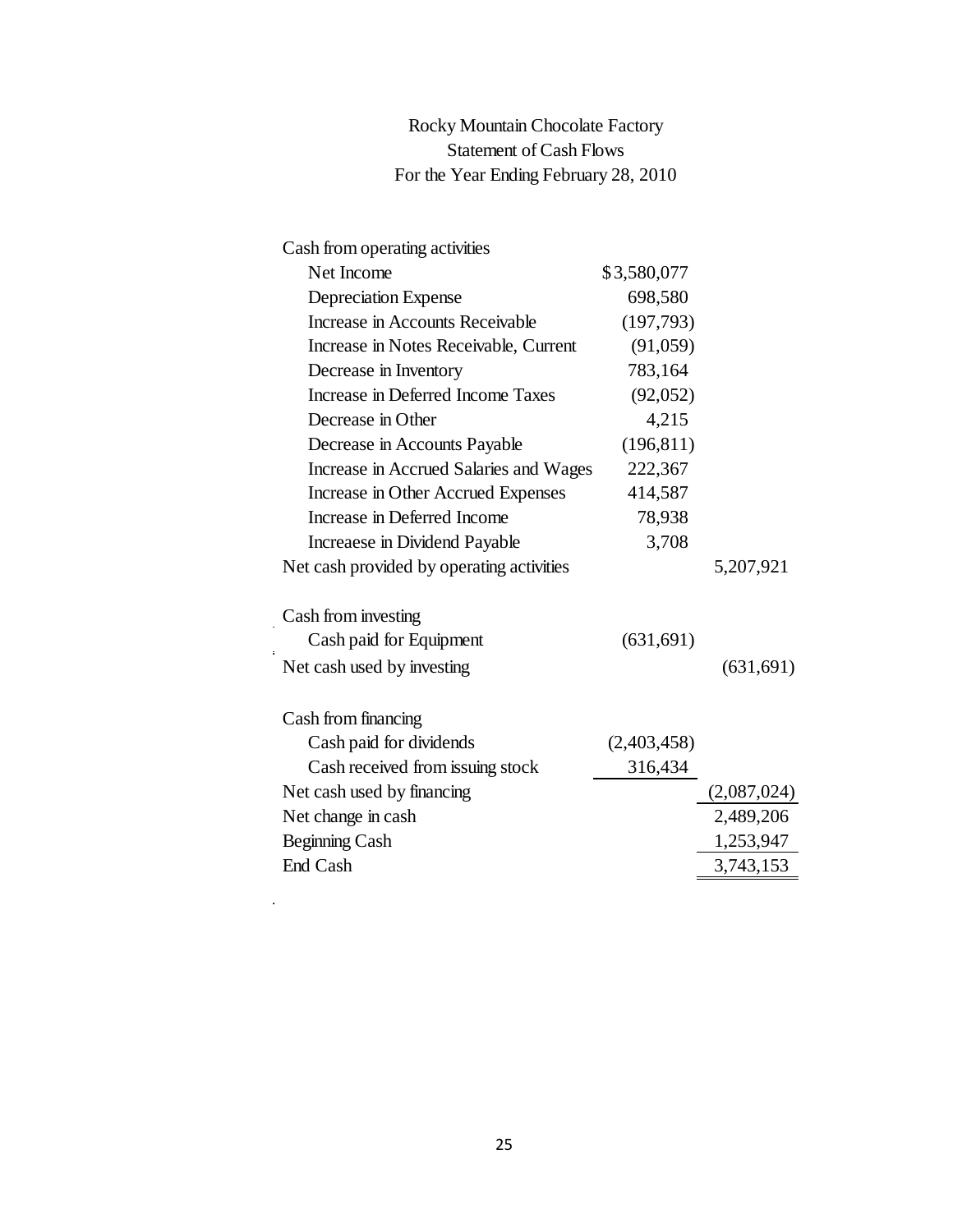#### Case Number Four:

Cash and Receivables: Examining Potential Fraud Schemes and Internal Control Procedures

This case focused on fraud and how to detect that fraud. It was completed by working in groups to brainstorm different fraud schemes, and then an internal control was paired with each fraud scheme that could help detect that fraud. This case is about a local business in Oxford, Mississippi that needs help with their internal controls, and more information is discussed below.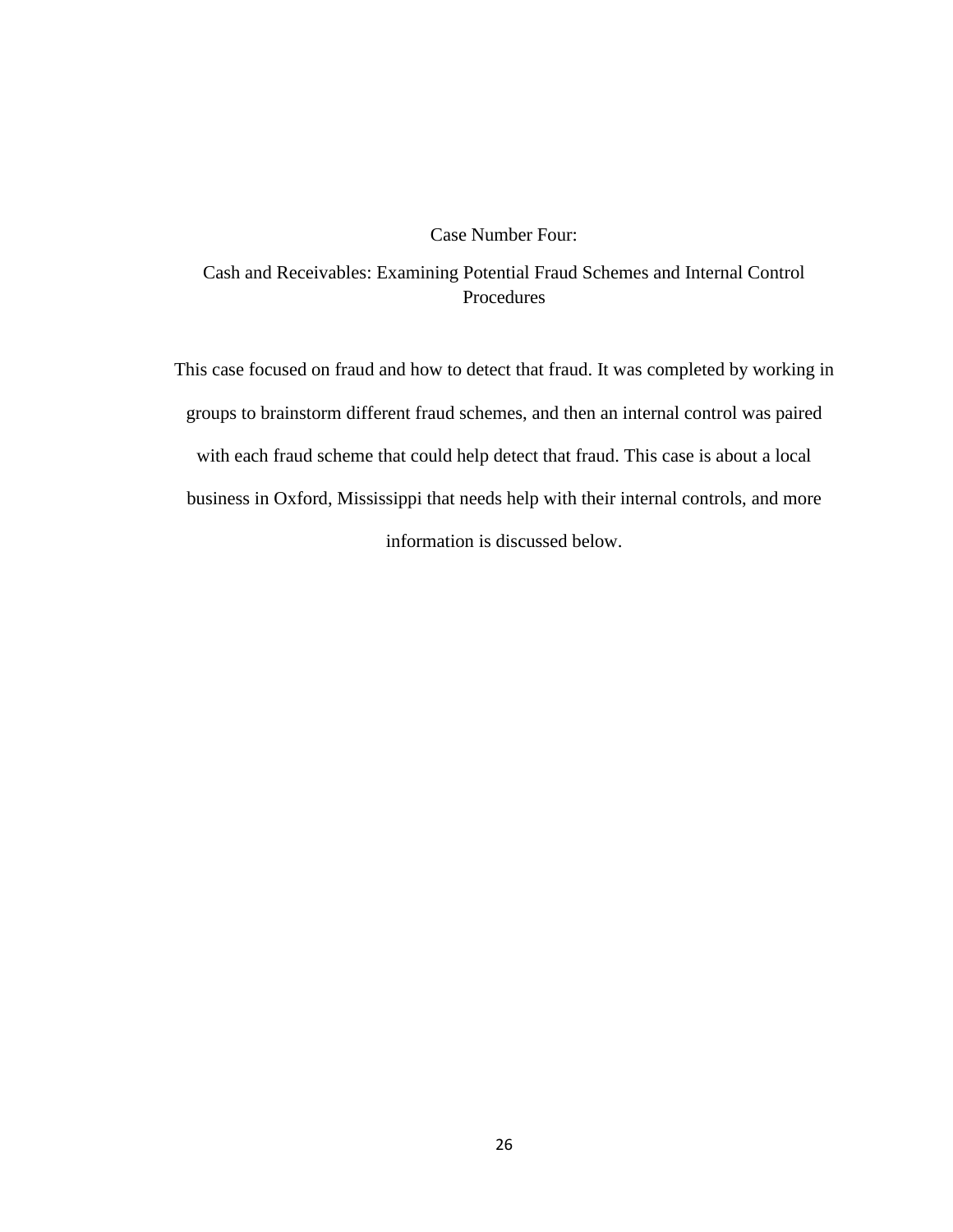As the owner of a small craft shop in Oxford, Mississippi, Ms. Kayla Stevens faces the possibility that fraud schemes are occurring at her local business. To safeguard the craft shop's operations, Kayla should implement internal control systems, which include checks and balances created to prevent and detect fraud. Table 4A identifies various fraud schemes and recommends internal control procedures to protect the business.

| <b>Fraud Scheme</b>                                                                                                                                                                                                                                                                                        | <b>Internal Control</b>                                                                                                                                                                                                                                                                                                                    |  |
|------------------------------------------------------------------------------------------------------------------------------------------------------------------------------------------------------------------------------------------------------------------------------------------------------------|--------------------------------------------------------------------------------------------------------------------------------------------------------------------------------------------------------------------------------------------------------------------------------------------------------------------------------------------|--|
| Lucy may understate or not record sales as<br>she has the power to both record sales and<br>prepare bank deposits. Thus, Lucy could<br>understate sales and pocket cash that she<br>does not include with the bank deposits.                                                                               | Separation of duties - Kayla should<br>separate the responsibilities for receiving,<br>depositing, recording, and reconciling cash<br>so that an employee cannot both commit<br>and conceal fraud. Clerks should collect<br>cash during sales. A different individual<br>should record daily sales, and Lucy may<br>prepare bank deposits. |  |
| Kayla takes deposits to the bank and<br>reconciles bank statements. This current<br>system allows for embezzlement.                                                                                                                                                                                        | Separation of duties - While dividing all<br>responsibilities may be difficult since the<br>business is small, separation of duties<br>provides greater internal control. One<br>person should take deposits to the bank,<br>and Kayla can reconcile bank statements.                                                                      |  |
| Inventory purchases could be fraudulent<br>since Kayla pays bills and monitors,<br>records, and orders inventory. One could<br>order inventory but then keep it for<br>personal purposes instead of recording it in<br>the inventory account. One could also<br>write fraudulent checks for fake invoices. | Separation of duties – One clerk will order<br>inventory with Kayla's authorization, and<br>another clerk will record the inventory<br>once it arrives in the store. Then, Kayla<br>can pay invoices. Thus, no one has enough<br>power to steal inventory and hide such<br>behavior in the records.                                        |  |
| Clerks may input fake or inaccurate<br>transactions as they have authority for<br>entering all types of transactions in the<br>registers. The shop's new coupon program<br>may allow clerks to enter false discounts<br>and pocket the difference between the<br>money collected and the sale recorded.    | Access control $-$ The types of transactions<br>clerks can enter should be restricted, and<br>employees should receive authorization<br>before they can issue a refund or enter any<br>irregular transaction into the cash register.<br>This internal control should limit a clerk's<br>ability to record an erroneous sale.               |  |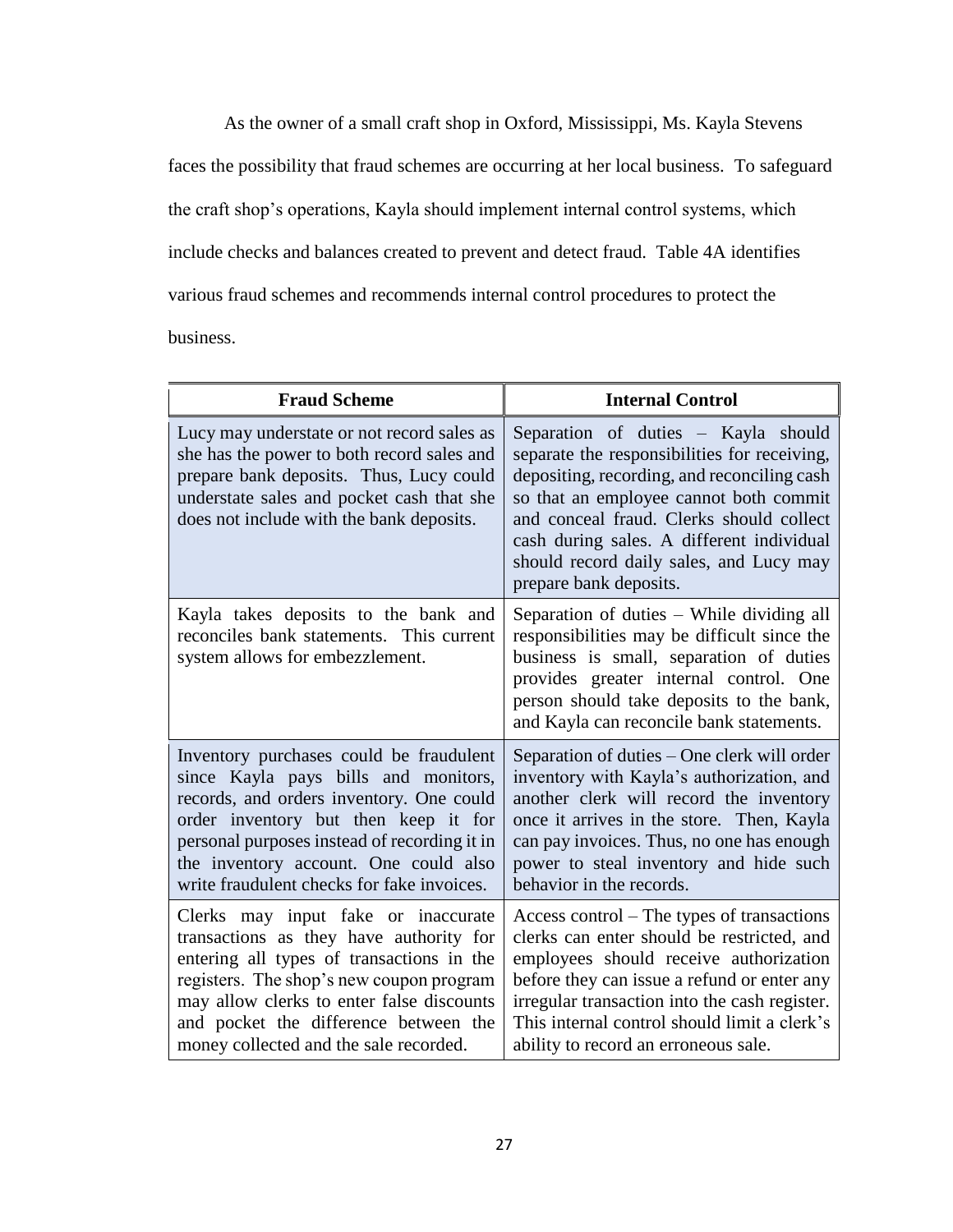| <b>Fraud Scheme</b>                                                                                                                                                                                                                                                  | <b>Internal Control</b>                                                                                                                                                                                                                                                                                                                                                                                                                             |  |
|----------------------------------------------------------------------------------------------------------------------------------------------------------------------------------------------------------------------------------------------------------------------|-----------------------------------------------------------------------------------------------------------------------------------------------------------------------------------------------------------------------------------------------------------------------------------------------------------------------------------------------------------------------------------------------------------------------------------------------------|--|
| The clerks' unlimited authority in entering<br>transactions also allows Amanda, Becca,<br>Sam, or Wendy to steal cash directly from<br>the cash register.                                                                                                            | Access control - Clerks should not remove<br>cash without authorization. Requiring<br>unique codes to use the register allows<br>employee activity to be tracked, and Kayla<br>should require the reconciliation of cash to<br>check that the amount of cash on hand<br>matches the receipts. To find a culprit,<br>Kayla can give her employees vacation<br>and see if cash discrepancies continue or<br>end during a certain employee's time off. |  |
| The credit card machine is behind the cash<br>registers. Clerks may steal credit card<br>information or perform fraudulent actions<br>since customers cannot see that their credit<br>card transactions are performed correctly.                                     | Physical control – Kayla should relocate<br>the credit card machine next to the cash<br>registers to ensure that the credit card is<br>swiped, and that the transaction is properly<br>completed at the correct price.                                                                                                                                                                                                                              |  |
| The amount recorded for sales or cash<br>earned may be manipulated or presented<br>inaccurately as the store's information<br>system automatically updates inventory<br>accounts while Lucy manually records<br>sales in the accounting software.                    | Application and access control – Kayla can<br>consider purchasing more sophisticated<br>software that automatically records sales<br>to prevent manipulation of data. If Lucy<br>must enter sales manually, an access<br>control should limit her access to other<br>parts of the accounting software.                                                                                                                                              |  |
| transactions have no identification<br><b>If</b><br>number or if register tape is not compared<br>to the amount of sales journalized, Lucy or<br>clerks can alter transactions without any<br>matching supplemental records, and their<br>actions will go unnoticed. | Application control – Kayla should use<br>software that indexes each sale with details<br>like the transaction number, date, amount,<br>This internal control<br>and clerk's name.<br>provides unaltered evidence of sales for<br>audits and allows the actual cash balance<br>to be reconciled to the register tape's sales.                                                                                                                       |  |
| Lucy's locked office may allow her to<br>operate in secret.                                                                                                                                                                                                          | Physical control $-$ Any business space is<br>property of the business, and Kayla needs<br>a key to Lucy's office to discourage any<br>unauthorized actions. Kayla should keep a<br>safe in her locked office for security.                                                                                                                                                                                                                         |  |
| Kayla has control of all other accounting<br>functions, so she has the ability to commit<br>fraud schemes such as embezzlement,<br>misrepresenting net income, and stealing<br>inventory.                                                                            | Independent verification - Kayla should<br>consider using an objective accountant to<br>ensure the integrity of financial records.<br>For example, a physical inventory count<br>by external and internal parties can<br>reconcile perpetual inventory records with<br>the true amount of product sold.                                                                                                                                             |  |

Table 4A: Analyzing Fraud Schemes and Internal Control Procedures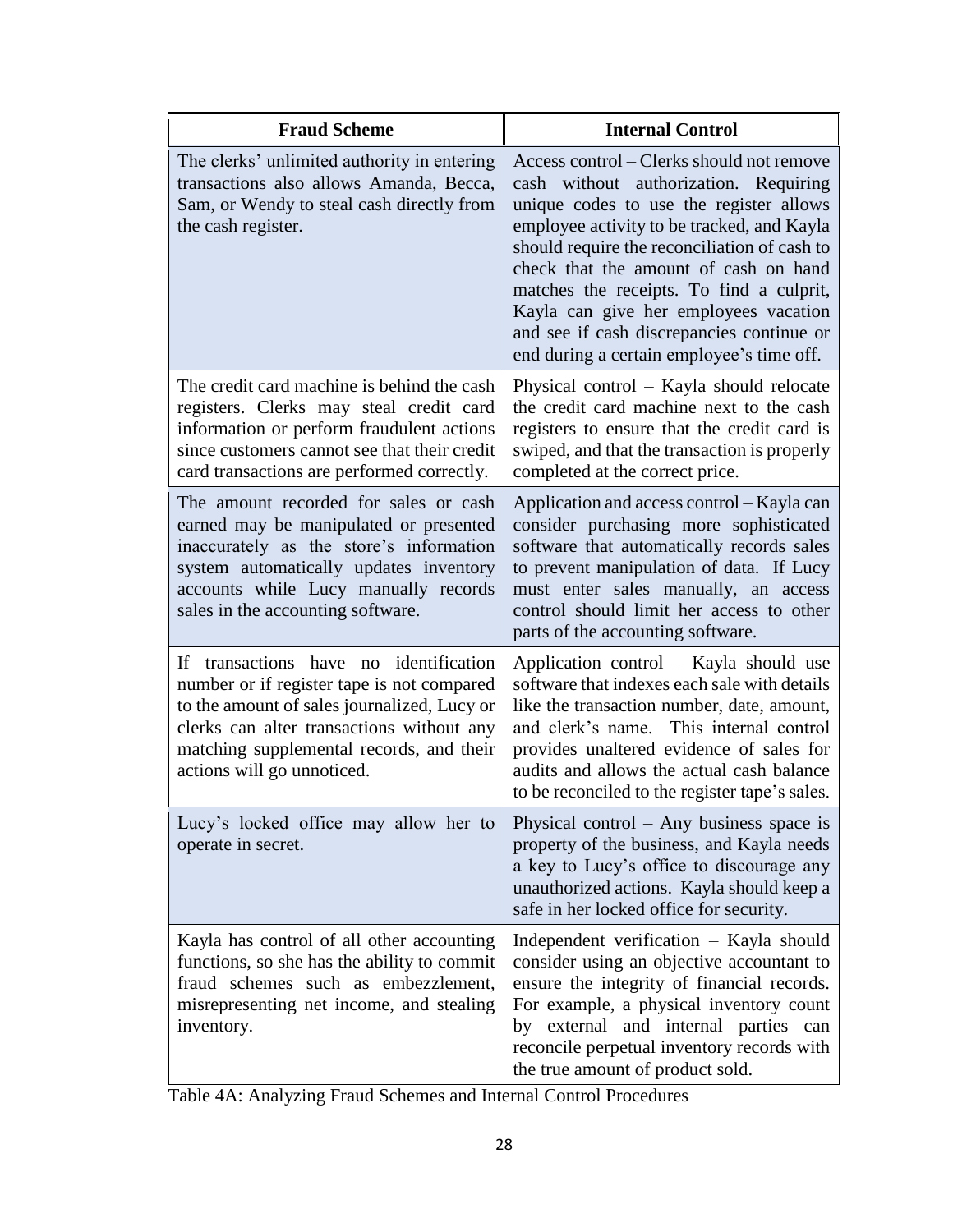### Case Number Five:

Answering Inventory Questions using Selected Financial Statement Information

The following case contains questions and answers that were compiled using financial statements and other selected information that was originally provided, and this case focuses on inventory questions including inventory ratios and inventory obsolescence questions. More information is provided below.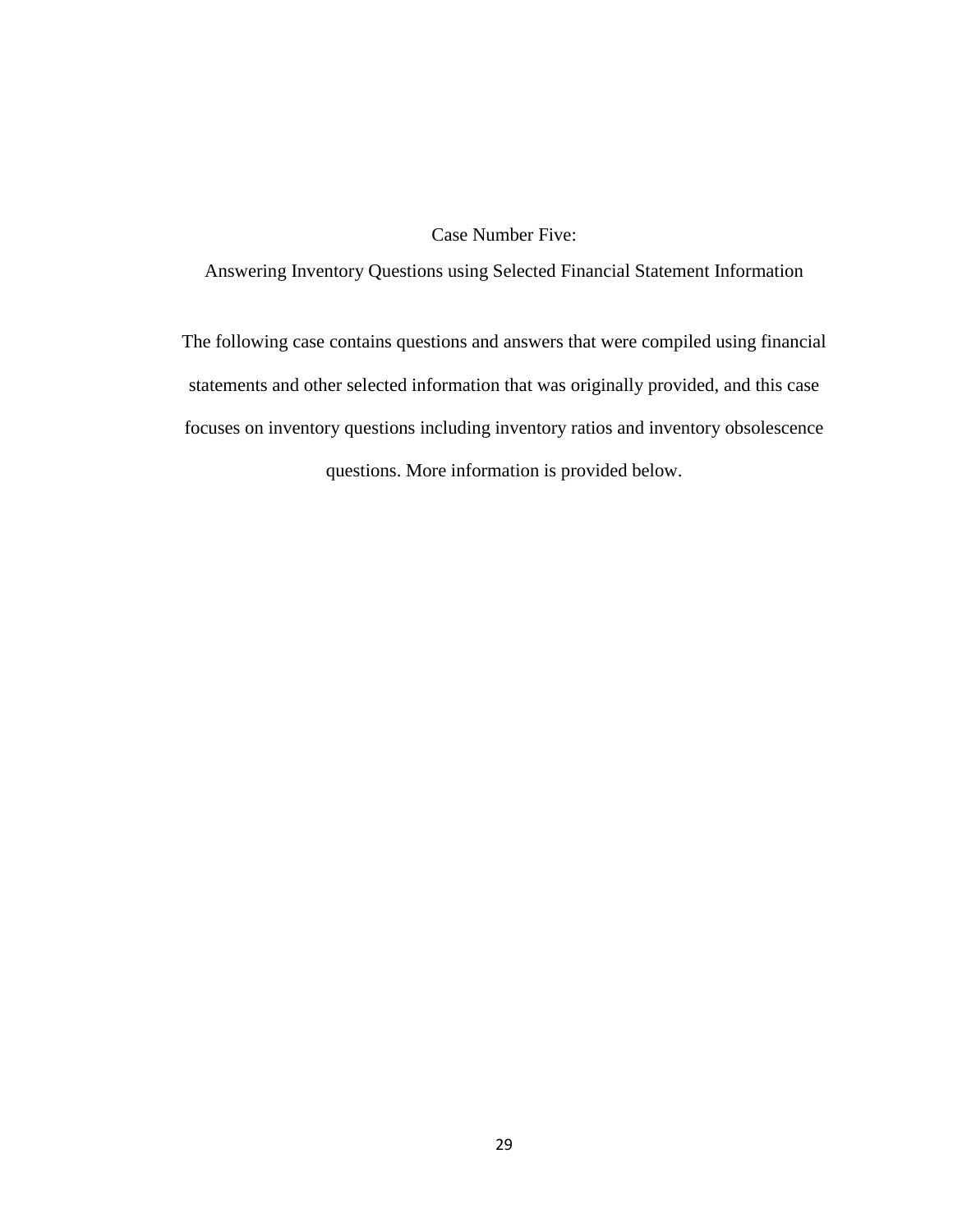Given selected financial statement information from 2011 and 2012, different questions about the inventory account for this company were answered.

1. Describe the three different types of inventory.

Raw materials inventory consists of all the goods bought to manufacture the products. These goods have not yet been changed or processed. Work in process inventory is all the unfinished products plus any direct labor that has been used to manufacture the products. Also, a part of factory overhead is attributed to the work in process inventory. Finished goods inventory consists of the products that are finished and have not yet been sold and all costs associated with those goods.

2. What are inventories recorded net of?

Inventories are recorded net of an estimated allowance for inventory that is not likely to be sold. This inventory is either obsolete or unmarketable, and therefore needs to be taken out of the inventory cost to accurately reflect the amount of inventory that can be sold.

3. Here is the information for the allowance for obsolete and unmarketable inventory account for 2012:

| Balance, beginning of the year              | \$10,800 |
|---------------------------------------------|----------|
| Provision                                   | 13,348   |
| Write-offs, disposals, and other $(11,628)$ |          |
| Balance, end of the year                    | \$12,520 |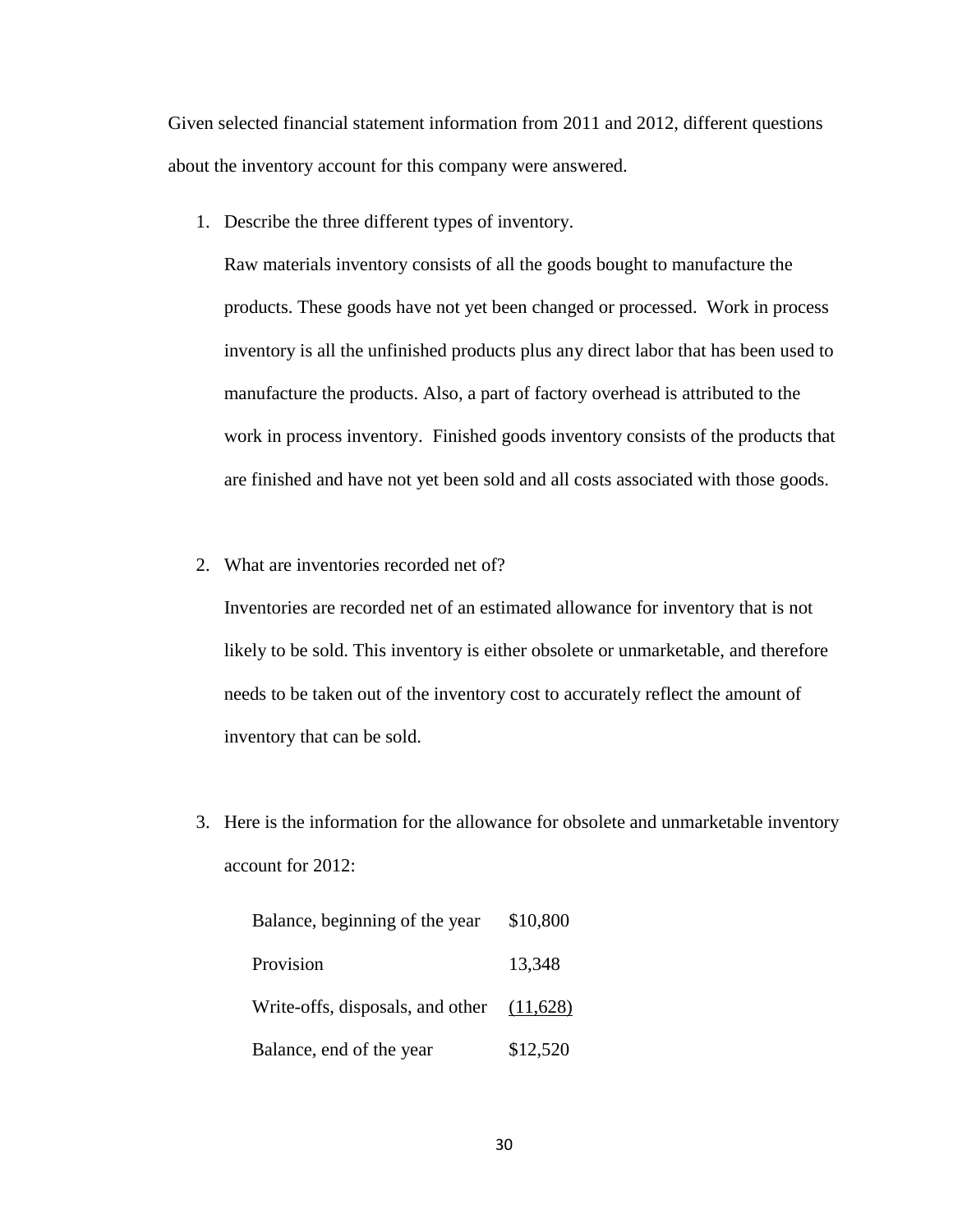- a. Where does this account appear on the company's financial statements? This account should appear stated with the inventory accounts under current assets on the balance sheet. Gross inventory would be stated, and then less the allowance for obsolete and unmarketable inventory which would give you net inventory. Since it's a contra account to inventory, it behaves much like allowance for doubtful account.
- b. What is the gross amount for inventory at the end of the last two years? The gross amount of inventory at the end of 2012 should be the net amount for 2012 plus the balance of the allowance for obsolete and unmarketable inventory account. So, 233,070 plus 10,800 which is 243,870 dollars at the end of 2012. The 2011 gross amount of inventory should be 224,254 dollars which is 211,734 plus 12,520.
- c. What portion of the reserves for obsolete inventory comes from each of the three types of inventory?

Most of the allowance for obsolete and unmarketable inventory comes from the raw materials inventory and the finished goods inventory. Goods are more likely to come in unusable or become obsolete than they are to break while they are being made. Approximately 40% of the allowance for obsolete and unmarketable inventory comes from raw materials and finished goods each, and 20% comes from work in process inventory.

31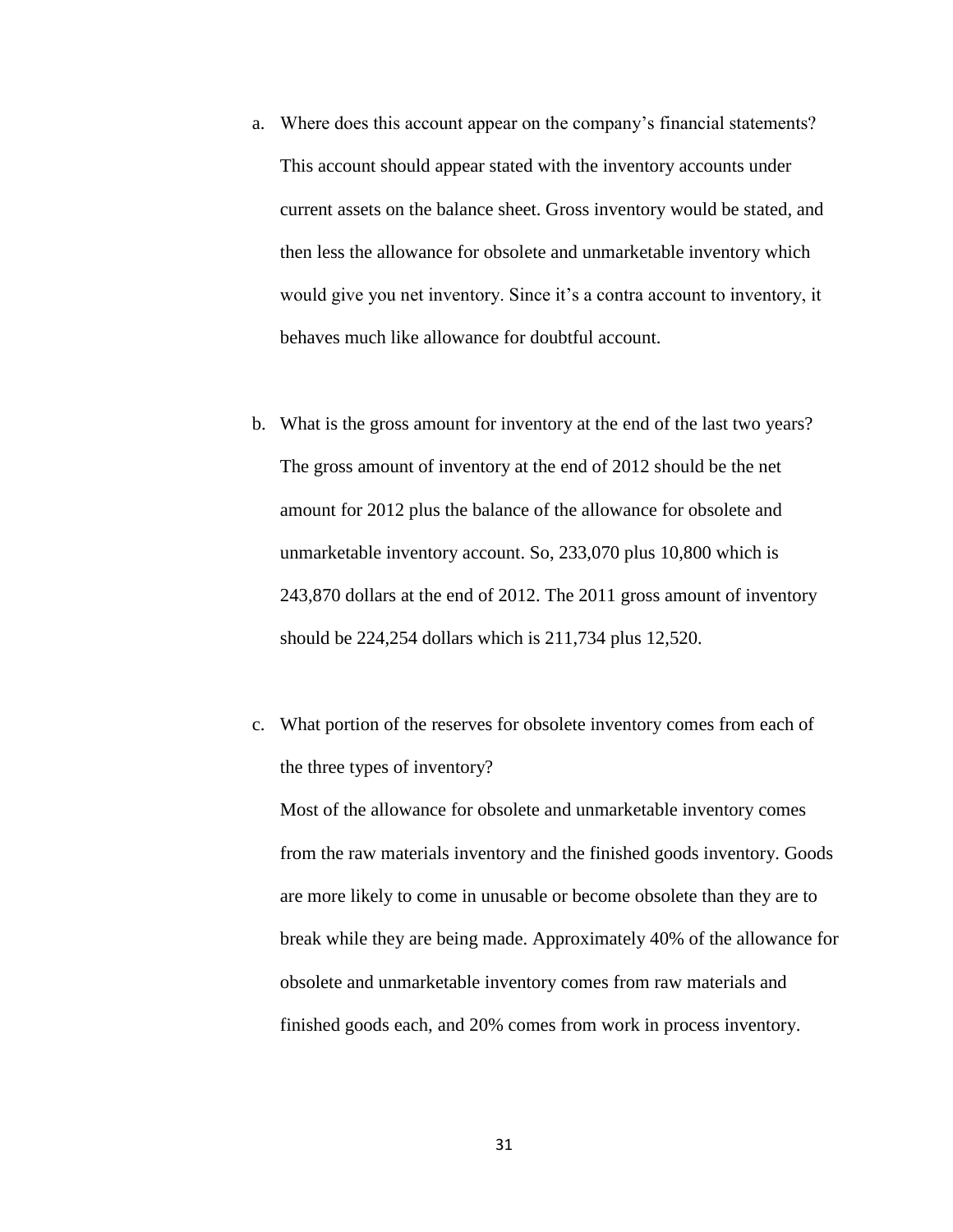4. Recreate the entries that were used to record the activity in the reserve account.

| Cost of Goods Sold                                | 13,348 |
|---------------------------------------------------|--------|
| Allowance for obsolete and unmarketable inventory | 13,348 |
| Allowance for obsolete and unmarketable inventory | 11,628 |
| <b>Finished Goods Inventory</b>                   | 11,628 |

5. Set up five t-accounts and use them to analyze inventory activity during 2012.

| <b>Accounts Payable</b> |         |  |
|-------------------------|---------|--|
|                         | 39,012  |  |
|                         | 438,561 |  |
| 432,197                 |         |  |
|                         | 45,376  |  |

| <b>Raw Materials Inventory</b> |         |
|--------------------------------|---------|
| 46,976                         |         |
| 438,561                        |         |
|                                | 442,068 |
| 43,469                         |         |

| Work in Process Inventory |         |
|---------------------------|---------|
| 1,286                     |         |
| 126,000                   |         |
| 442,068                   | 568,735 |
| 619                       |         |

| <b>Finished Goods Inventory</b> |         |  |
|---------------------------------|---------|--|
| 184,808                         |         |  |
|                                 | 13,348  |  |
| 568,735                         | 572,549 |  |
| 167,646                         |         |  |

| <b>Cost of Goods Sold</b> |  |
|---------------------------|--|
|                           |  |
| 13,348                    |  |
| 572,549                   |  |
| 585,897                   |  |

6. Compute the company's inventory turnover ratio for 2011 and 2012.

The inventory turnover ratio is equal to the cost of sales divided by the net of the average inventories. For 2011 this comes out to 2.29 which is 575,226 divided by the average of 268,591 and 233,070. For 2012 the inventory turnover ratio is 2.63.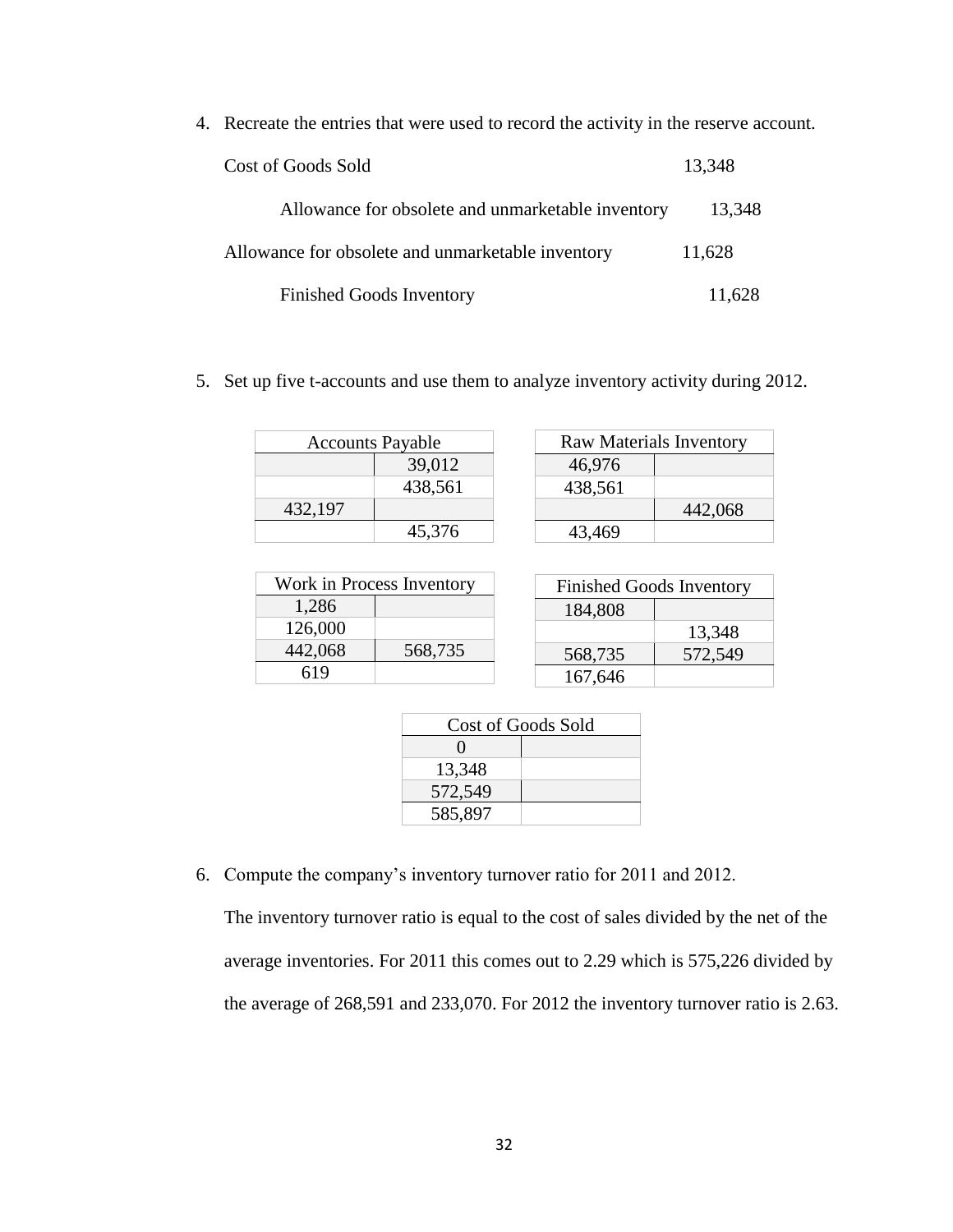7. What is the inventory holding period for 2011 and 2012?

The inventory holding period is defined as 365 divided by the inventory turnover ratio. Therefore, for 2011 it is 365/2.29 or 159.39 days, and in 2012 it is 138.78 days.

8. What percent of finished goods does the company estimate to be obsolete for 2012?

Since the reserve for obsolete inventory relates entirely to finished goods, the company estimates that 7.22% of their finished goods inventory will be obsolete. That is 13,348 divided by 184,808. As an analyst, I would have liked to have known the purchases of this company for 2012. This would have made reconstructing the t-accounts easier.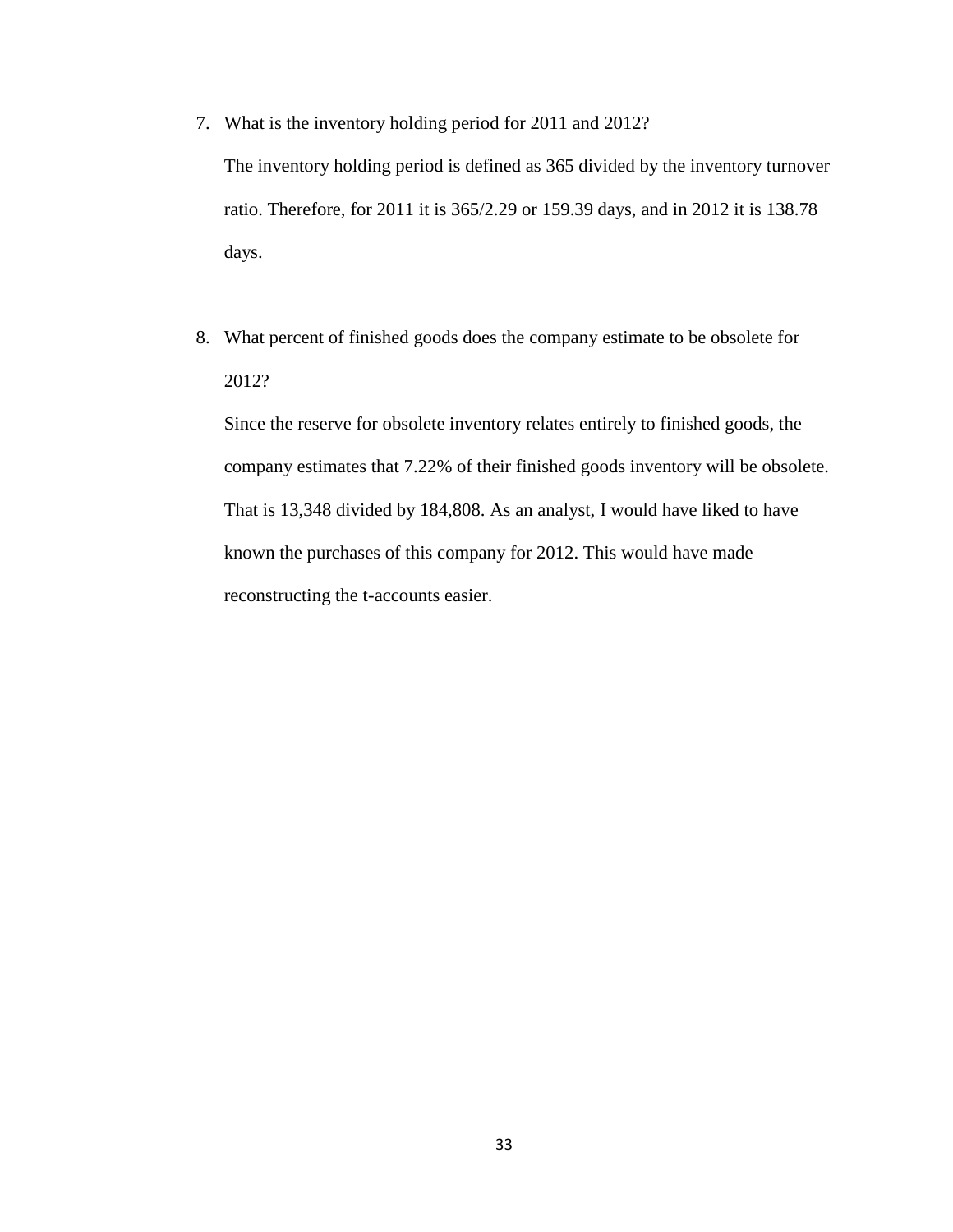Case Number Six:

Answering Depreciation and Income Questions Using Selected Information

This case focuses on depreciation, and it contains questions and answers relating to WorldCom and their fraudulent activities. More specific information is provided below, and these questions relate to appropriate depreciation techniques.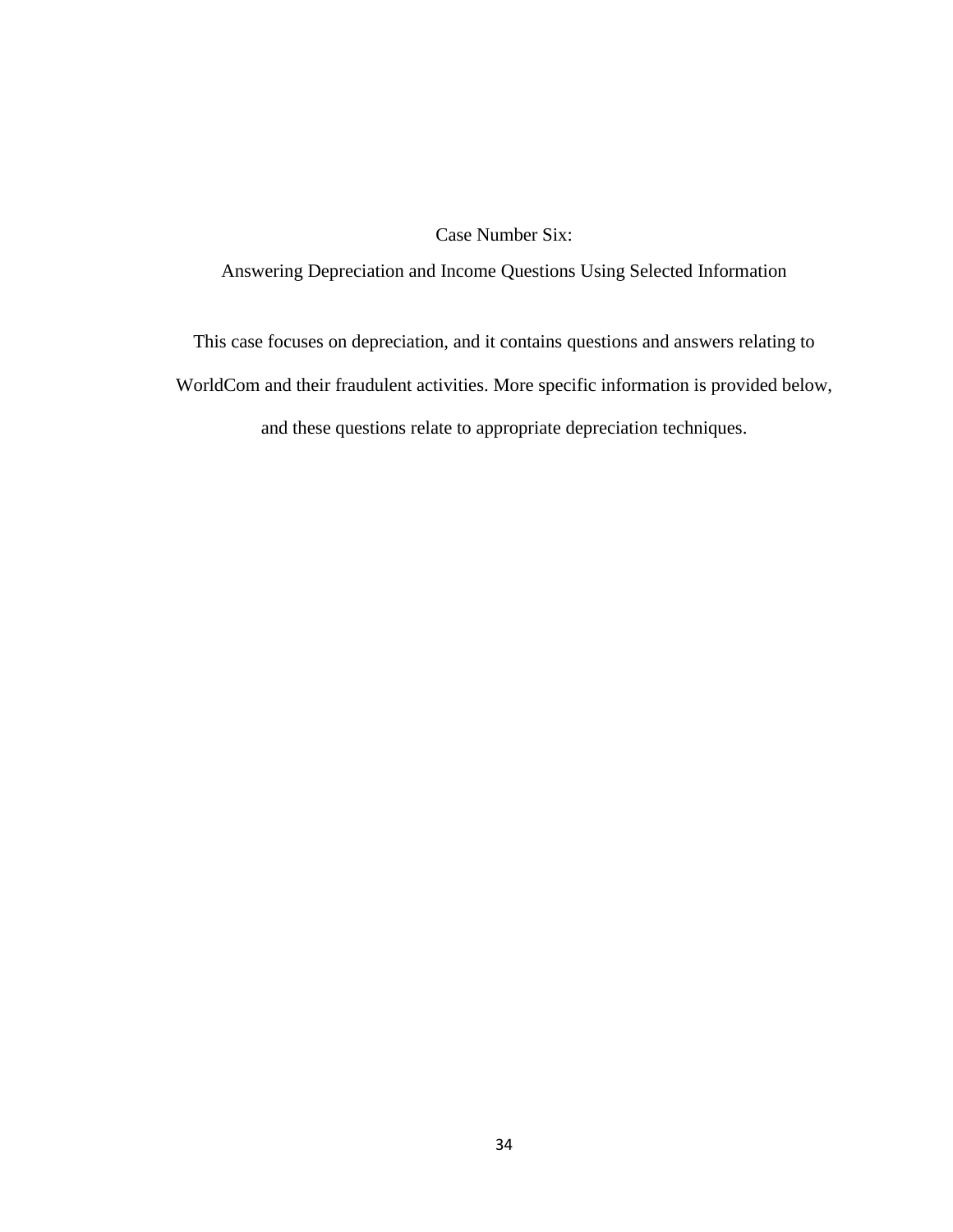WorldCom was a company that incorrectly capitalized approximately \$3.9 billion worth of costs around 2002. They were caught and eventually filed bankruptcy soon thereafter. The following questions were asked and answered regarding the incorrect capitalization that WorldCom reported.

- A. FASB's Statement of Concept No. 6 describes the building blocks on which financial statements are reported.
	- i. Explain how SCON 6 describes assets and expenses. Assets are anything that are going to benefit the company in the future in an economic way. Expenses are when you either use assets or incur liabilities to carry out business activities. These activities should have to do with the business's central operations.
	- ii. In general, what costs should be expensed and what costs should be capitalized as assets?

Expenses should be capitalized if they are going to create a long-lasting benefit with an asset. Then these costs are depreciated over the life of the asset.

B. What becomes of these "costs" after their initial capitalization?

After costs are capitalized, they become part of the asset, and they are depreciated as the asset is depreciated. If a cost is capitalized, then income will be higher that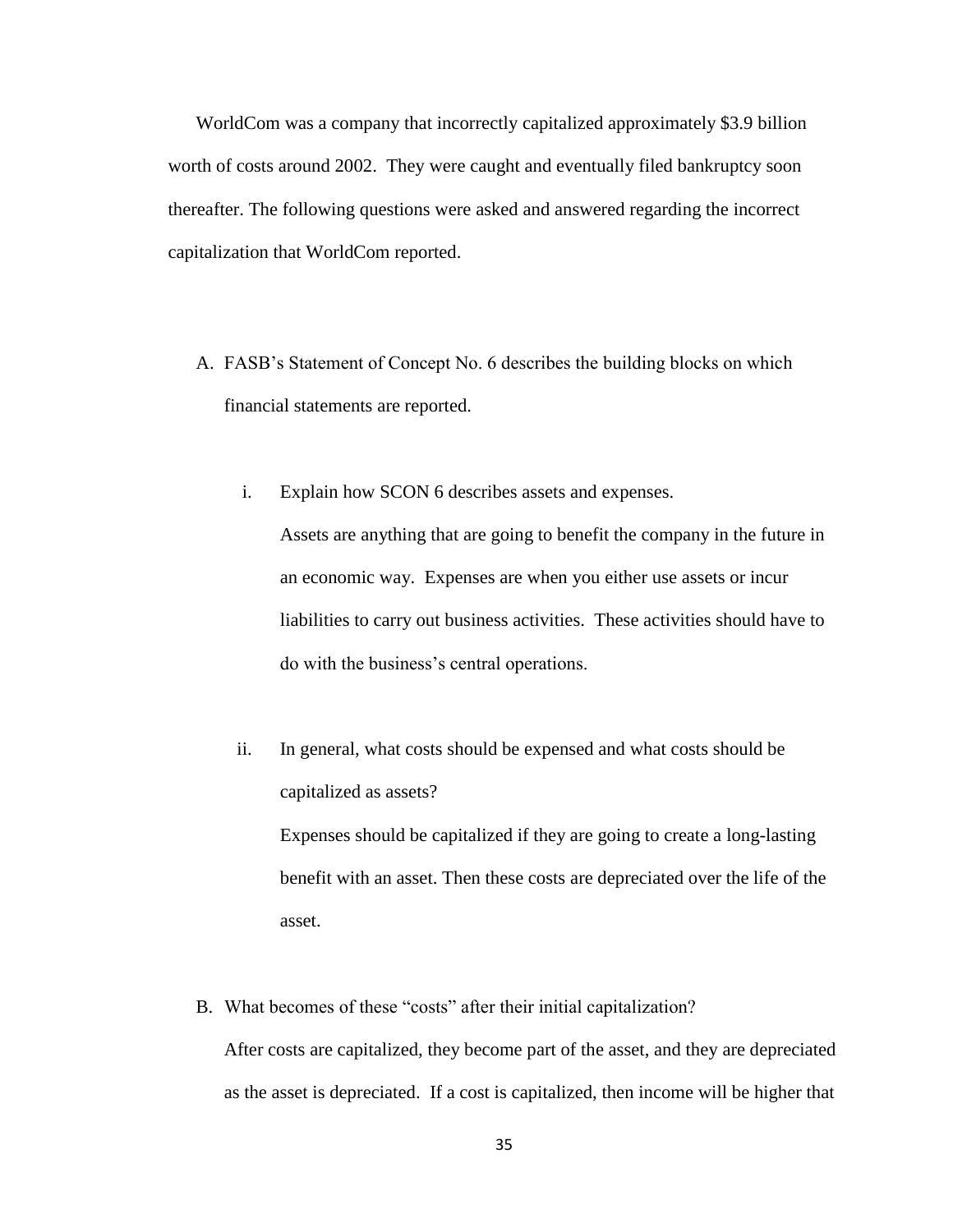year because the cost is going to be spread out over the life of the asset. Assets will also be higher than if the cost was expensed immediately.

C. What did the company report as line costs for 2001, and what are these line costs? Prepare the journal entry to record them.

Line costs are "access charges and transport charges" according to the reading. The journal entries to record line costs were as followed:

> Line Cost Expense 14,739,000,000 Cash 14,739,000,000

D. Describe the types of costs that were improperly capitalized by WorldCom. What gives rise to these costs, and do they meet the definition of an asset as stated in part A?

Line costs were improperly capitalized at WorldCom. These transactions consisted of charges paid to local telephone companies to complete calls. I do not think that these line costs meet the definition of an asset as described in part A because these costs were not going to benefit the company in the future like an asset does.

E. Prepare a journal entry to record the improper capitalization of the line costs. Where should these costs appear on the balance sheet and income statement?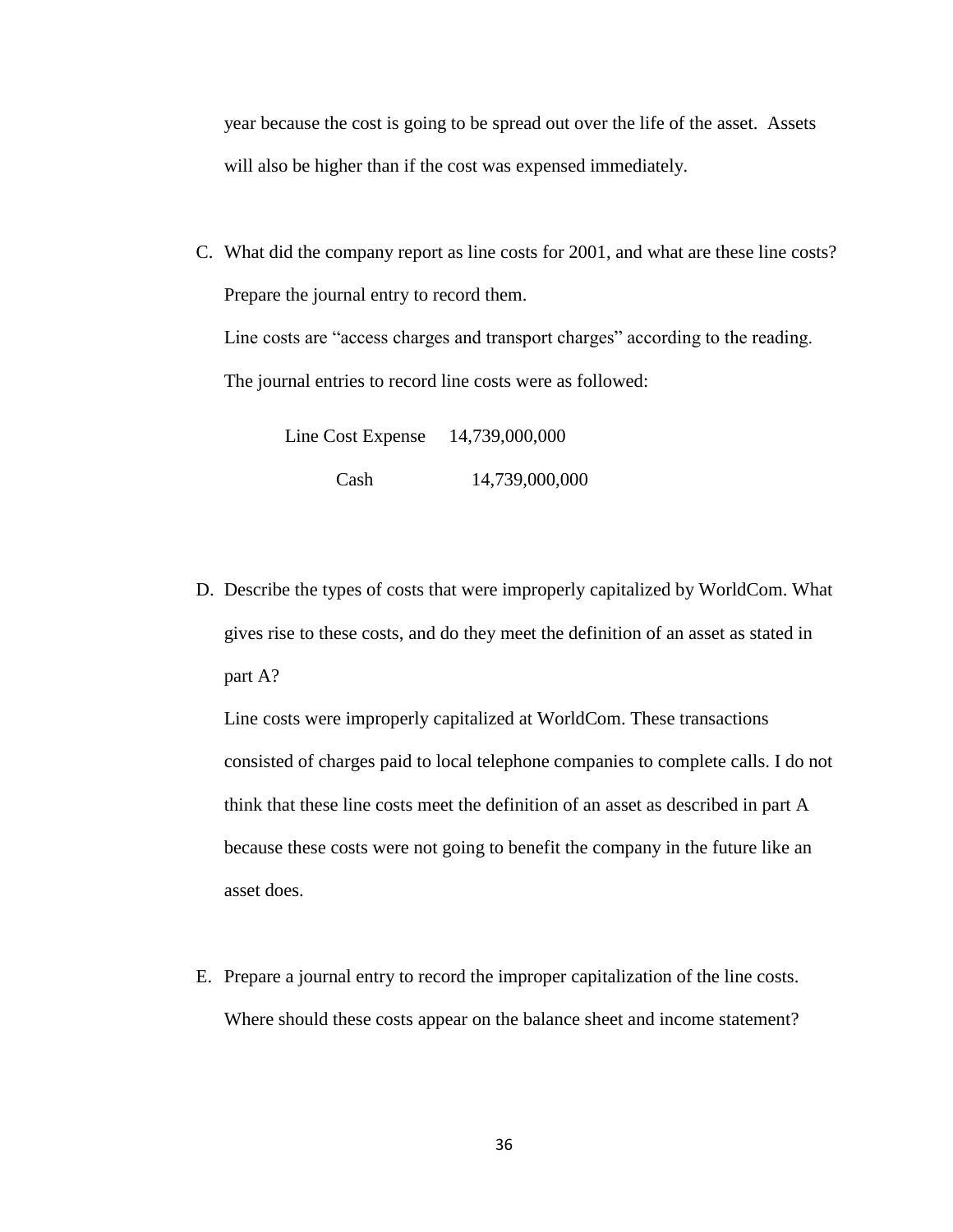These improperly capitalized costs appeared on the asset section of the balance sheet, and they were included in the operating activity section on the statement of cash flows. The journal entry to improperly capitalize these line costs is:

Property, Plant, and Equipment 3,055,000,000 Line Cost Expense 3,055,000,000

F. Based on the information given, calculate and record the depreciation expense for 2001.

The depreciation expense for 2001 is calculated based on a useful life of 22 years. The calculation and journal entry follows:

771,000,000/22 years  $*(4/4 \text{ quarters}) = 35,045,000$ 

610,000,000/22 years  $*(3/4 \text{ quarters}) = 20,795,000$ 

743,000,000/22 years  $*(2/4 \text{ quarters}) = 16,886,000$ 

931,000,000/22 years  $*(1/4 \text{ quarters}) = 10,580,000$ 

\$83,306,818

Depreciation Expense 83,306,818

Accumulated Depreciation 83,306,818

G. Determine WorldCom's net income if the line costs had not been improperly capitalized.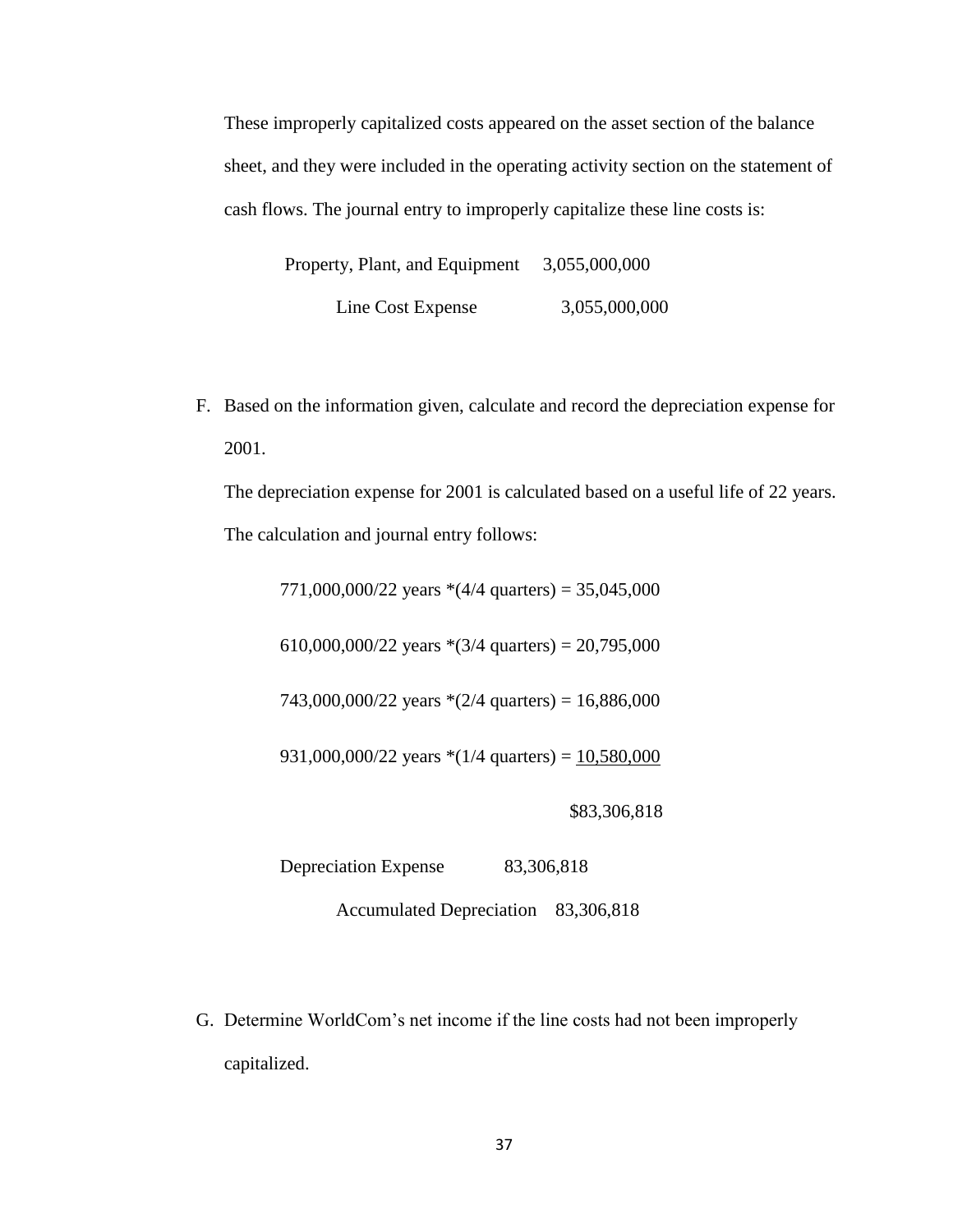The difference in WorldCom's net income is substantial. Using a tax rate of 35%, the actual net income for 2001 is calculated below.

| Income before Taxes, Reported | \$2,393,000,000 |
|-------------------------------|-----------------|
| <b>Add Depreciation</b>       | 83,306,818      |
| <b>Deduct Line Costs</b>      | (3,055,000,000) |
| Loss before Taxes, Restated   | (578, 693, 182) |
| Add Income Tax Benefit        | 202,542,613     |
| <b>Add Minority Interest</b>  | 35,000,000      |
| Net Loss, Restated            | \$(341,150,568) |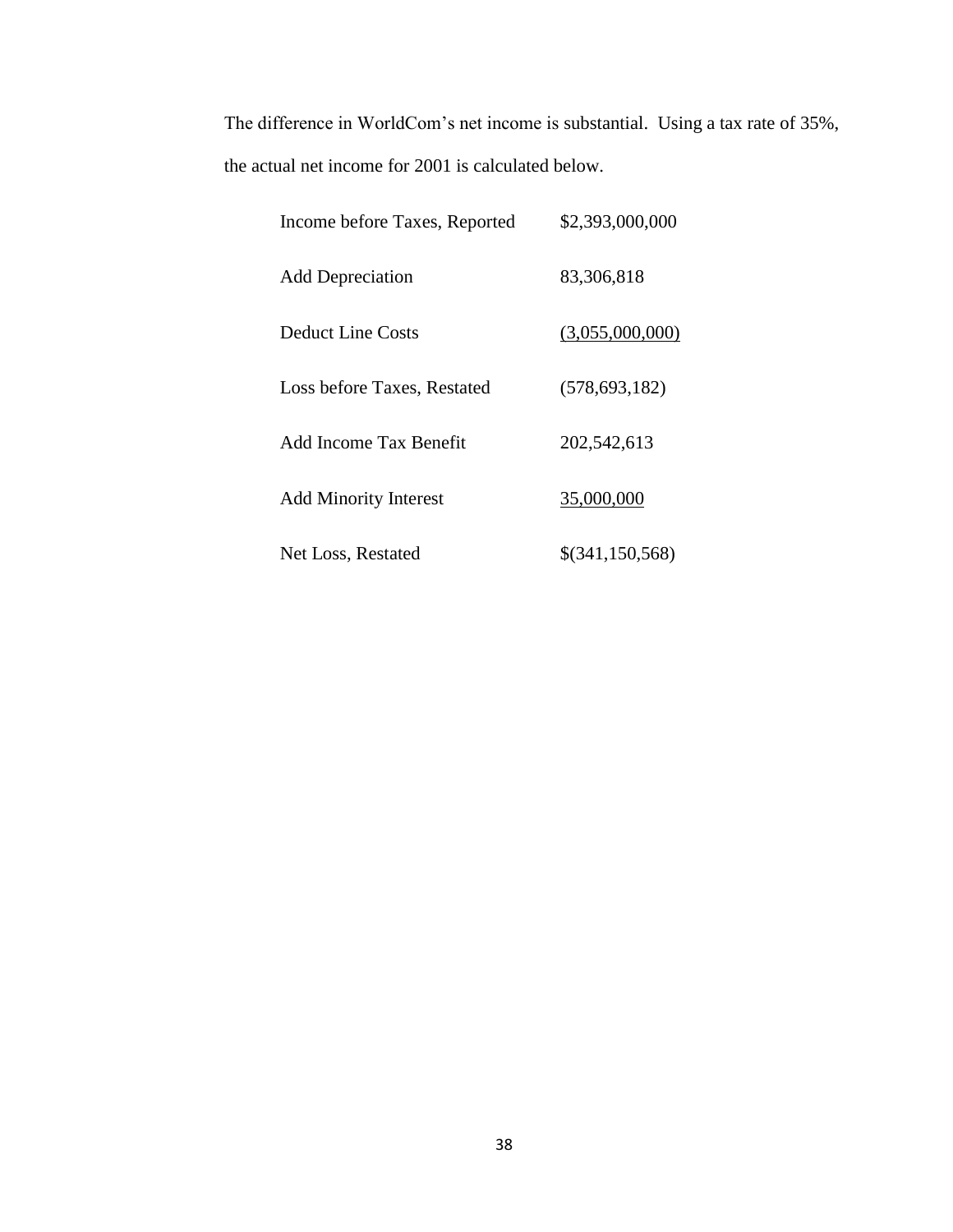#### Case Number Seven:

# Targa Company: Answering Restructuring Questions Using the Codification Research System

For this case, we once again returned to the Codification Research System to find information, but this time it is related to restructuring. Targa Company is the company that is talked about in this case, and more information about them can be found on the

next page.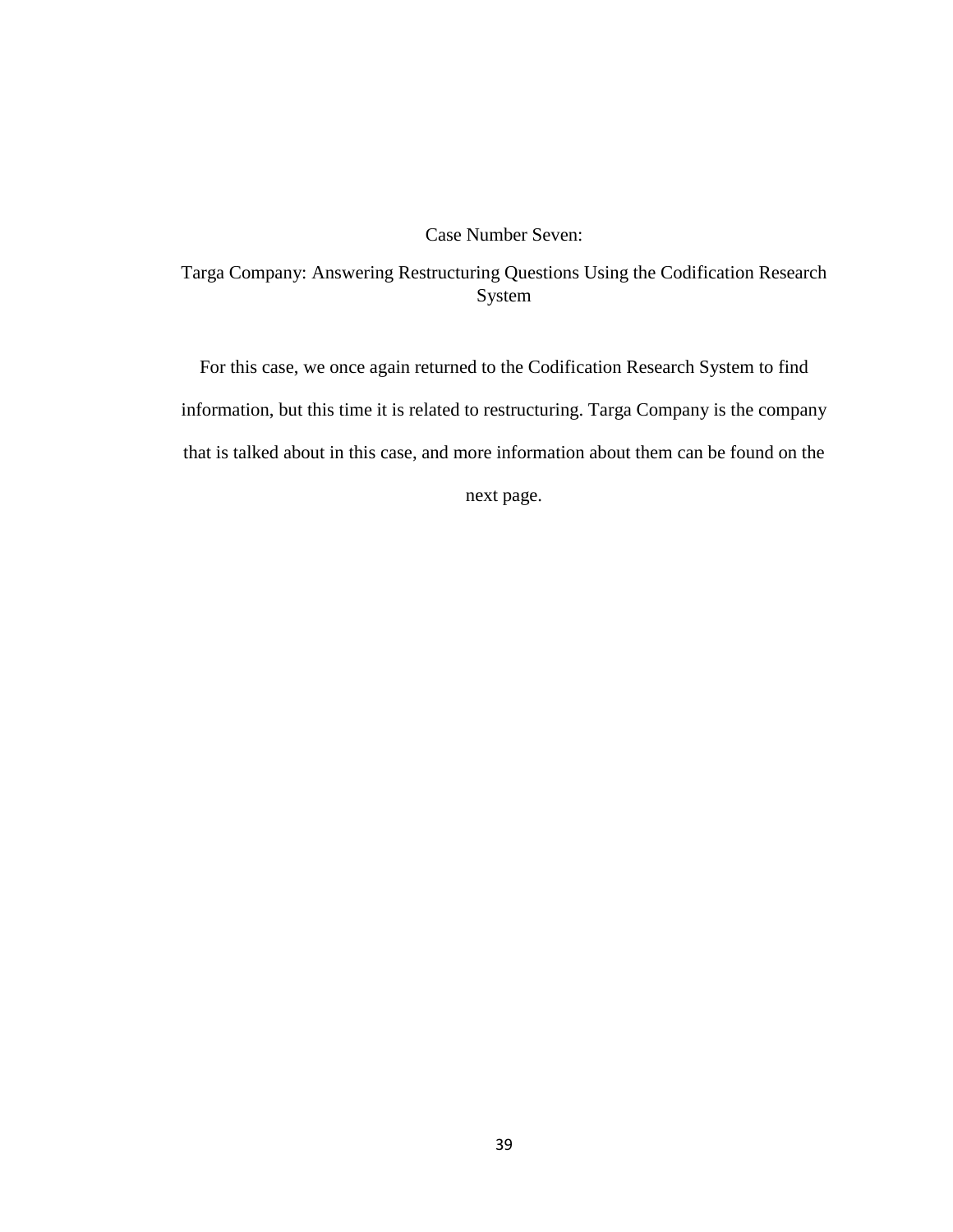Targa Co. is discontinuing the development of a line in their business called Armor Track. Doing this will cause them to need to layoff many of their employees at one of their facilities, and this restructuring will also come with a relocation of a manufacturing operation to a different area. The following information was determined from researching in the Codification Research System.

1. The termination plan the company is going to use involves terminating 120 out of their 140 employees at this one facility. The ten-week termination benefit is estimated to cost \$2.5 million, and the normal two-week severance should cost \$500,000. This meets the criteria of being a one-time employee termination benefit based off ASC 420-10-25-4. ASC 420-10-30-6 says,

"If employees are required to render service until they are terminated in order to receive the termination benefits and will be retained to render service beyond the minimum retention period, a liability for the termination benefits shall be measured initially at the communication date based on the fair value of the liability as of the termination date."

This tells us that the liability should be recorded on the communication date, and the fair value of the liability is equal to the numbers above since the time between the events is so short. Also, the facility manager gets a lump-sum of \$50,000 when the facility closes. Based off ASC 715-30-25-10, this lump-sum should be recorded as a liability and then a loss when it is paid. ASC 715-30-25-10 says,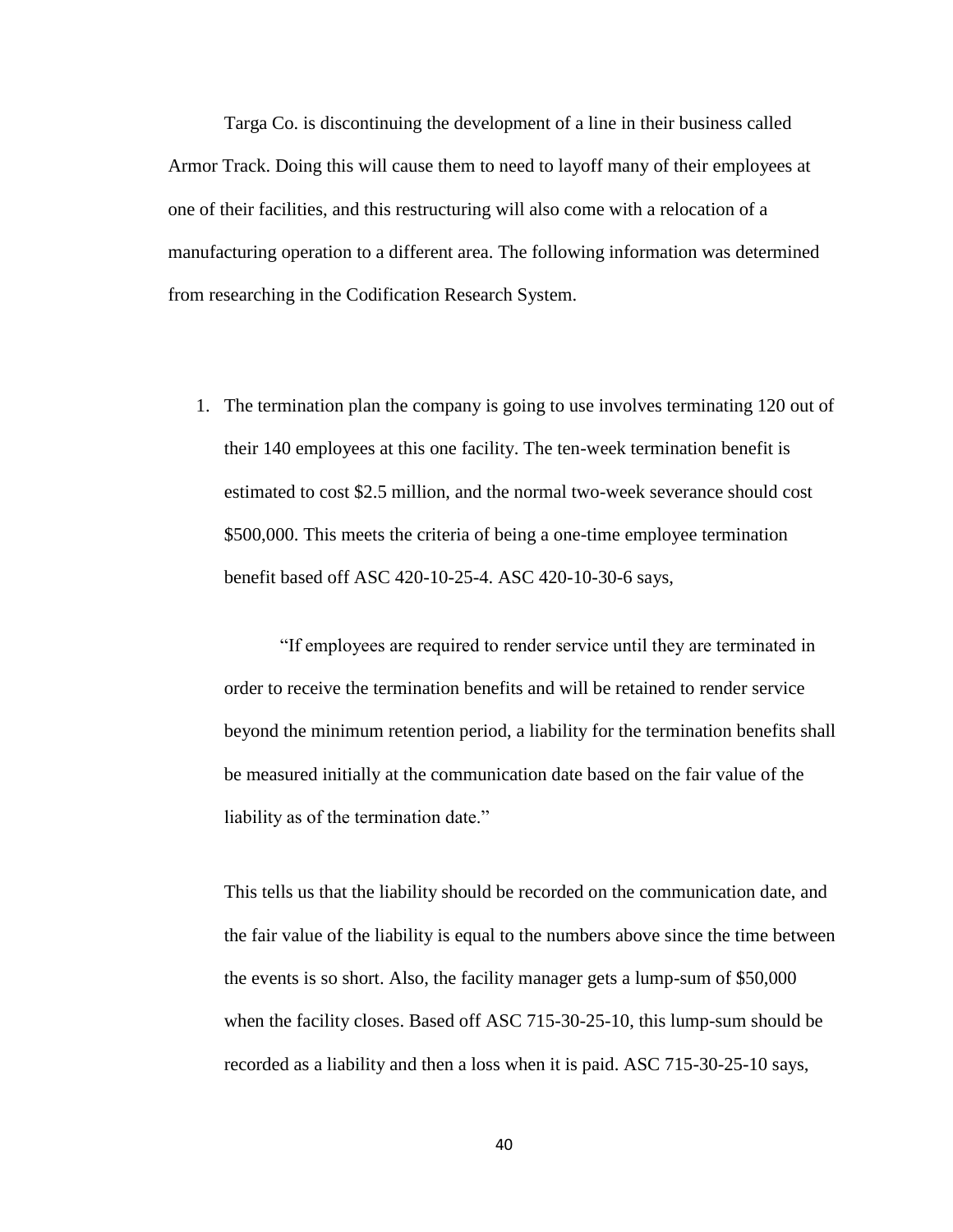"An employer that provides contractual termination benefits shall recognize a liability and a loss when it is probable that employees will be entitled to benefits and the amount can be reasonably estimated."

These benefits should be put in the financial statements as a component of income from continuing operations. ASU 420-10-S99 supports this and says,

"Question 1: May such restructuring charges be presented in the income statement as a separate caption after income from continuing operations before income taxes…? Interpretive Response: No. FASB ASC paragraph 225-20-45-16 (Income Statement Topic) states that items that do not meet the criteria for classification as an extraordinary item should be reported as a component of income from continuing operations."

2. There will also be a relocation cost of \$500,000, and a staff training cost of \$1.5 million. Lastly, there are irrevocable contracts with other parties that will be relevant for the next eighteen months. Since these contracts will provide no economic benefit to the company, ASC 420-10-25-13 tells us that they should be put on the books at the "cease-use date" as a liability. The exact wording is,

"A liability for costs that will continue to be incurred under a contract for its remaining term without economic benefit to the entity shall be recognized at the cease-use date."

41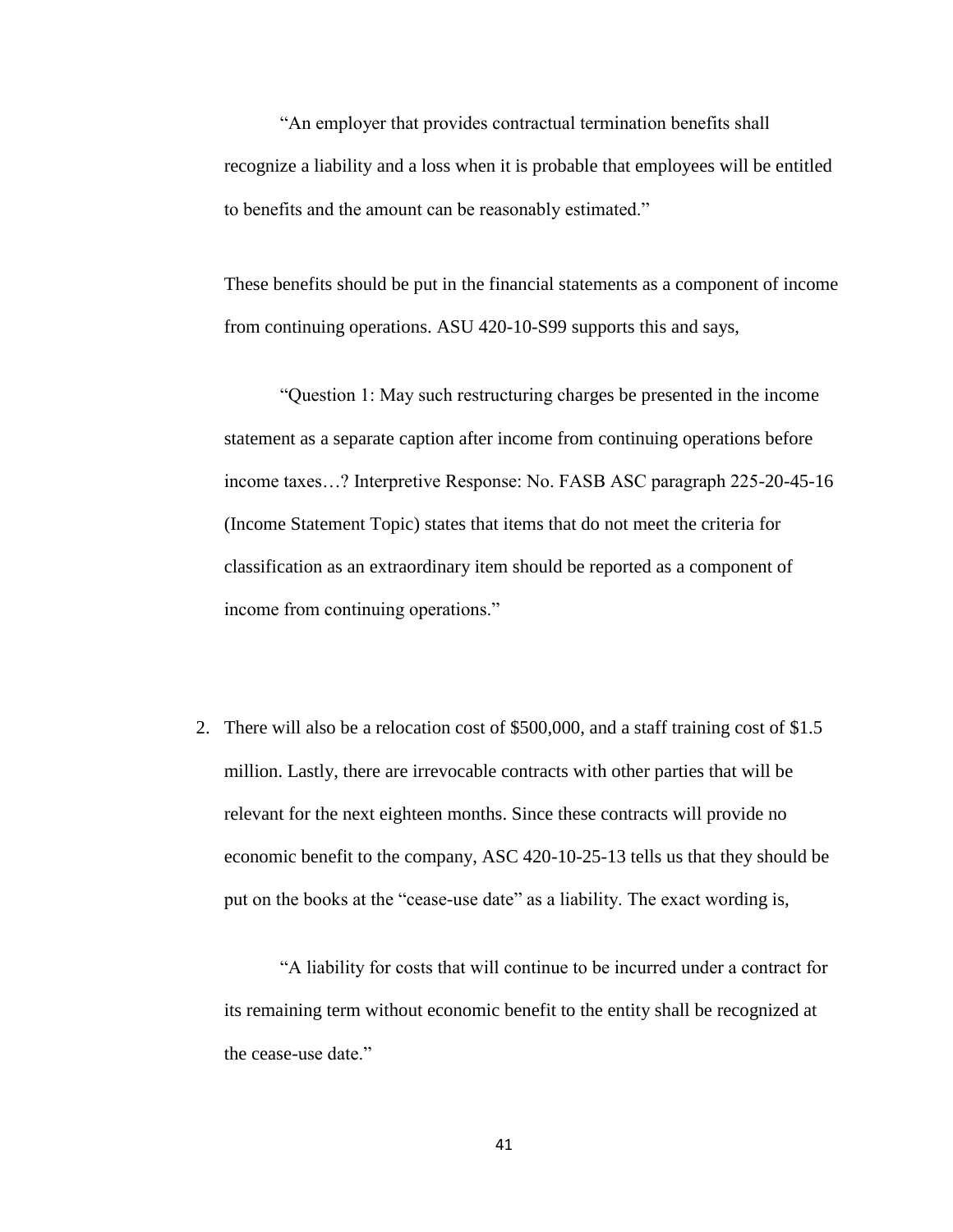The relocation costs are supposed to be recognized when they are incurred and not before even if they come directly from the termination plan. This comes from ASC 420-10-25-15 which says,

"The liability shall not be recognized before it is incurred, even if the costs are incremental to other operating costs and will be incurred as a direct result of a plan. A liability for other costs associated with an exit or disposal activity shall be recognized in the period in which the liability is incurred."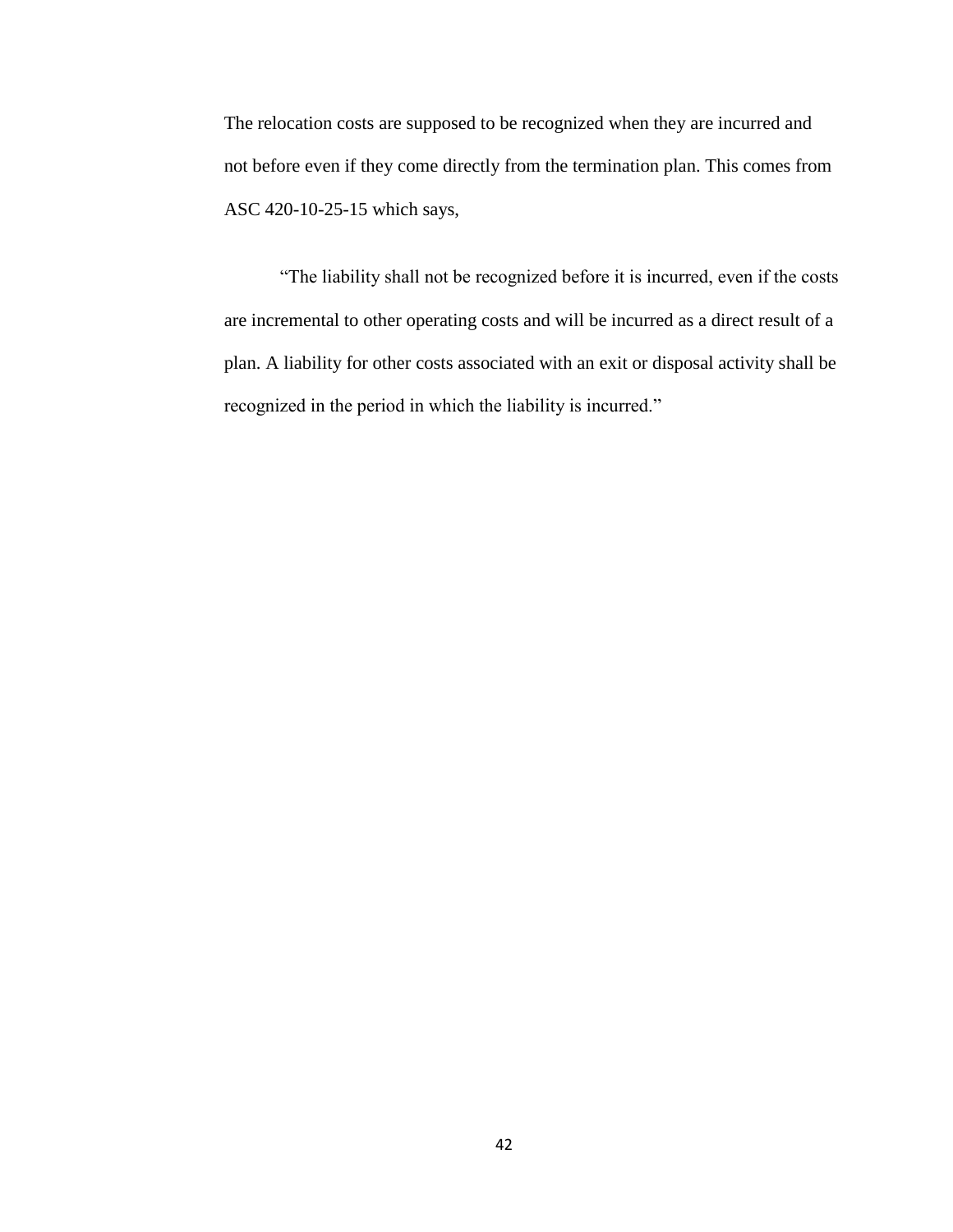Case Number Eight:

Merck & Company: Answering Questions About Stockholder's Equity Using Selected Financial Information

This case focuses on stockholder's equity, and it is about Merck & Company. More information about the company is below. The topics for the questions include common shares, dividends, and treasury stock. Also provided is amounts and ratios for the

company at year end.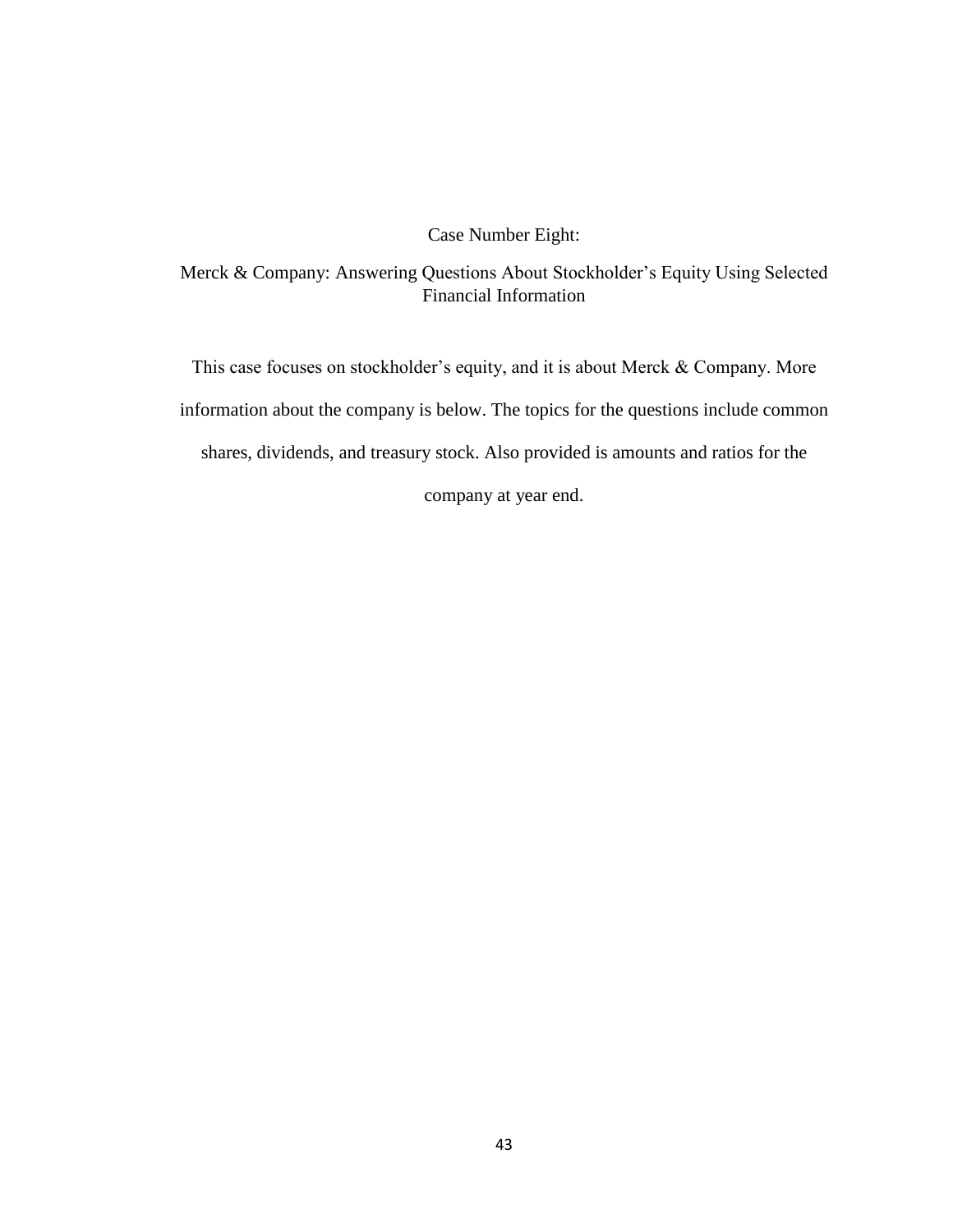Merck & Co. is a global pharmaceutical company that is listed on the New York Stock Exchange. They are research driven with the goal of improving human and animal health. Below is information and questions about their company from 2006 and 2007. These questions were answered using the financial statements and other information given.

- A. Consider Merck's common shares.
	- a. How many common shares is Merck authorized to issue? 5,400,000,000
	- b. How many common shares has Merck issued as of December 31, 2007? 2,983,508,675
	- c. Reconcile the number of shares issued to the dollar value reported on the balance sheet.

 $(2,983,508,675)$   $(.01) = $29,835,087$ 

- d. How many common shares are held in treasury at December 31, 2007? 811,005,791
- e. How many common shares are outstanding at December 31, 2007? 2,983,508,675 - 811,005,791 = 2,172,502,884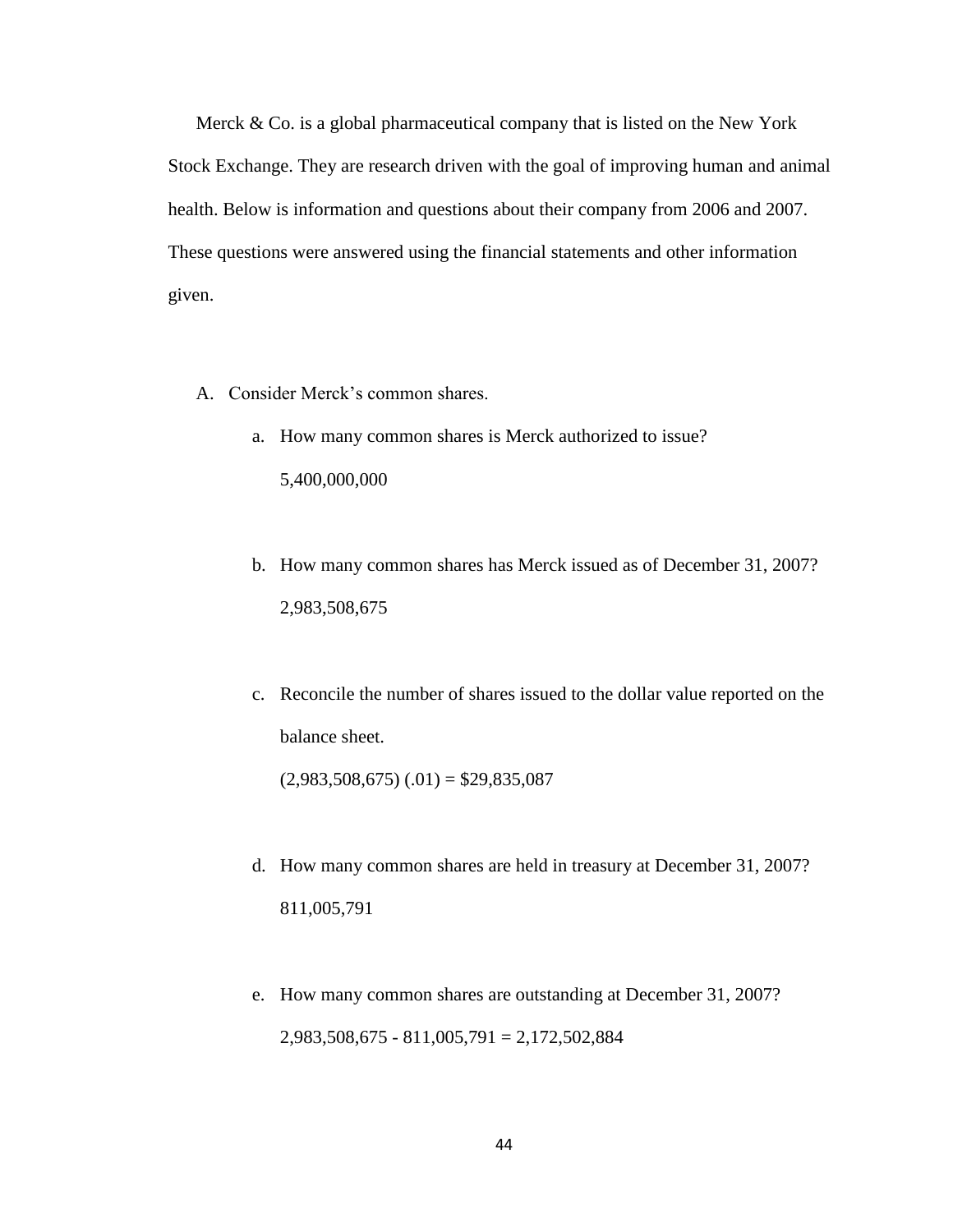- f. If Merck's stock price is \$57.61 per share, calculate the total market capitalization of Merck on that day.  $(2,983,508,675)$   $(57.61) = $171,879,934,800$
- B. Why do companies pay dividends on their common shares? What happens to a company's share price when dividends are paid? It gives investors a return on their investment, and it shows them that the company is doing well. Also, it could signal to the investors that the company has run out of growth opportunities, so they're paying dividends instead of reinvesting that money into the company.
- C. In general, why do companies repurchase their own shares?

There are many reasons companies might repurchase their own shares. One is that they feel the stock is undervalued, so they buy it low to resale it at a higher price. Also, they might be trying to "privatize" the company to prevent a takeover by someone. Lastly, these companies could be trying to stimulate a fake demand for their stock by buying it back.

D. Prepare a single journal entry that summarizes Merck's common dividend activity for 2007.

| <b>Retained Earnings</b> | 3,310,700,000 |
|--------------------------|---------------|
| Dividends Payable        | 3,400,000     |
| Cash                     | 3,307,300,000 |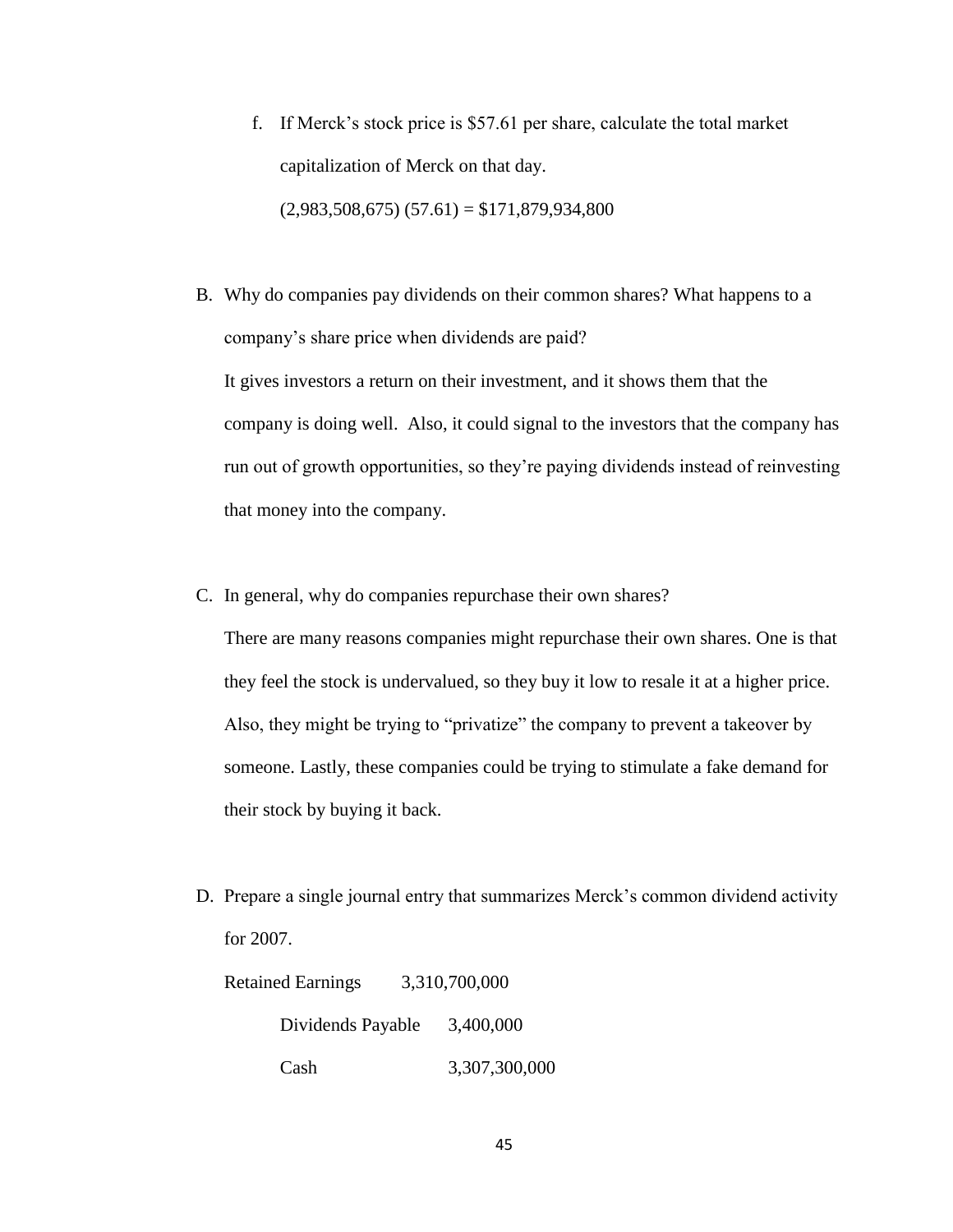- E. During 2007, Merck repurchased a number of its own common shares on the open market.
	- a. Describe the method Merck uses to account for its treasury stock transactions.

They use the cost method where the treasury stock is recorded at cost as opposed to par value.

- b. How many shares did Merck repurchase on the open market during 2007? 26,500,000 shares
- c. How much did Merck pay on average to buy back its stock during 2007? In total Merck paid \$1,429,700,000 which is \$53.95 per share.
- d. Why doesn't Merck disclose its treasury stock as an asset? Treasury stock is a contra-equity account, not an asset account. Also, you can't have an economic benefit with your own stock, and that's the definition of an asset.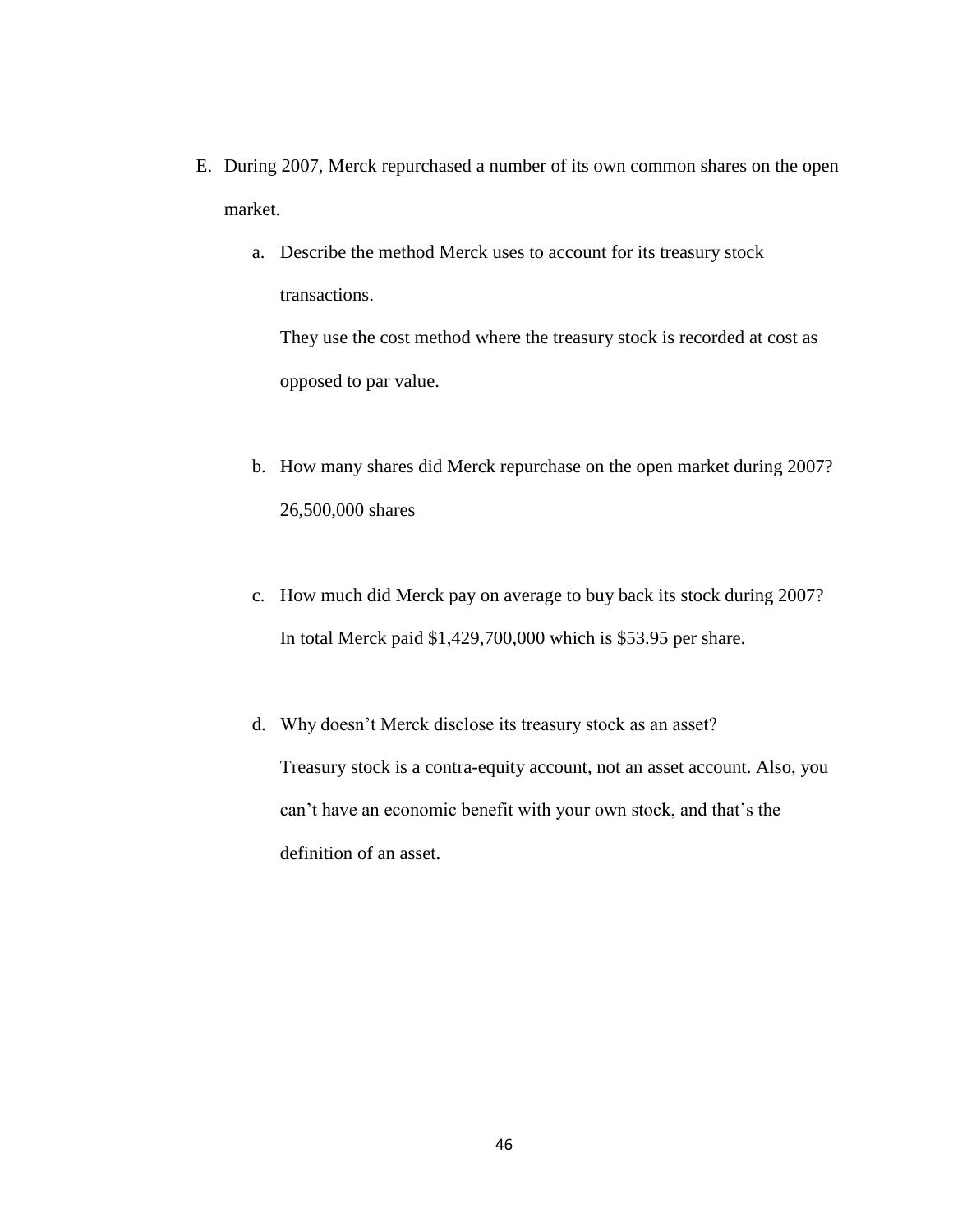F. Below are some amounts and ratios for Merck for 2006 and 2007.

|                                             | 2007             | 2006             |
|---------------------------------------------|------------------|------------------|
| Dividends Paid                              | \$3,307,300,000  | \$3,322,600,000  |
| <b>Shares Outstanding</b>                   | 2,172,502,884    | 2,167,785,445    |
| Net Income                                  | \$3,275,400,000  | \$4,433,800,000  |
| <b>Total Assets</b>                         | \$48,350,700,000 | \$44,569,800,000 |
| <b>Operating Cash Flows</b>                 | \$6,999,200,000  | \$6,765,200,000  |
| <b>Year End Stock Price</b>                 | \$57.61          | \$41.94          |
| Dividends / Share                           | 1.522            | 1.533            |
| Dividend Yield                              | 2.64%            | 3.66%            |
| Dividend Payout                             | 101%             | 74.9%            |
| Dividends to Total Assets                   | 6.84%            | 7.45%            |
| Dividends to Operating<br><b>Cash Flows</b> | 47.25%           | 49.11%           |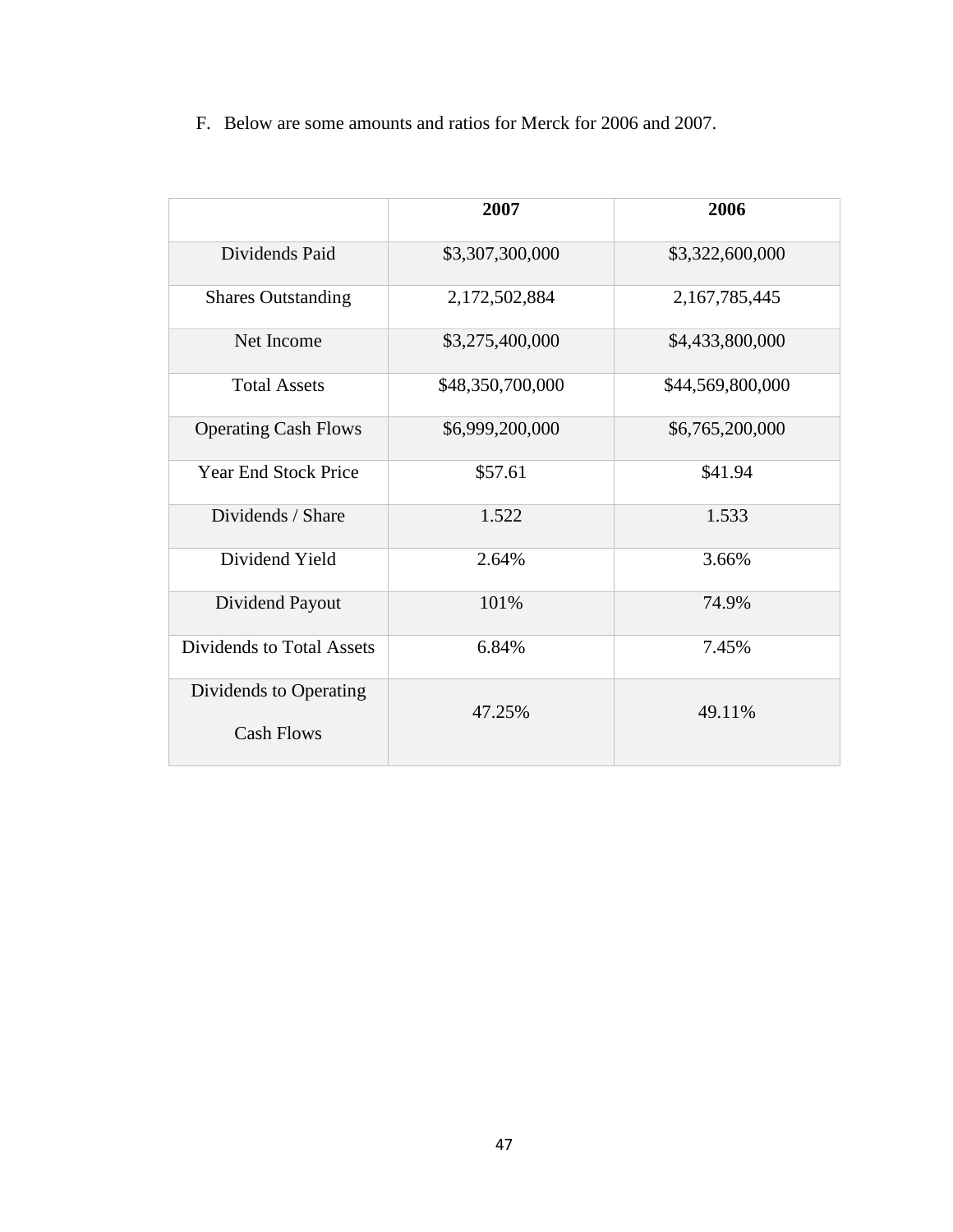Case Number Nine:

Xilinx, Inc: Stock Based Compensation Questions

This case is about stock based compensation and how it relates to the company Xilinx. Topics discussed below include restricted stock units and employee stock purchase plans, and how all those things affect the income statement is also conferred. The case continues on the next page.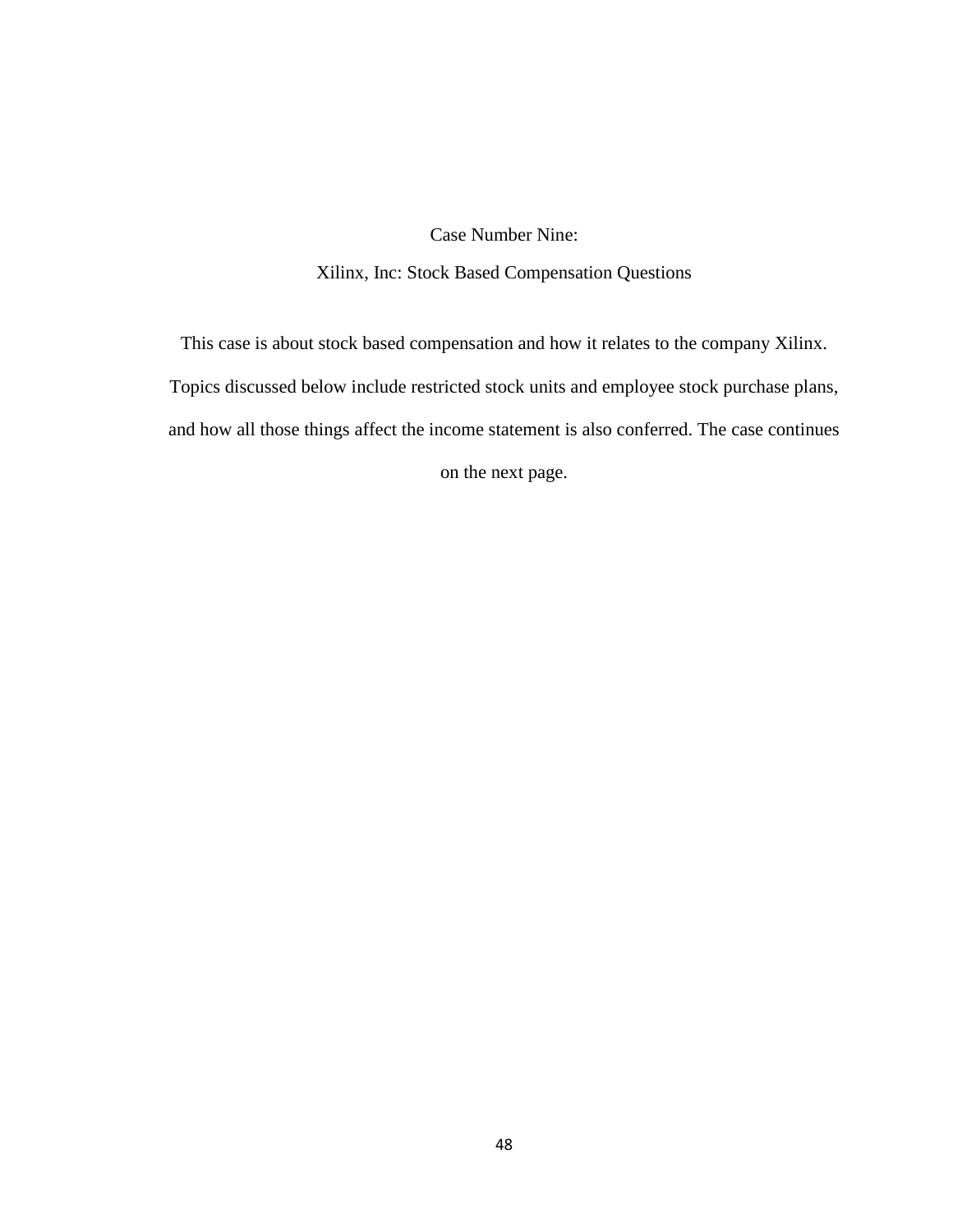A. Explain how Xilinx's stock-based compensation plan works. What incentives do plans like this offer to employees?

Under the 2007 Equity Incentive Plan that the company has there are 16 million more shares available to be used, and there are 28.7 million shares waiting to be issued. The shares exercise value is the fair market value of the stock when it is granted to the employee. This means that the employees can buy stock years from now for the same price that the stock is selling for when they receive the options. For new employees, the vesting period is usually four years, but under the 2007 Equity plan, it is seven years. Before this plan, the vesting period was generally ten years from when the employees received them. These plans motivate employees to work harder because if the company does well, then their stock is worth more in the future. Plans like this give employees an interest in how the company does, and without them, there might be some employees who do not try to do their best work.

B. Xilinx also gives out restricted stock units or RSUs. These stocks are issued when the employee satisfies the vesting requirement. Compare the use of RSUs and stock options as a form of incentive compensation to employees. Why might both types be offered?

Stock options can be worth a lot to an employee if their company is doing well, but they can also be worthless once the vesting period has ended. If the exercise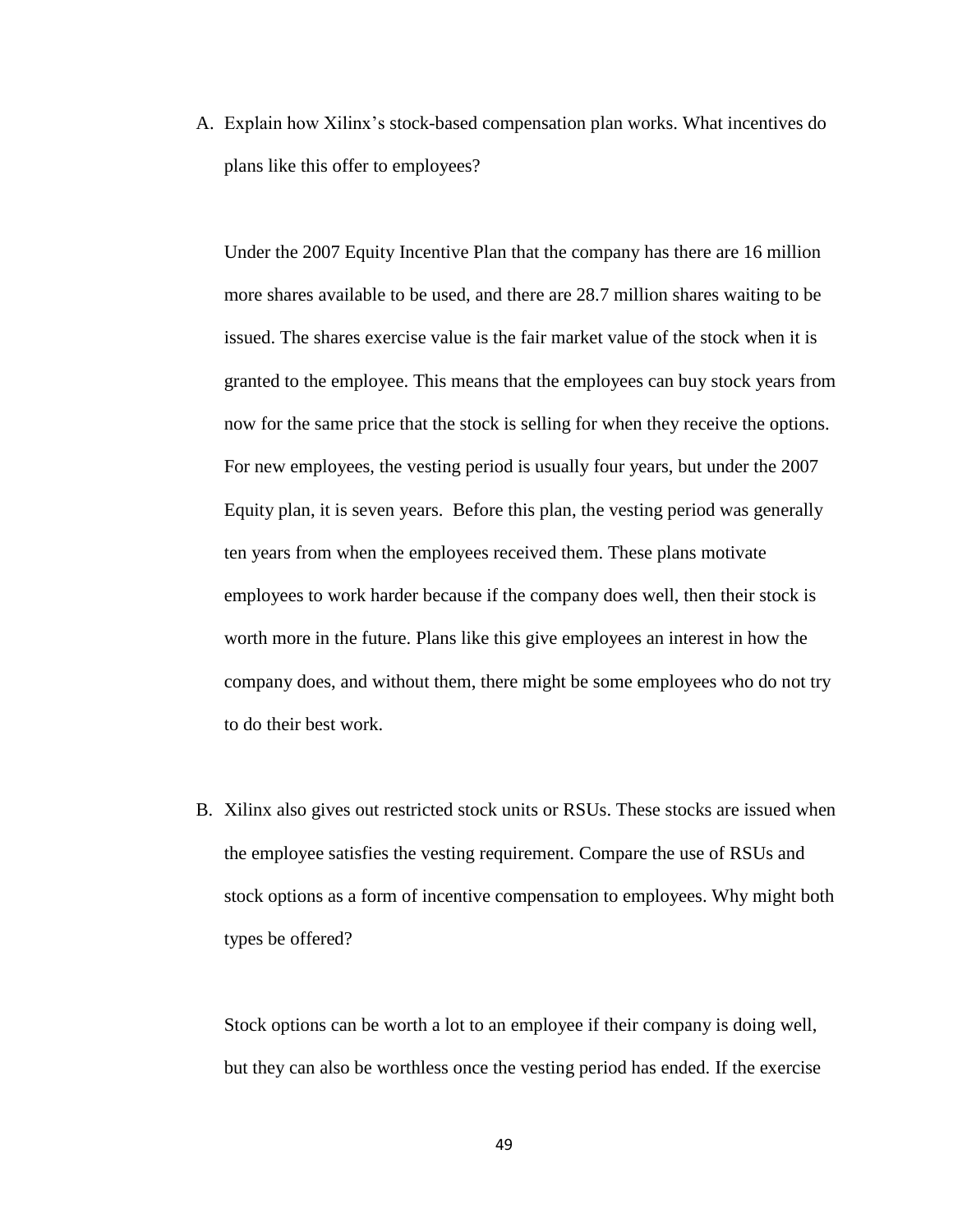price of the stock is more than the market value when the vesting period has ended, then the stock has no value because the stock can be bought for less on the market. Restricted stock options are a less risky way of issuing stock options because they will never be completely worthless. They aren't capable of the same payouts that regular stock options are if the stock is doing well though. These restricted stock options are given to an employee once the vesting period is over, but they are given at a specified price not the market value. The different programs have different rewards and some people might prefer the riskier stock options while some might like the dependable restricted stock options.

C. Explain briefly the following terms.

Grant date: This is the date the stock options are given to the employees and the vesting period begins.

Exercise Price: This is the price that the stock options may be bought at when the vesting period is over, and it may or may not be more the fair value of the stock at that time.

Vesting Period: This is the length of time the employees must work for the company before they can buy the stock at the exercise price. If they quit before this period is over, then the forfeit their stock options.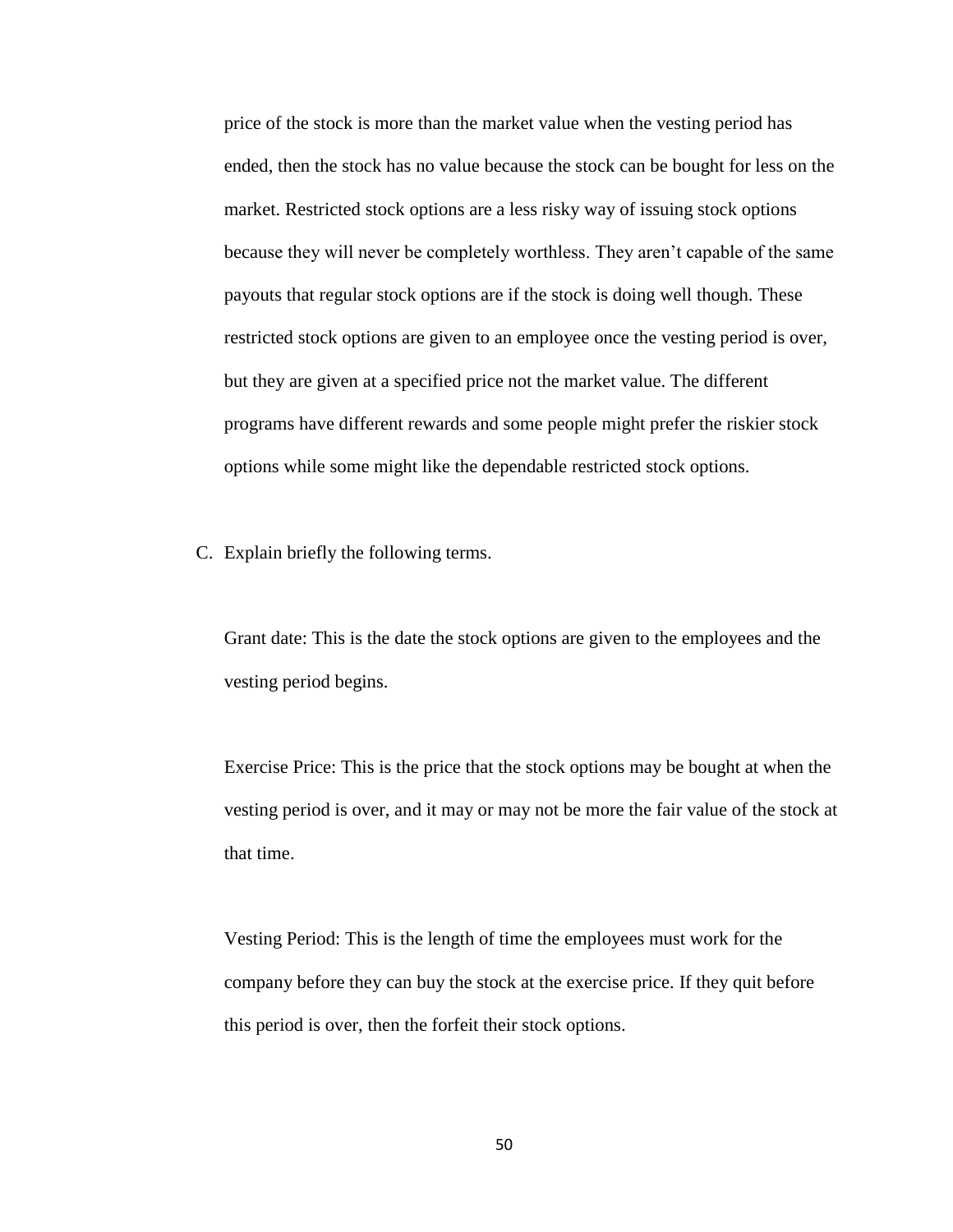Expiration Date: This is when the shares can't be bought anymore after the vesting date.

Options/RSU's Granted: These are the number of options or RSUs that have been granted to employees in total.

Options Exercised: This is the number of shares that have been bought after the vesting period is over.

Options/RSU's Forfeited: These are the shares that employees have forfeited either because they have left the company or because the market value of the stock is less than the exercise price.

D. Explain how the employee stock purchase plan works. What incentives does the plan provide, and how is it different from the other plans?

The company's employee stock purchase program allows employees to purchase stock at 85 percent of either the fair market value at the beginning of the 24 month offering period or at the end of the six-month exercise period. They are limited to fifteen percent of their annual earnings or a 21 thousand maximum a year. About 78 percent of employees participate in this program. This is different from the stock options and RSUs because employees can purchase them as they please. There is no long vesting period, and they have multiple opportunities to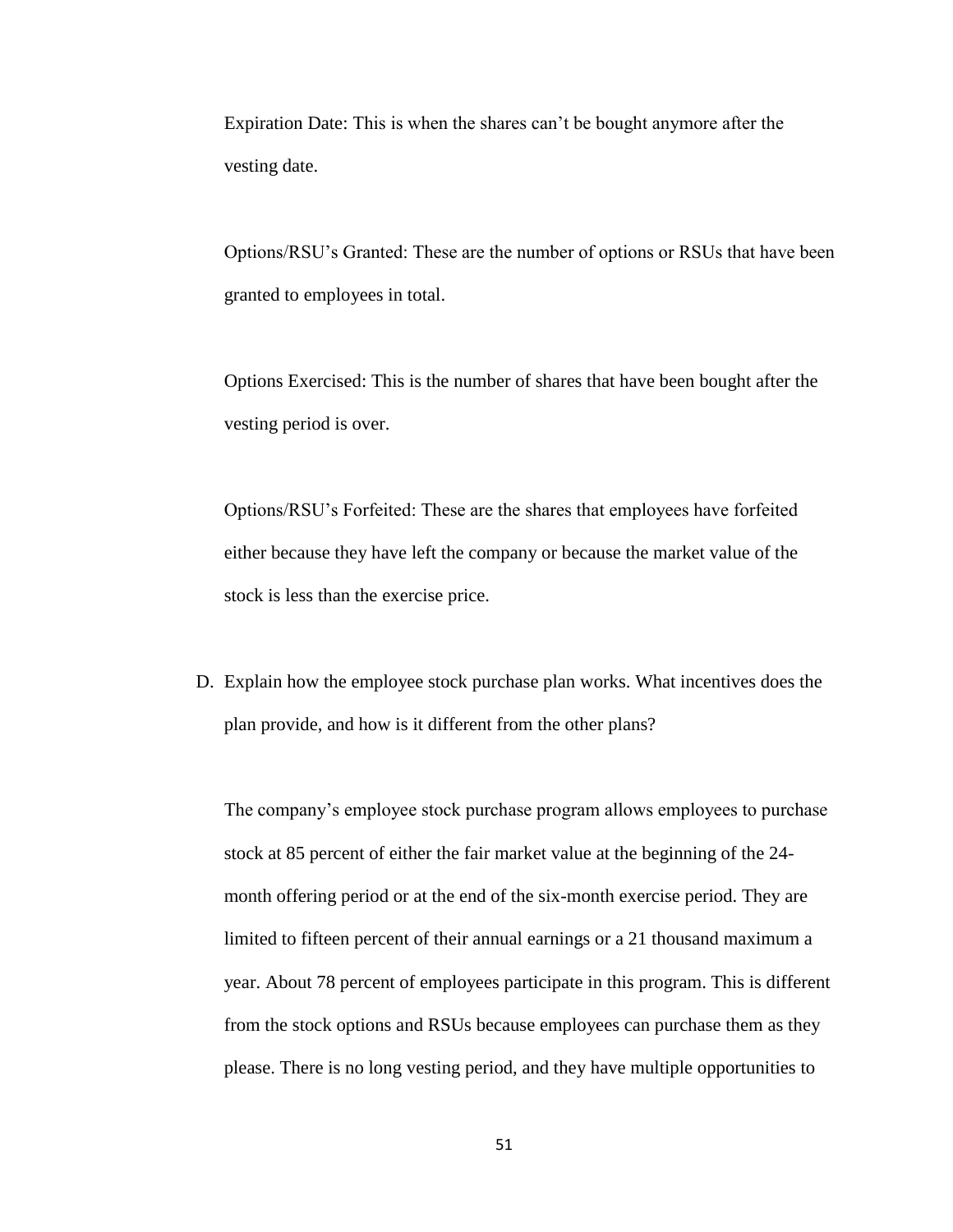buy them. If the employees do not exceed fifteen percent of their earnings or 21 thousand dollars a year, then there is no limit on the amount of stock the employees can buy. The stock options and RSUs are given out for a specified amount. This plan also gives the employees an extra discount on the stock since they can buy it at 85 percent of the market value at the time.

E. Describe how Xilinx accounts for the employee stock option activity and the RSU activity.

The company recognizes the cost of these plans at the fair value at the grant date, and then they record the expense over the grant period that the employee is performing the service. They use the straight-line method to recognize the cost over the service period that the options have. Also, the options are classified as a compensatory plan based on the guidelines for share-based payment. When the options are exercised, cancelled, or they expire, the deferred tax assets are eliminated in a first-in, first-out basis.

- F. Consider Xilinx's 2013 income statement and their 2013 statement of cash flows.
	- a. What total expense does Xilinx report for their stock-based compensation in 2013?
		- \$77,862 thousand are reported.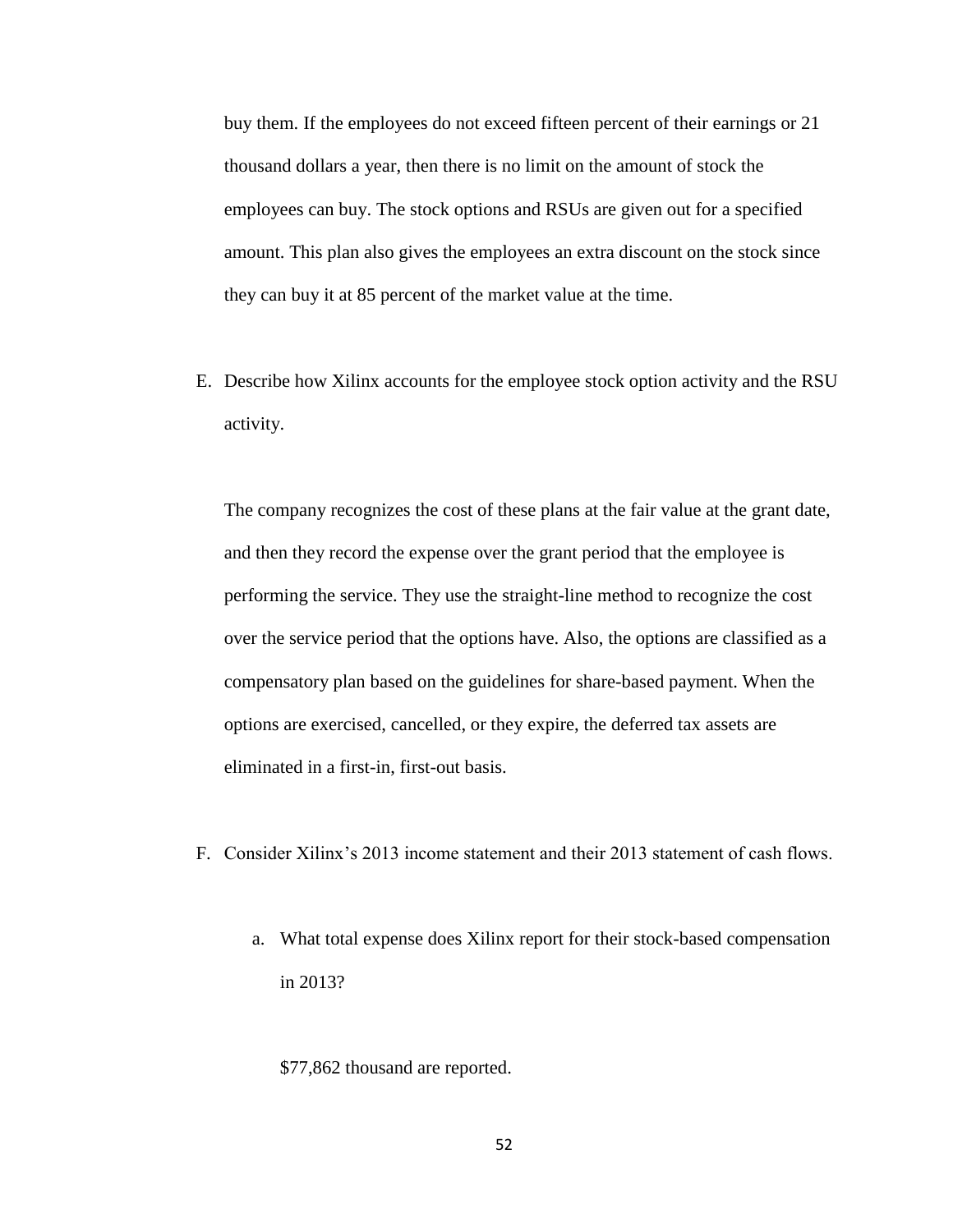b. Where on the income statement does Xilinx record this expense?

These costs are recorded in the cost of goods sold, research and development expense, and selling general and administrative expense sections. This is because each of the stock-based compensation expenses is recorded separately.

c. How does the 2013 expense affect the statement of cash flows?

The 2013 expense is added to net income in the operation section of the statement of cash flows.

d. Explain the income tax effects of Xilinx's 2013 stock-based compensation expense.

Their stock-based compensation expense decreases taxable income, so the company's taxes are less with the expense than without it.

e. Prepare the journal entry to record Xilinx's 2013 stock-based compensation expense. The following numbers are in thousands.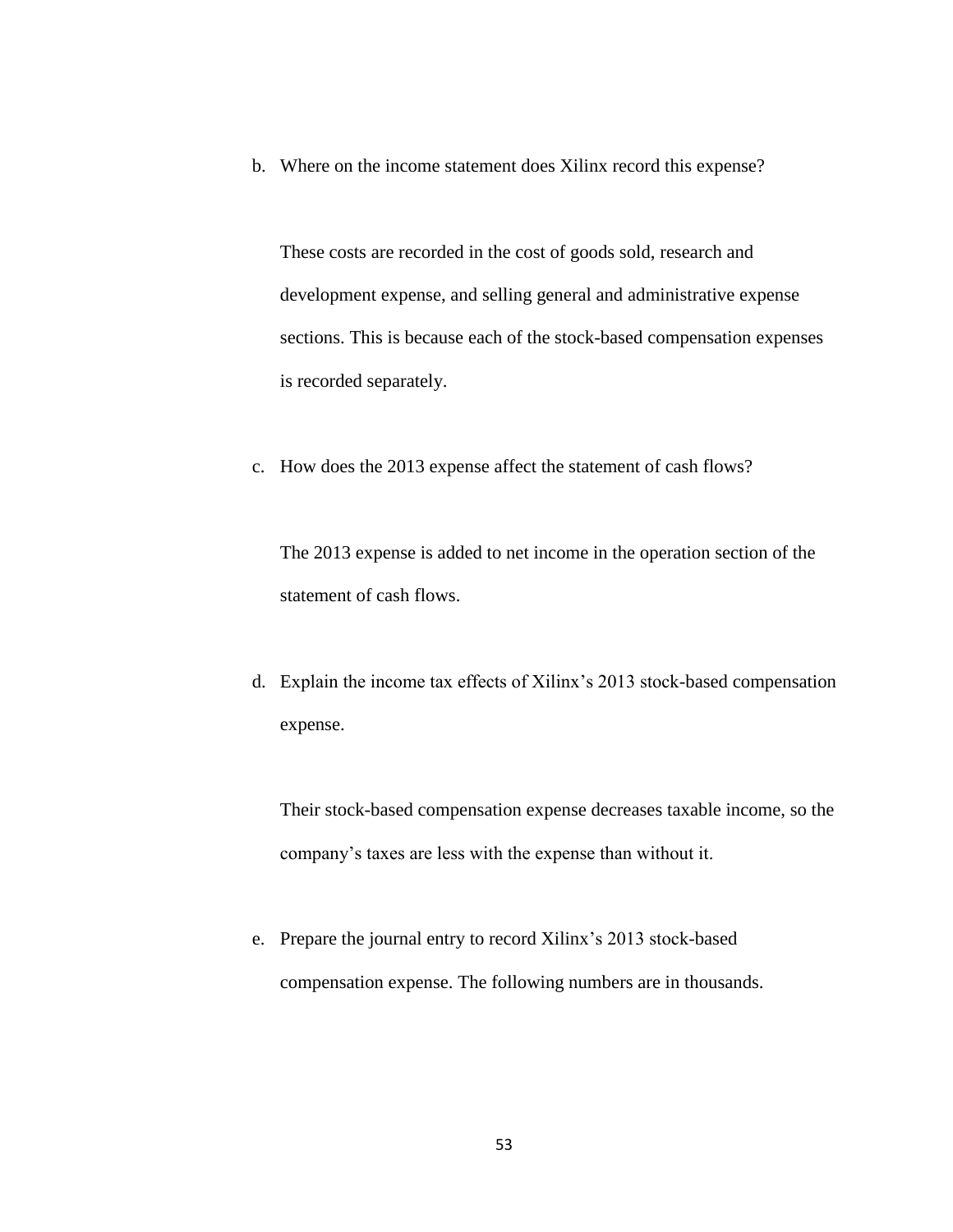| 6,356  |
|--------|
| 37,937 |
| 33,569 |
| 77,862 |
|        |
|        |
|        |

G. Refer to the *Wall Street Journal* article titled "Last Gasp for Stock Options."

a. What trends does the article discuss about employee stock options and restricted stock options? What do companies prefer and what do employees prefer?

Income Tax Payable 22,137

The article says that stock options are becoming less and less popular to give out to employees. In 1999, they accounted for about 78 percent of executives' compensation, and now they are just at 31 percent. The article also suggests that companies prefer to give out restricted stock options as opposed to regular ones to lower level employees. Lower level employees really do not have much sway in if the company does well or not, and since stock options are supposed to motivate employees to do well so the company does well, it does not seem to be a good way to motivate the lower level employees. Also, since restricted stock options are worth more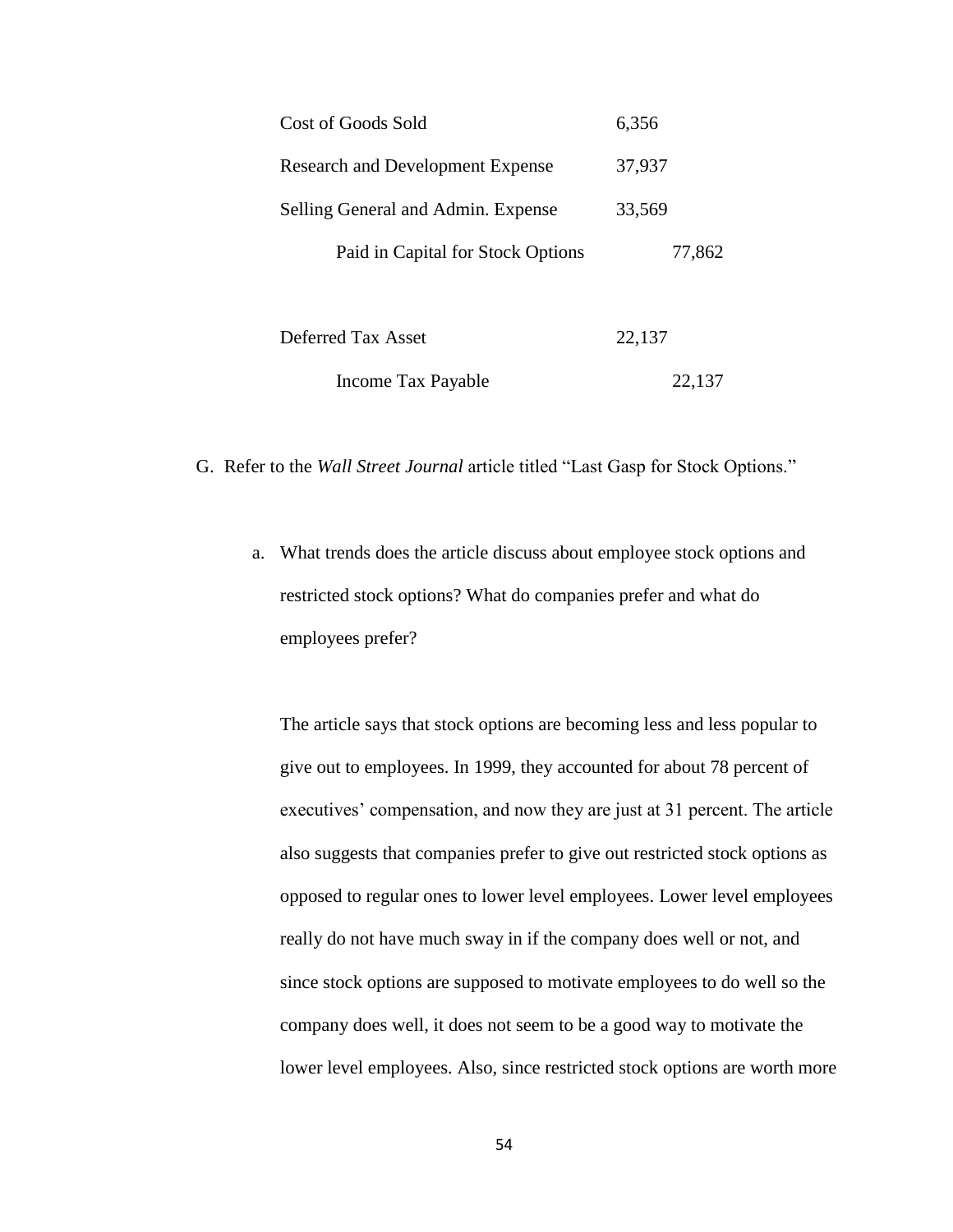at first, companies can give out less of them. The article also suggests that employees prefer restricted stock options more too. This is because they are generally simpler and less risky, and employees like to know they are getting their compensation that they thought they were.

b. Are Xilinx's stock-based compensation plans consistent with the trends mentioned in the article?

I think that Xilinx's stock-based compensation trends are consistent with what is talked about in the article. From April 2010 to April 2013 the number of stock options granted decreases every year. Also, during that same time frame the RSUs granted increases from 2,043 thousand to 3,018 thousand. This is consistent with the article since it said that companies and employees both prefer restricted stock options as opposed to regular stock options.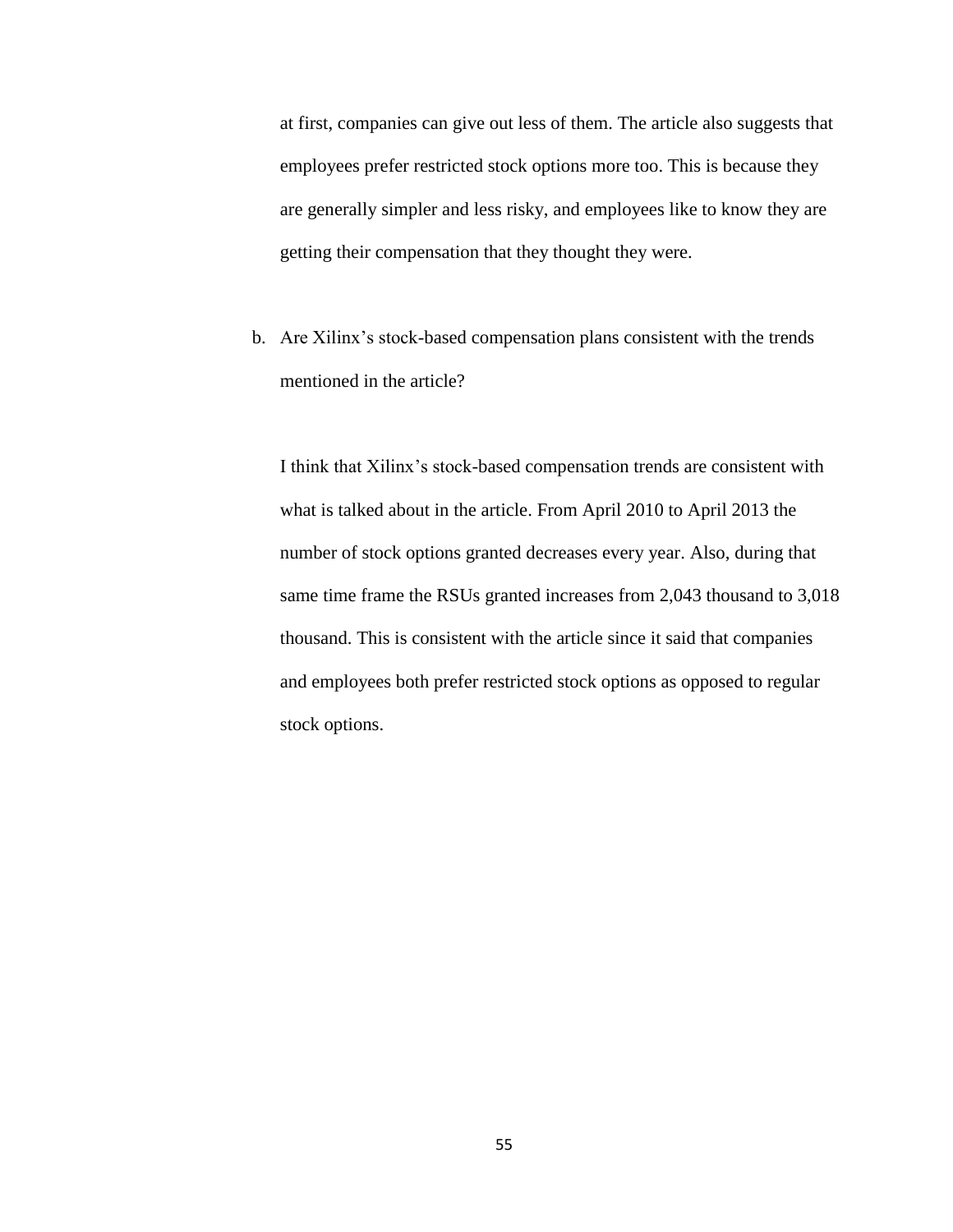## Case Number Ten:

#### Beer and Pretzels: Exploring the New Revenue Recognition Standard

This case differs from the others a little in that it relates to a newer standard that was passed. This standard deals with how to recognize revenue, and to learn how to deal with it, four different scenarios were used. For each scenario, the steps in the new standard were gone through one by one.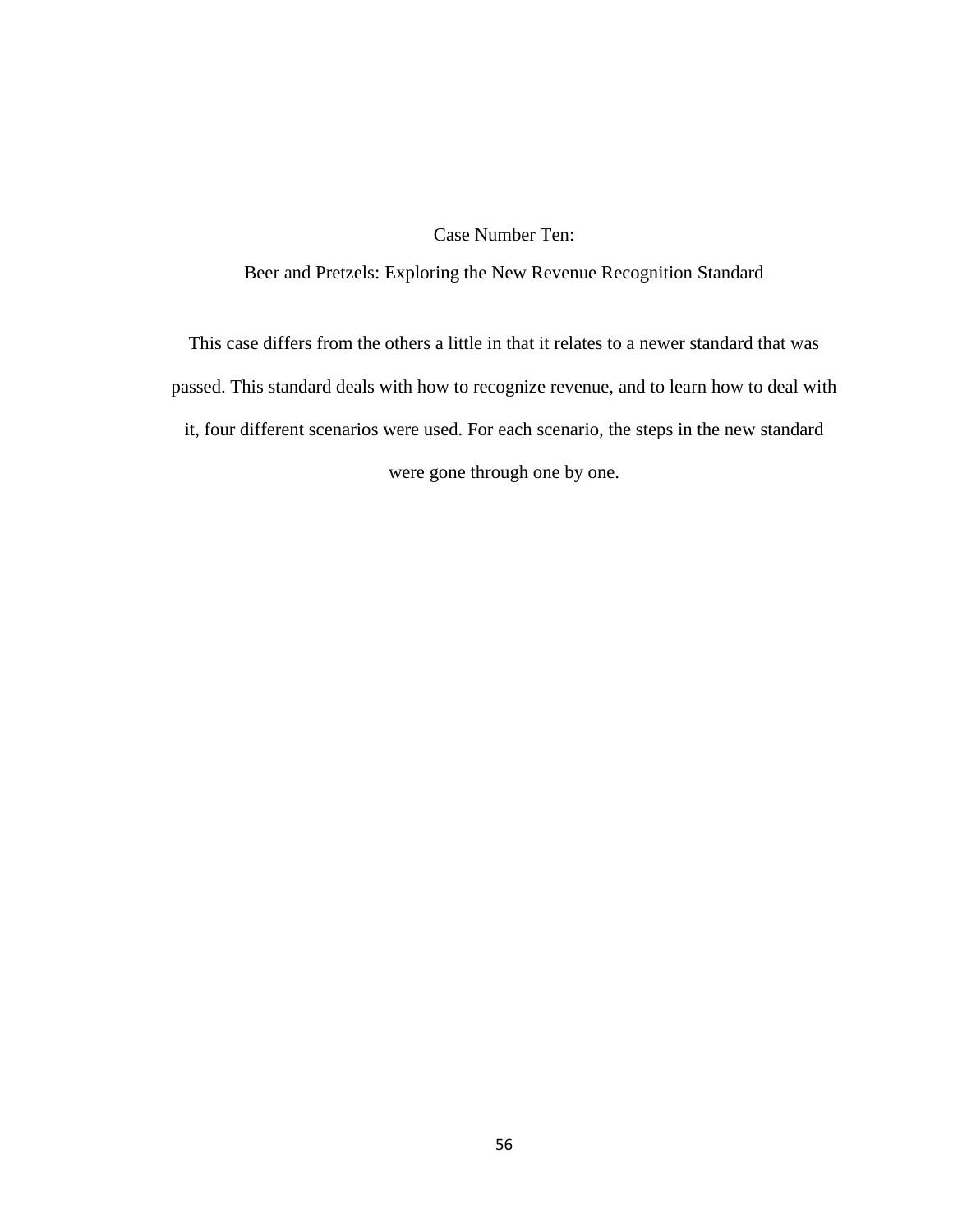Recently there has been a new accounting standard passed having to do with revenue recognition. It now involves a five-step process to determine how and when the revenue is recognized, and the standard goes into effect in 2018. Below are some simple cases exploring how the new revenue recognition standard is used.

### First Scenario

A college student walks into the Bier Haus on campus and orders a plastic cup of beer. The bartender tells him it will be \$5. The student gives the bartender the money, and the bartender gives the student the beer.

- 1. Contract: The contract in this scenario is that the bartender is going to give the student beer if he gives the bartender the money for it.
- 2. Performance Obligation: Giving the beer to the student is the performance obligation that the bartender must complete.
- 3. Transaction Price: \$5
- 4. Standalone Selling Price: The beer is sold for \$5.
- 5. Recognize Revenue: The revenue should be recognized when the student gets the beer.

Journal Entry: Cash 5

Sales Revenue (beer) 5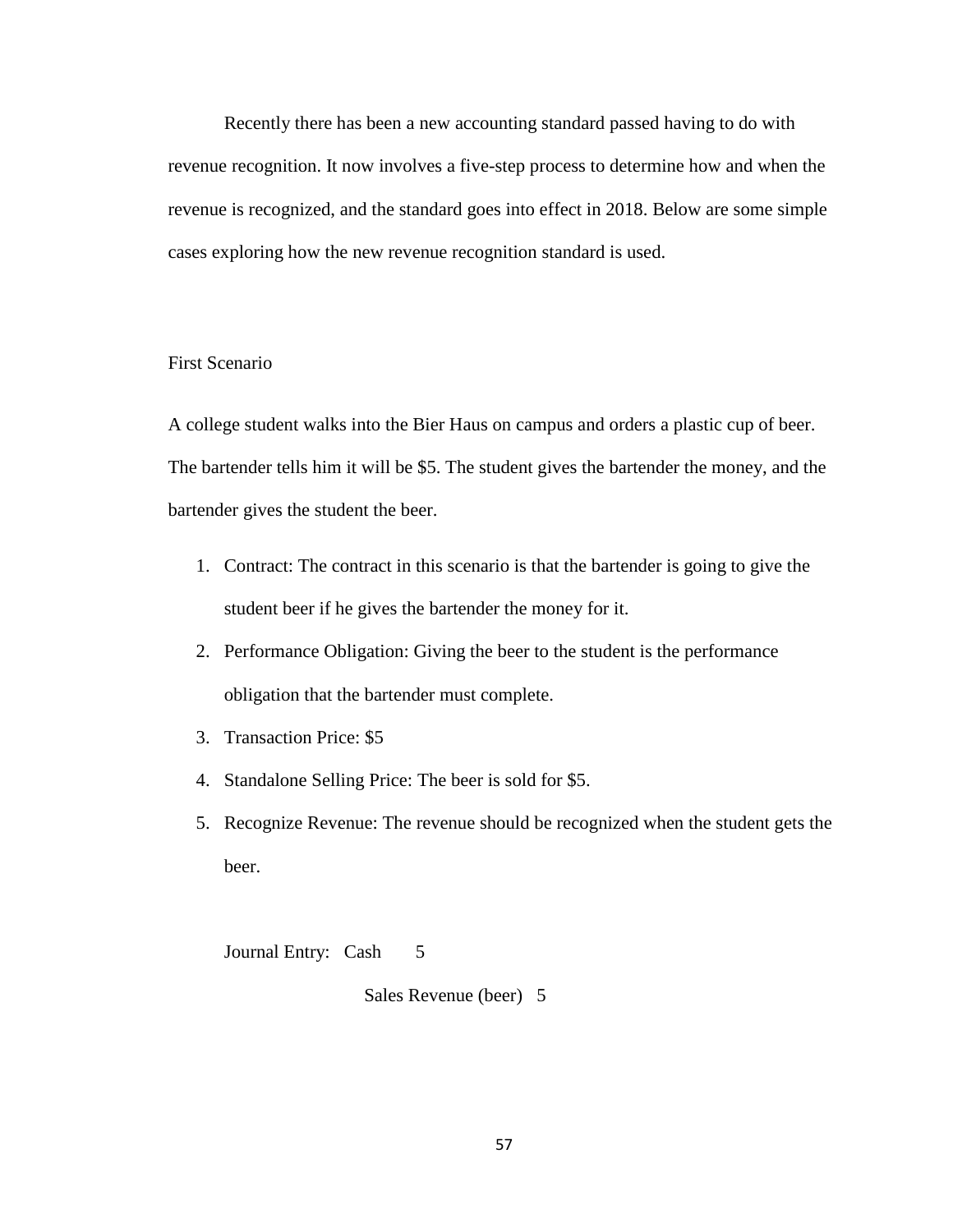#### Second Scenario

The same student walks into the store and orders a beer in a beer mug as opposed to the plastic cup from before, and the mug may be used to refills in the future. The bartender gives the student the mug and beer and collects \$7 from him. If bought separately, the beer is \$5, and the mug is \$3.

- 1. Contract: This time the contract is that the bartender will give the student the beer in the mug, and the student will give him the money for it. Also, the student can come back and get refills in his mug rather than using a plastic cup.
- 2. Performance Obligation: Like last time, the performance obligation is that the bartender must give the student the beer in the mug.
- 3. Transaction Price: \$7
- 4. Standalone Selling Price: Since there is a discount on the items when they are bought together, the relative sales price must be calculated. The beer is worth  $(5/8) * 7$  or \$4.38, and the mug is worth  $(3/8) * 7$  or \$2.62.
- 5. Recognize Revenue: Once again, the revenue is recognized when the student gets the beer from the bartender.

Journal Entry: Cash 7

Sales Revenue (beer) 4.38 Sales Revenue (mug) 2.62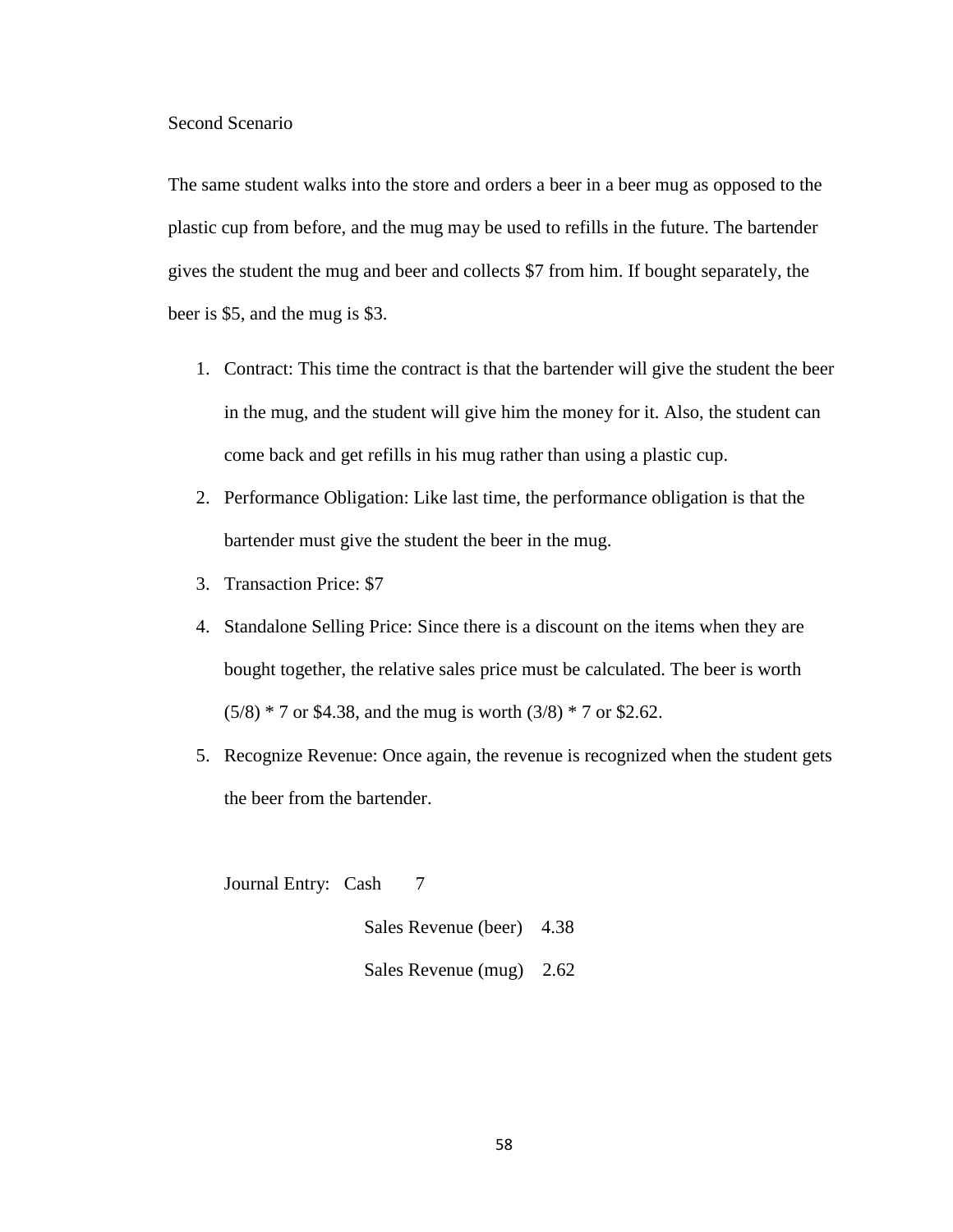Third Scenario

The student once again goes into the store to order a beer, but this time he brings his beer mug with him and wants a pretzel. They are out of pretzels, so the bartender offers the student a beer and coupon for two pretzels for \$7. The student gives the bartender \$7, and the bartender gives him his coupon and beer. Standalone selling price is \$5 for the beer and \$2 for a pretzel. Also, the store sells the coupons for two pretzels for \$3.50, and they can be used on any day after the purchase. So far, the coupons the store has sold have always been redeemed.

- 1. Contract: The contract is that the student will give the bartender money, and the bartender will give him his beer and the coupon.
- 2. Performance Obligation: The performance obligation is the bartender giving the student the beer and the coupon.
- 3. Transaction Price: \$7
- 4. Standalone Selling Price: Like in the second scenario, the relative sales price is going to have to be used. So, the beer is worth  $(5/8.50) * 7$  or \$4.12 and the coupon is worth (3.50/8.50) \* 7 or \$2.88.
- 5. Recognize Revenue: The revenue is recognized on the beer when the bartender gives the student the beer, and revenue is recognized on the coupon when it is redeemed.

Journal Entry: Cash 7

Sales Revenue (beer) 4.12

Unearned Revenue 2.88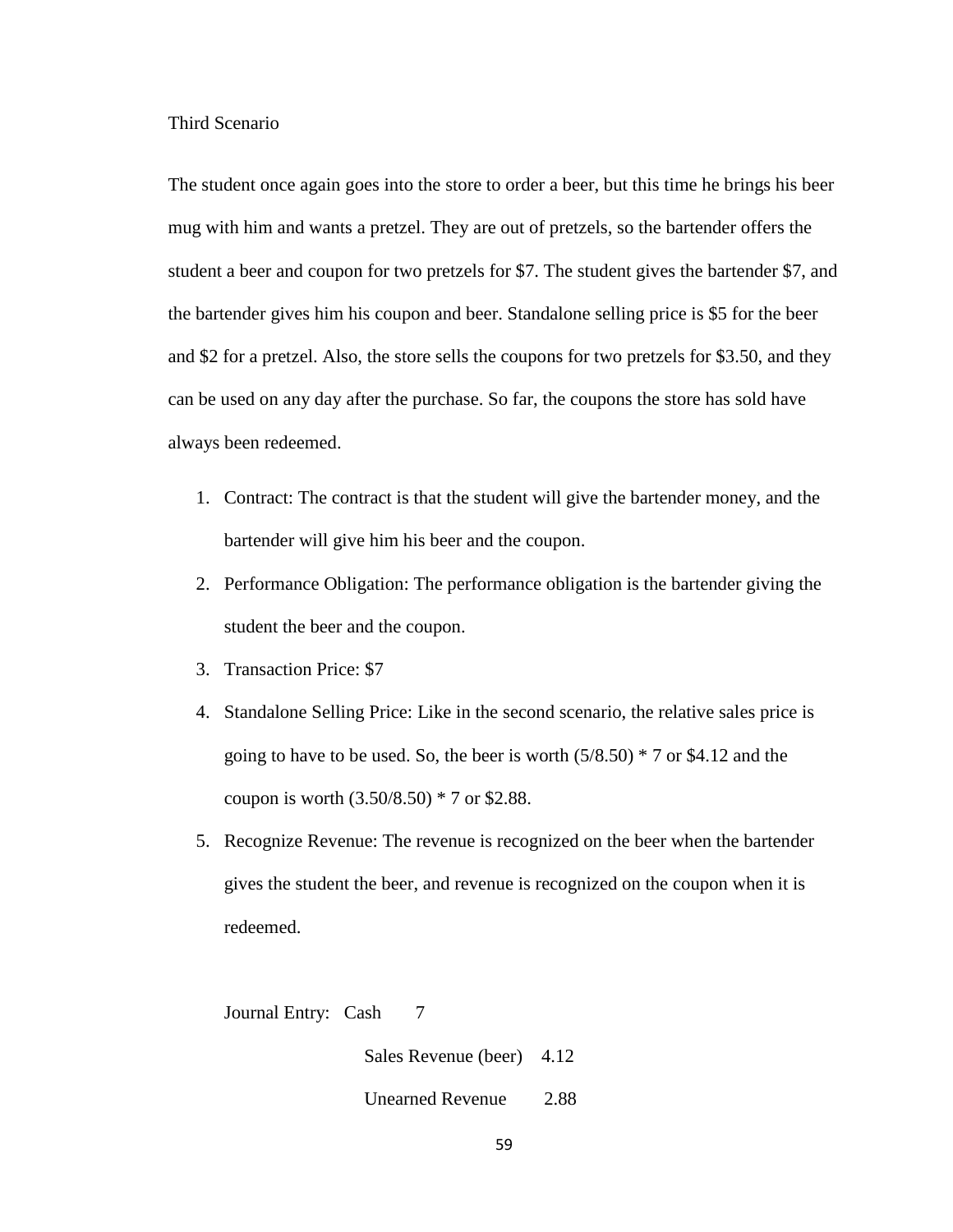#### Fourth Scenario

For the fourth time, the same student walks into the store and orders two pretzels. The bartender asks for \$4, but the student hands the bartender the coupon instead. Once the bartender has determined that the coupon is valid, he accepts it as payment and gives the student two pretzels for it.

- 1. Contract: The contract is that the bartender will accept the coupon in exchange for two pretzels.
- 2. Performance Obligation: The bartender giving the pretzels to the student in the performance obligation.
- 3. Transaction Price: The transaction price should be \$0 since no money is being exchanged. The pretzel has already been paid for when the student bought the coupon for it.
- 4. Standalone Selling Price: The standalone selling price of the two pretzels is \$4.
- 5. Recognize Revenue: The revenue for the pretzel is recognized when the bartender hands the student the pretzels in exchange for the coupon.

Journal Entry: Unearned Revenue 2.88

Sales Revenue (pretzels) 2.88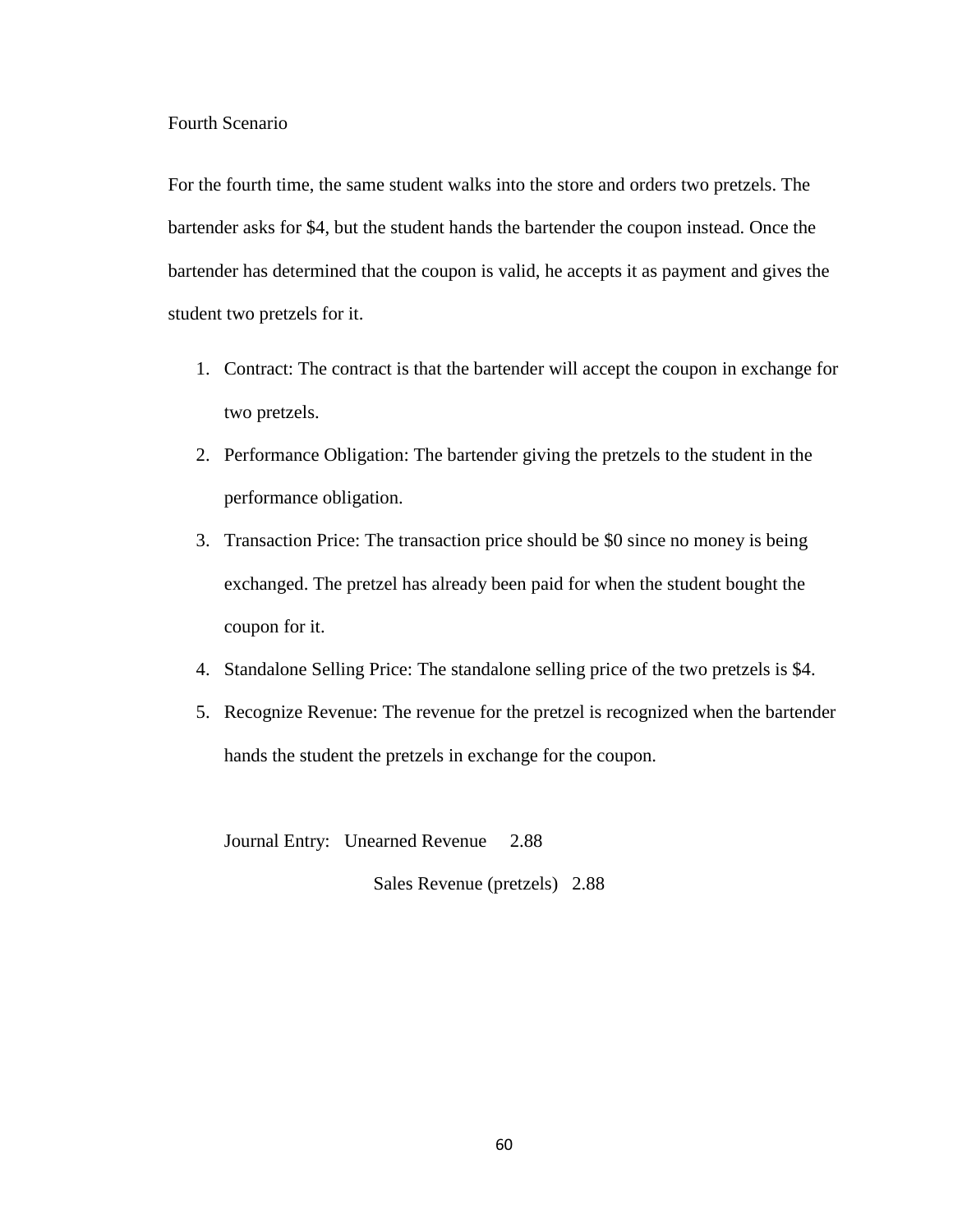Case Number Eleven: ZAGG Company: Deferred Income Taxes

This case deals with deferred income taxes and the correct treatment of these items. The topics discussed include temporary tax differences, permanent tax differences, and deferred income tax valuation allowances, and the company in this case is ZAGG Company. More information can be found below.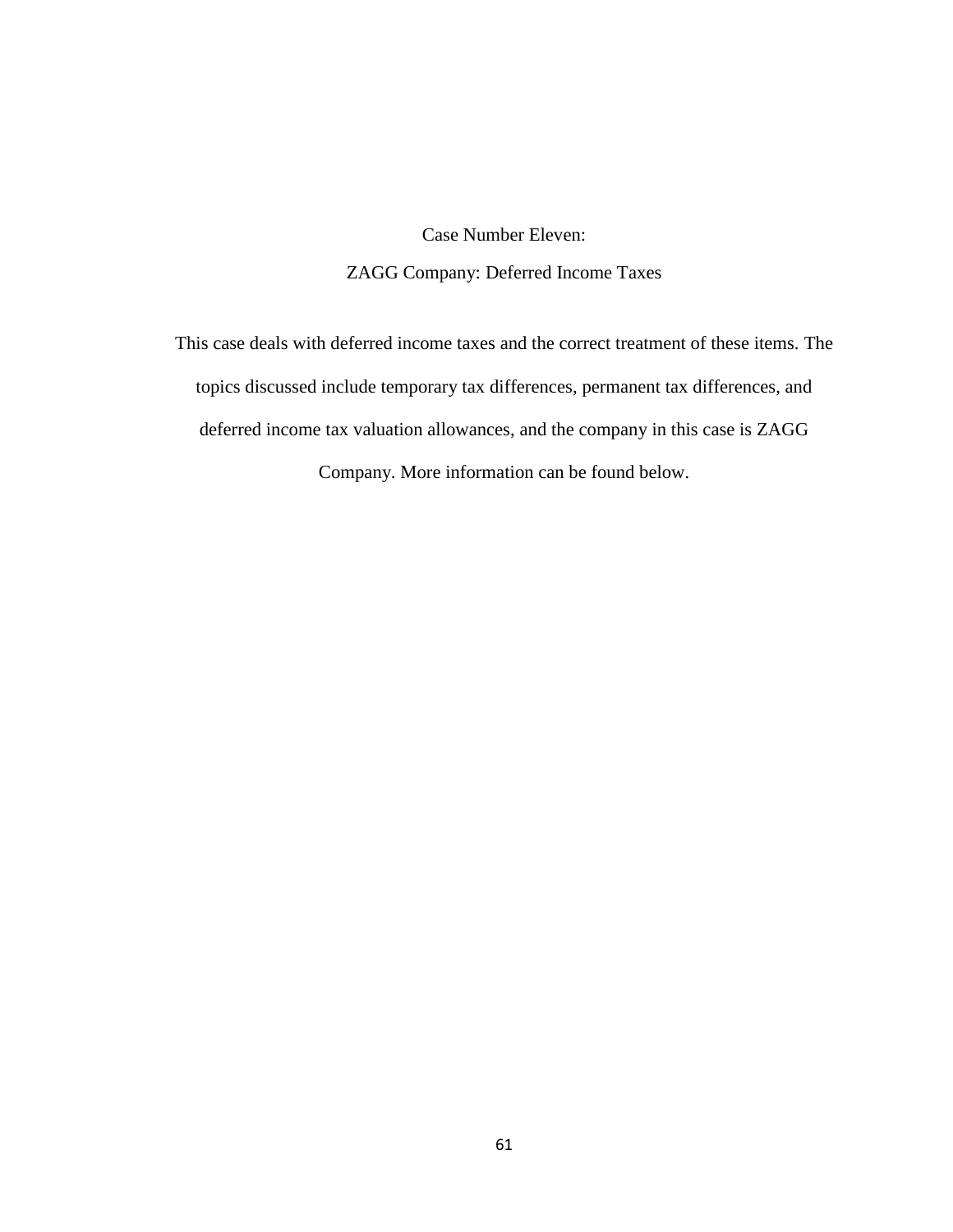ZAGG stands for Zealous About Great Gadgets, and it is a company that designs protective shields for wristwatches. They are also a market leader in mobile device accessories. Below are some questions about ZAGG company pertaining to their deferred income taxes from 2010 to 2012, and the numbers included in this case are all in thousands.

A. Describe what is meant by the term book income. Which number represents this for ZAGG and describe how this differs from the taxable income.

Book income is the same as financial income, and it is the income that is shown on the financial statements. This includes all items on the financial statements whether it is taxable or not. On ZAGG's financial statements, the net income number is the one that represents book income. The difference is that taxable income only includes items that are used for taxes, so financial income shows a more complete picture of what happened throughout the year.

- B. Define the following terms.
	- a. Permanent Tax Differences: These are transactions that are reported differently for financial and tax purposes, and they are only for the tax year in which they occur. These differences don't reverse, and example would be interest earned from tax-exempt bonds.

62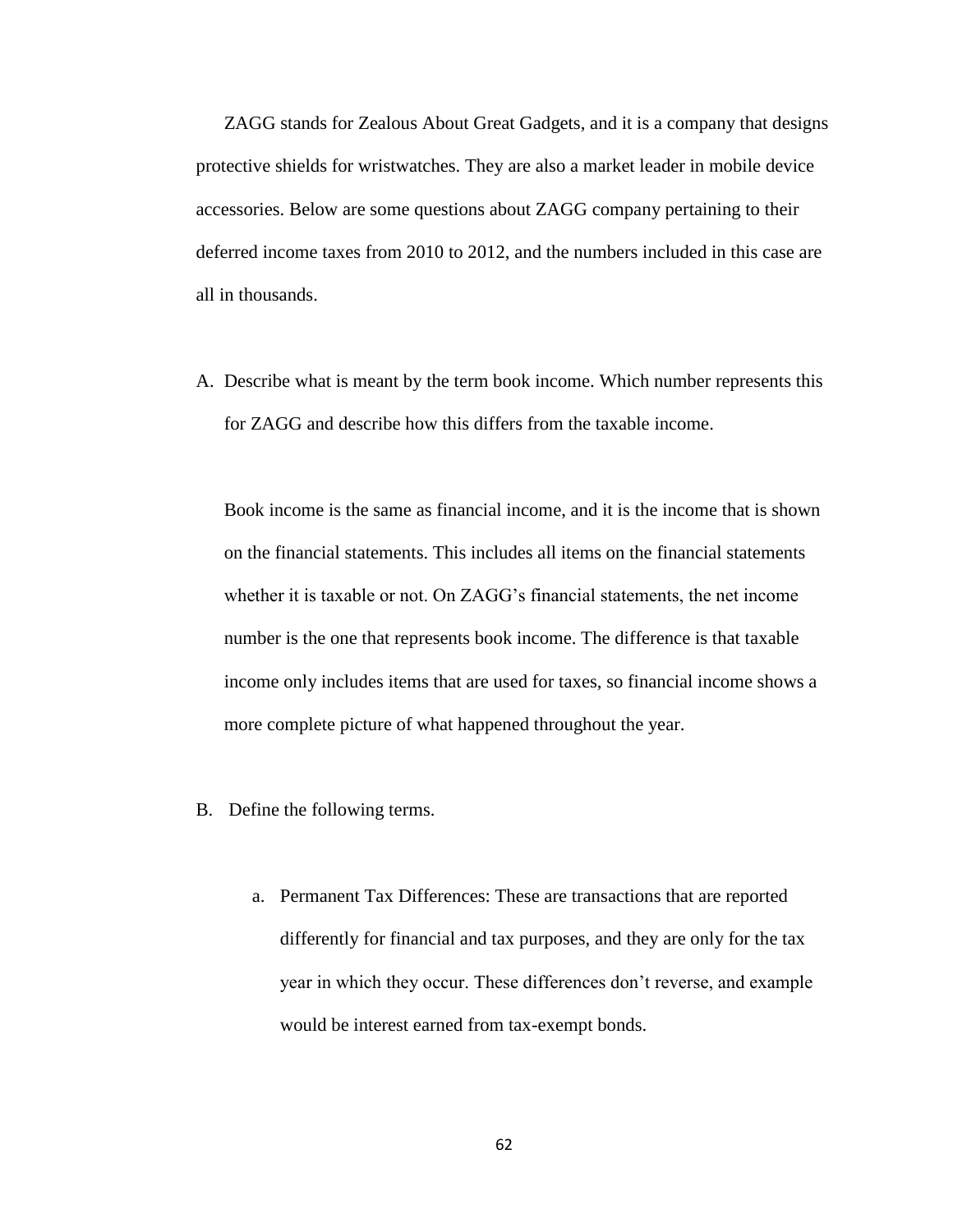- b. Temporary Tax Differences: These are also transactions that are reported differently for financial and tax purposes, but they occur over several years instead of one year. These tax differences end when the differences reverse, and it all evens out. One example of a temporary tax difference is for nonqualified deferred compensation
- c. Statutory Tax Rate: This is tax rate imposed by the law.
- d. Effective Tax Rate: This is the average rate at which an individual or corporation is taxed that is used on the income statement. It is the tax rate that it appears the company is paying taxes at because of the differences between the book income and the taxable income.
- C. Explain why a company reports deferred income taxes as part of their total income tax expense. Why don't companies simply report their current tax bill as their income tax expense?

Deferred income taxes are taxes that haven't been paid yet, but they have been incurred. These are reported along with the year's income tax expense to show the whole picture. If you only showed the current year's taxes, then that would not be disclosing everything that you should be.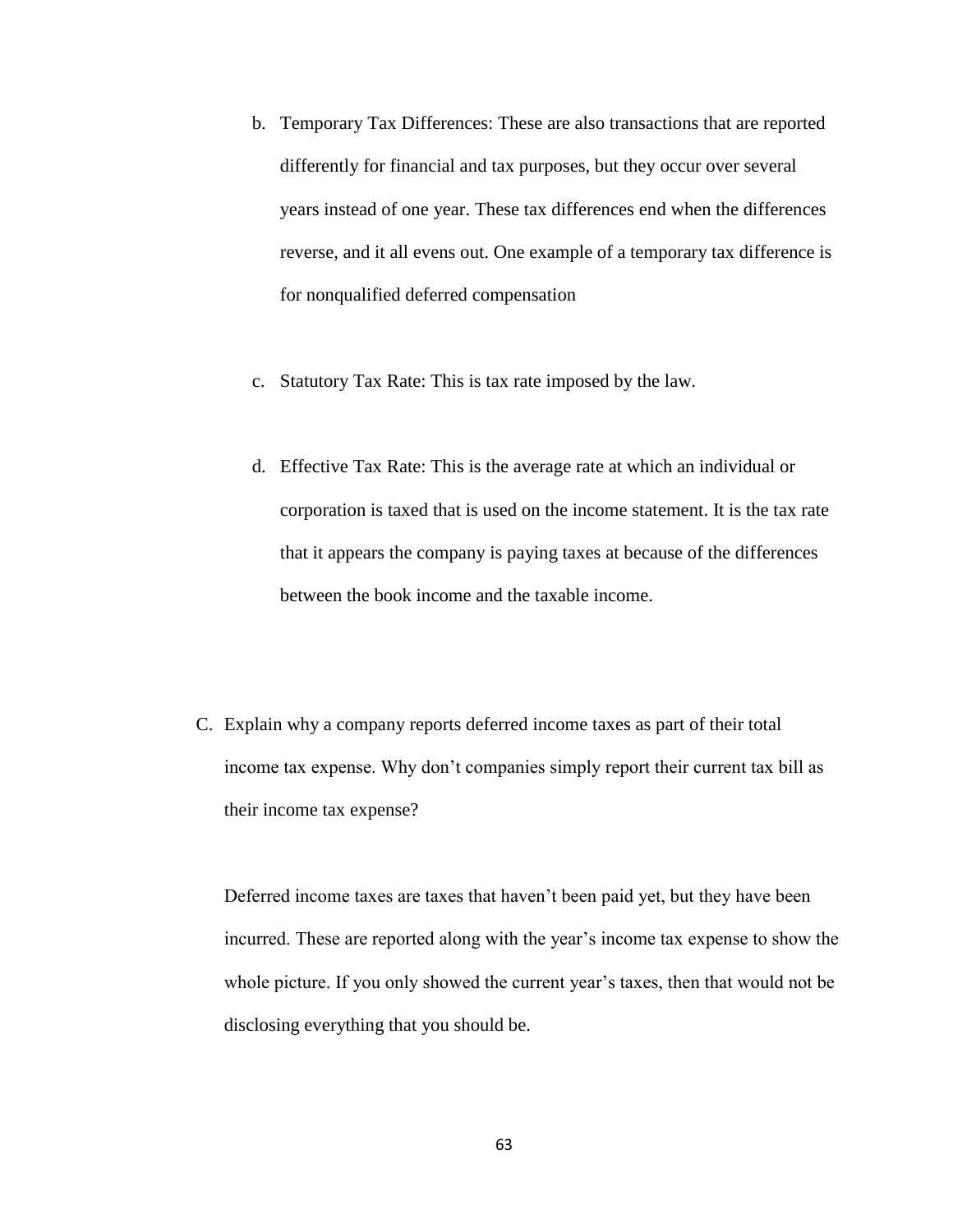D. Explain what deferred income tax assets and deferred income tax liabilities represent. Give an example that would give rise to both.

Deferred tax assets are assets on the company's balance sheet that can be used to reduce company's income tax expense, and deferred tax liabilities are liabilities that are used to increase a company's income tax expense. An example of a deferred tax asset is when expenses are recognized before they are required to be by the tax authorities, and an example of a deferred tax liability would be just the opposite of the deferred income tax asset.

E. Explain what a deferred income tax valuation allowance is and when it should be recorded.

A deferred income tax valuation allowance is used when a company does not believe they will be able to realize all their deferred tax assets, and the allowance is set up to offset the deferred tax asset. A business should create a deferred income valuation allowance if there is more than 50 percent chance that the company will not realize a portion of the asset. These allowance accounts are more likely if the company expects to incur losses in the next couple of years.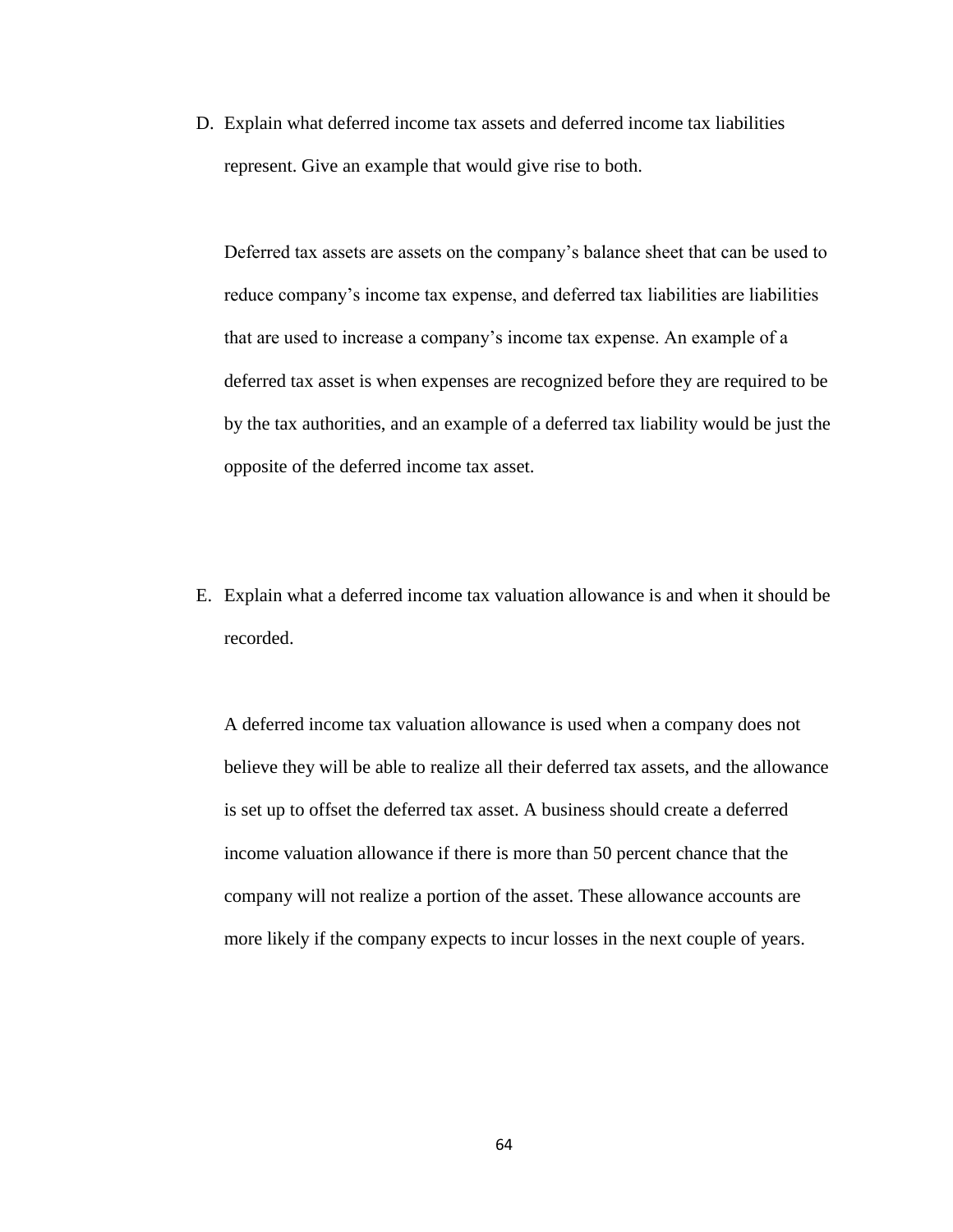- F. Consider the information disclosed in note eight.
	- a. Show the journal entry that ZAGG recorded for the income tax provision in fiscal 2012.

Income Tax Expense 9,393 Net Deferred Tax Asset 8,293 Income Tax Payable 17,686

b. Decompose the amount of "net deferred income taxes" recorded in the income tax journal entry recorded above into its deferred income tax asset and deferred income tax liability components.

| <b>Income Tax Expense</b> | 9,393  |
|---------------------------|--------|
| Deferred Tax Asset        | 8,002  |
| Deferred Tax Liability    | 291    |
| Income Tax Payable        | 17,686 |

c. The federal statutory rate for ZAGG is 35 percent. Calculate ZAGG's 2012 effective tax rate using the information in their income statement and note eight. What accounts for the differences between the statutory tax rate and the effective tax rate?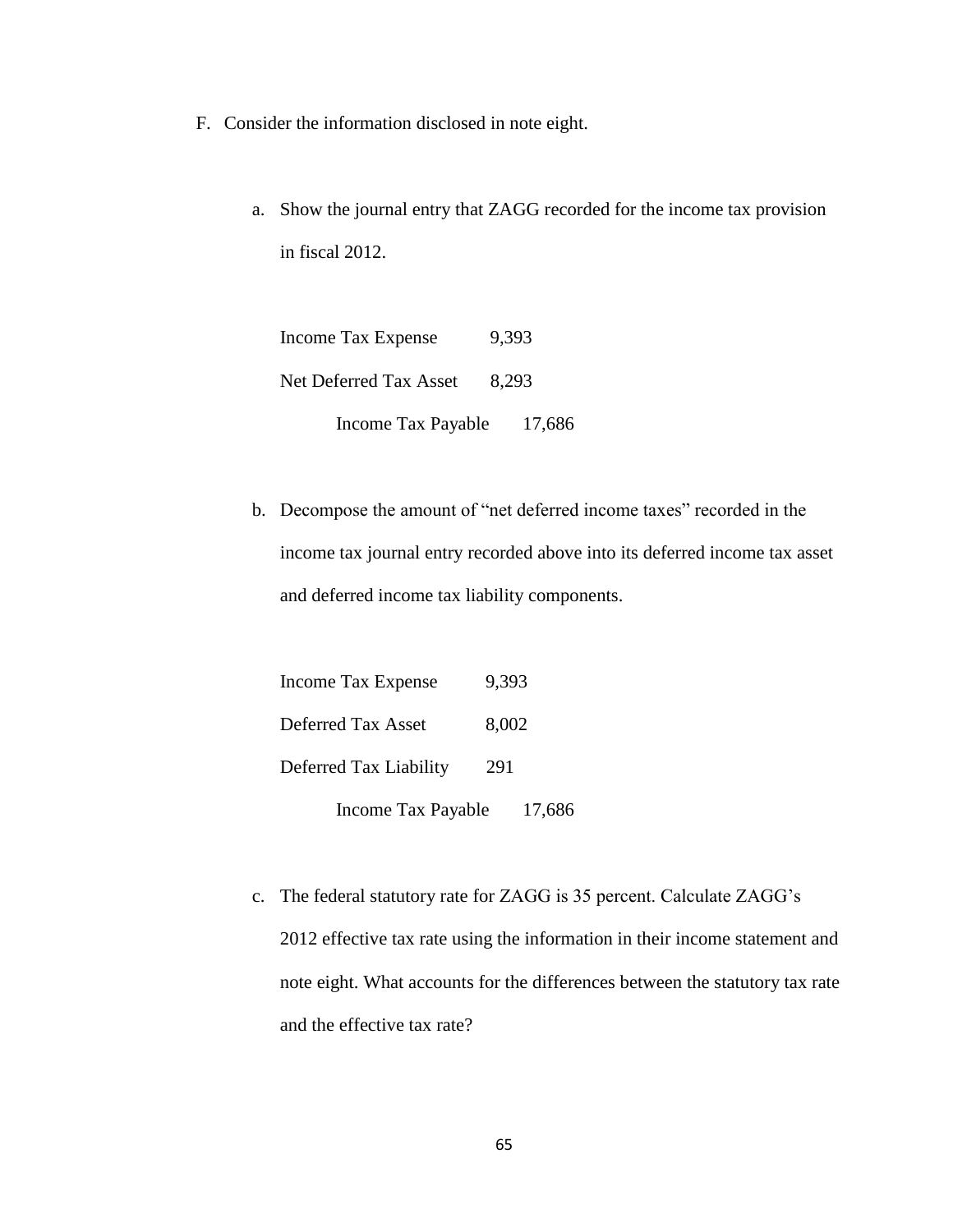Effective Tax Rate = Tax Expense / Pre-Tax Income

 $9,393 / 23,898 = 39.3\%$  is the effective tax rate

The difference in the tax rate comes from many different accounts. These include state taxes, non-deductible expenses, domestic production activities, return to provision adjustments, and increases in the valuation allowance.

d. According to the third table in note eight, ZAGG had a net deferred income tax asset balance of \$13,508 at December 31, 2012. Explain where this amount appears on ZAGG's balance sheet.

This amount appears as a current deferred tax asset under the current asset section and it is \$6,912, and it also appears as a noncurrent deferred tax asset of \$6,596 in the other assets. Together these give you the \$13,508.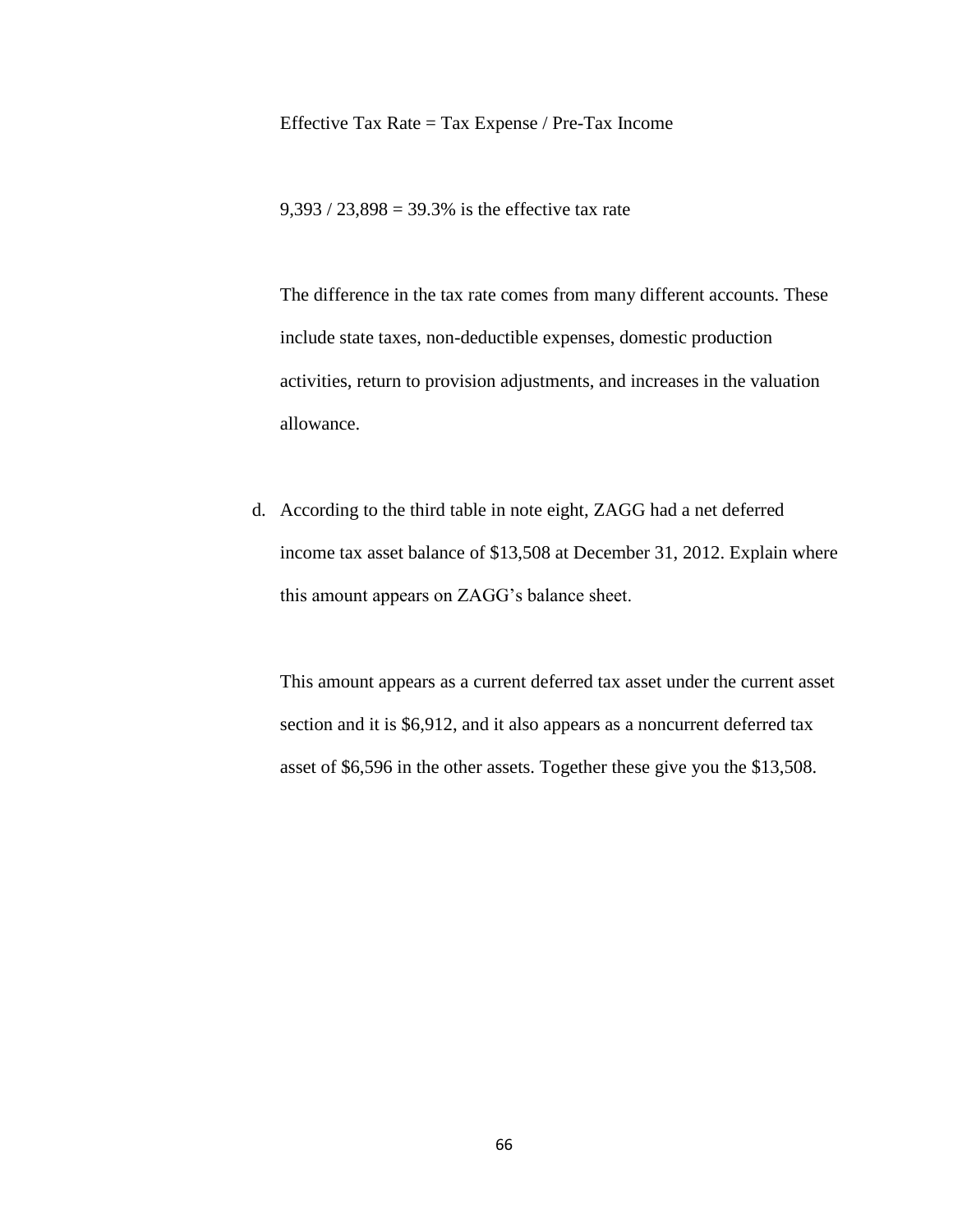Case Number Twelve: Build-A-Bear Workshop: Leases

The last case in this thesis deals with leases, and how to properly account for them either as operating leases or capital leases. Build-A-Bear is the company in this case, and the requirements for being a capital lease are discussed. Specific information relating to Build-A-Bear is on the next page.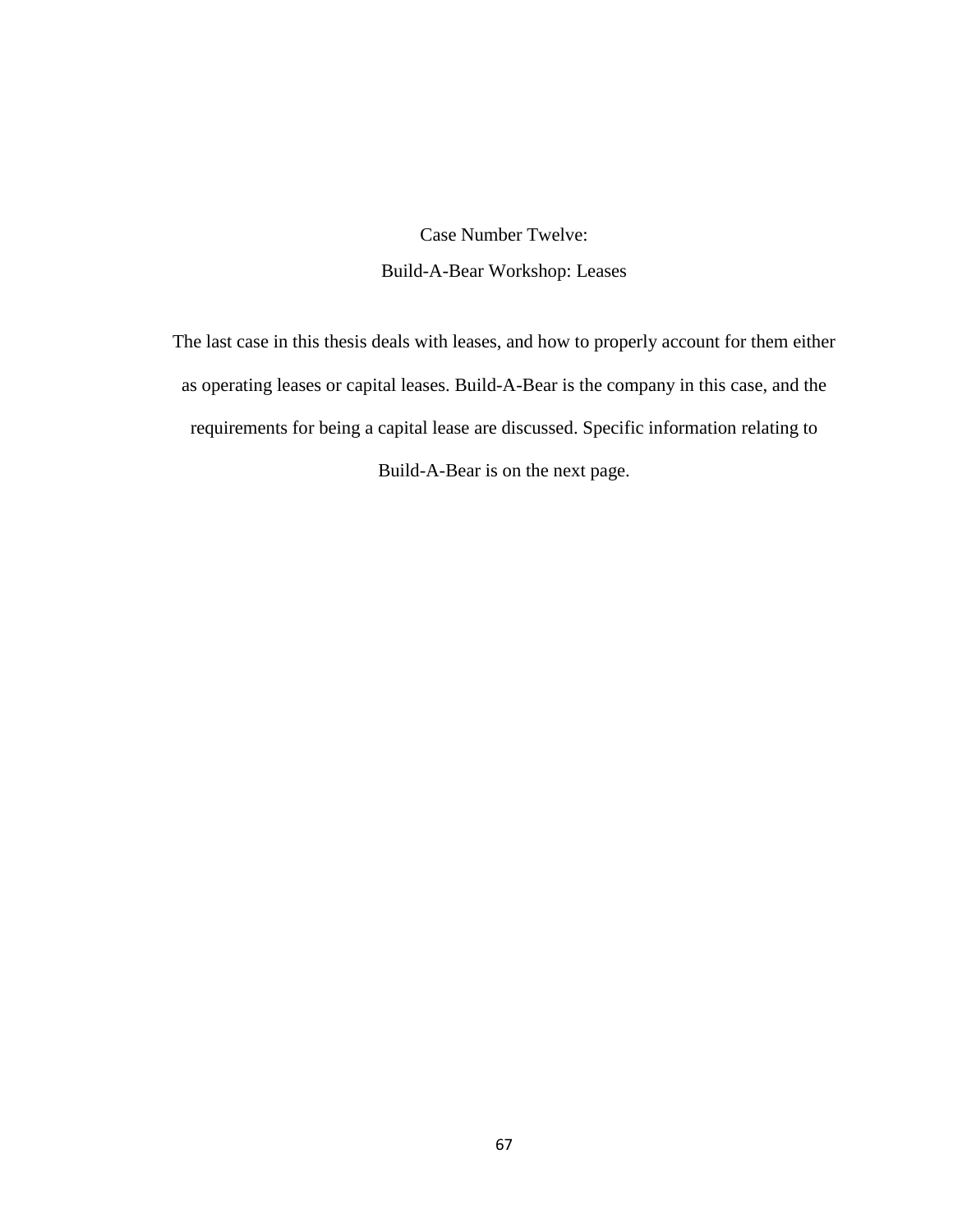Build-A-Bear Workshop is a company that allows you to create your own stuffed animal, and there are more than 400 stores worldwide. Below are questions and answers related to Build-A-Bear Workshop, and the selected financial information that was presented. These questions are related to leases, and more specifically the differences between capital leases and operating leases.

A. Why do companies lease assets rather than buy them?

There are many reasons companies choose to lease assets rather than buy them. One is if you lease an asset then you don't have to keep it if it becomes obsolete, and it provides more flexibility than buying. Also, there can be tax advantages to leasing as opposed to buying, and it provides off balance sheet financing. In general, the financing is just less costly overall.

B. What is an operating lease, and what is a capital lease? What is a direct-financing lease, and what is a sales-type lease?

Capital leases are leases that are noncancelable and meet one or more of the capital lease criteria, and operation leases are all other leases. The criteria for it to be considered a capital lease includes:

- 1. Transfer of ownership of the property
- 2. Contain a bargain purchase option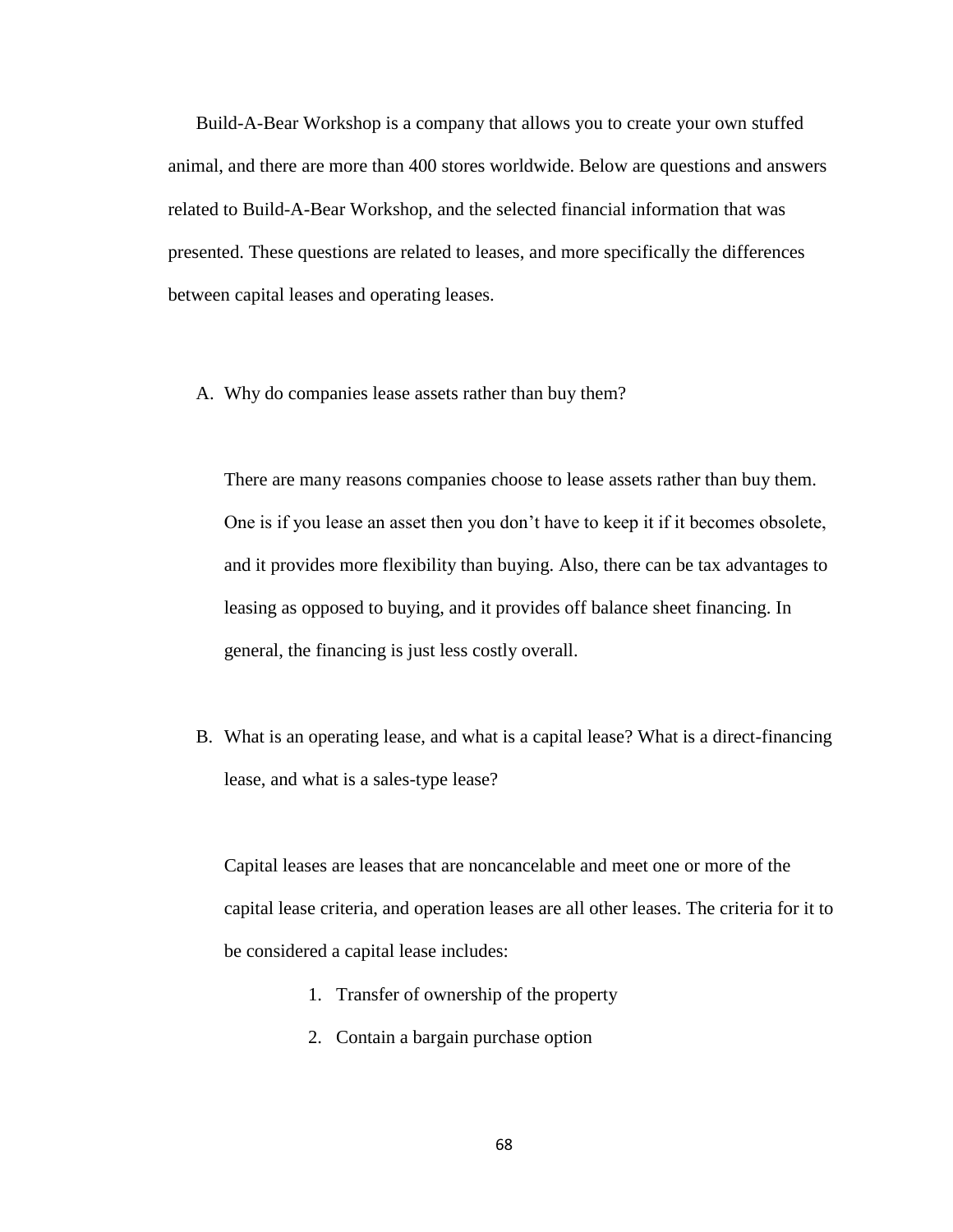- 3. The lease term is equal to 75 percent or more of the economic life of the property
- 4. The present value of the minimum lease payments equals or exceeds 90 percent of the excess of the fair value of the property Sales-type leases and direct-financing leases are both different types of capital leases. Sales type leases meet one or more of the capital lease criteria and give profits to the lessor, and direct financing leases meet on or more of the capital lease criteria and do not give profits to the lessor.
- C. Why do accountants distinguish between different types of leases?

Accountants distinguish between different types of leases because they are used for different purposes. It depends what the company wants on their balance sheet, assets or liabilities. Also, they are distinguished for tax purposes. Not distinguishing between the different types of leases wouldn't be disclosing everything.

- D. Consider the following hypothetical lease for Build-A-Bear:
	- The lease term is five years
	- Lease payments of \$100,000 are due on the last day of each year
	- There is not a bargain-purchase option and title does not transfer at the end of the lease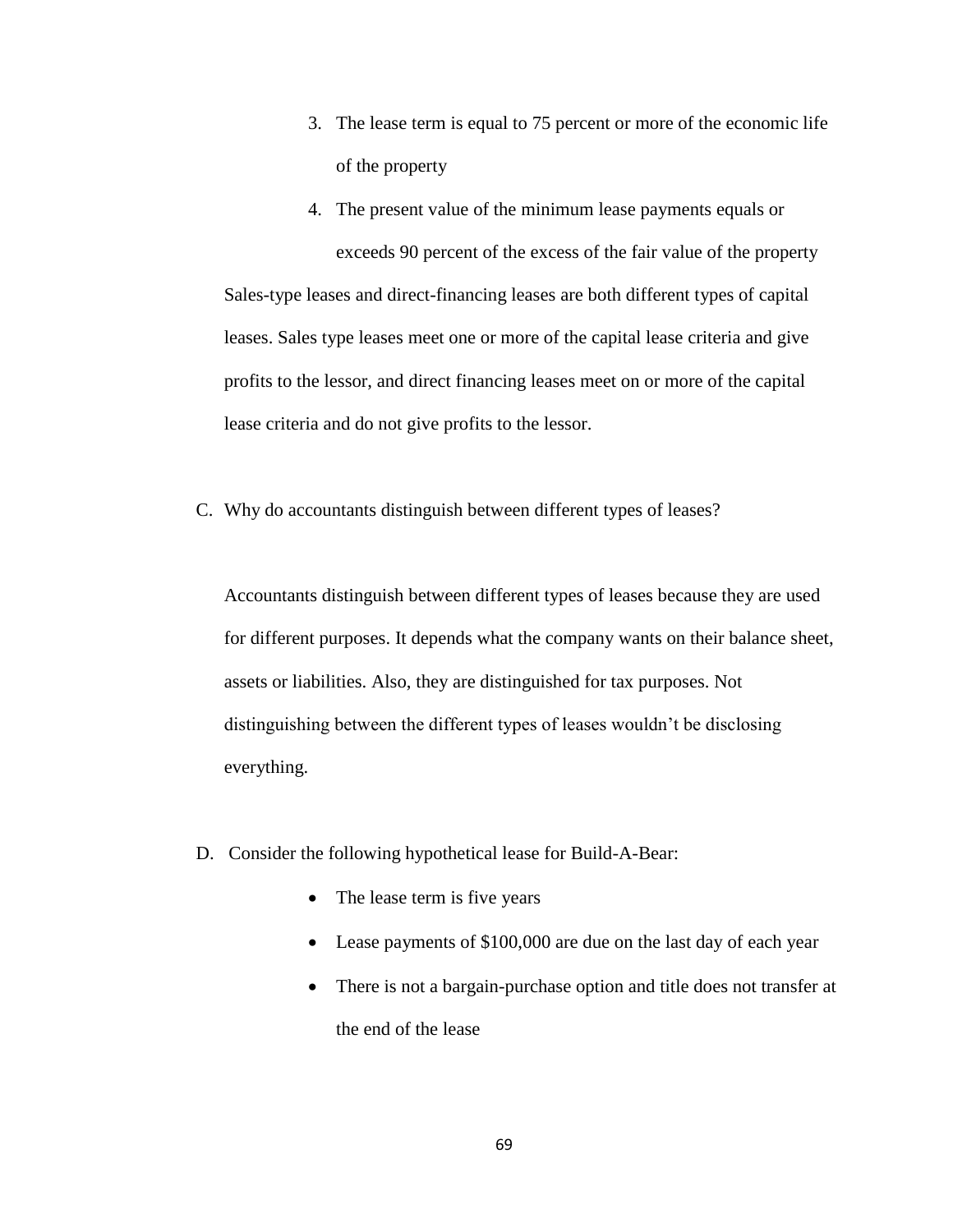- The expected useful life is 25 years, and the fair value is estimated to be \$1,500,000
- a. Will this lease be treated as an operating lease or a capital lease under current US GAAP?

This will be an operating lease because the lease term is only five years out of its 25-year useful period which is not at least 75 percent of the useful life. Also, the fair value of the minimum lease payments does not equal 90 percent of the fair value of the leased property, and there is neither a bargain-purchase option or a transfer of title at the end of the lease. In other words, this lease does not meet any of the four criteria to be a capital lease.

b. Provide the journal entry that Build-A-Bear will record when it makes its first lease payment.

Rent Expense 100,000

Cash 100,000

c. Assume that second lease is identical to above, but the first year is "rent free." So, Build-A-Bear is paying \$125,000 at the end of years two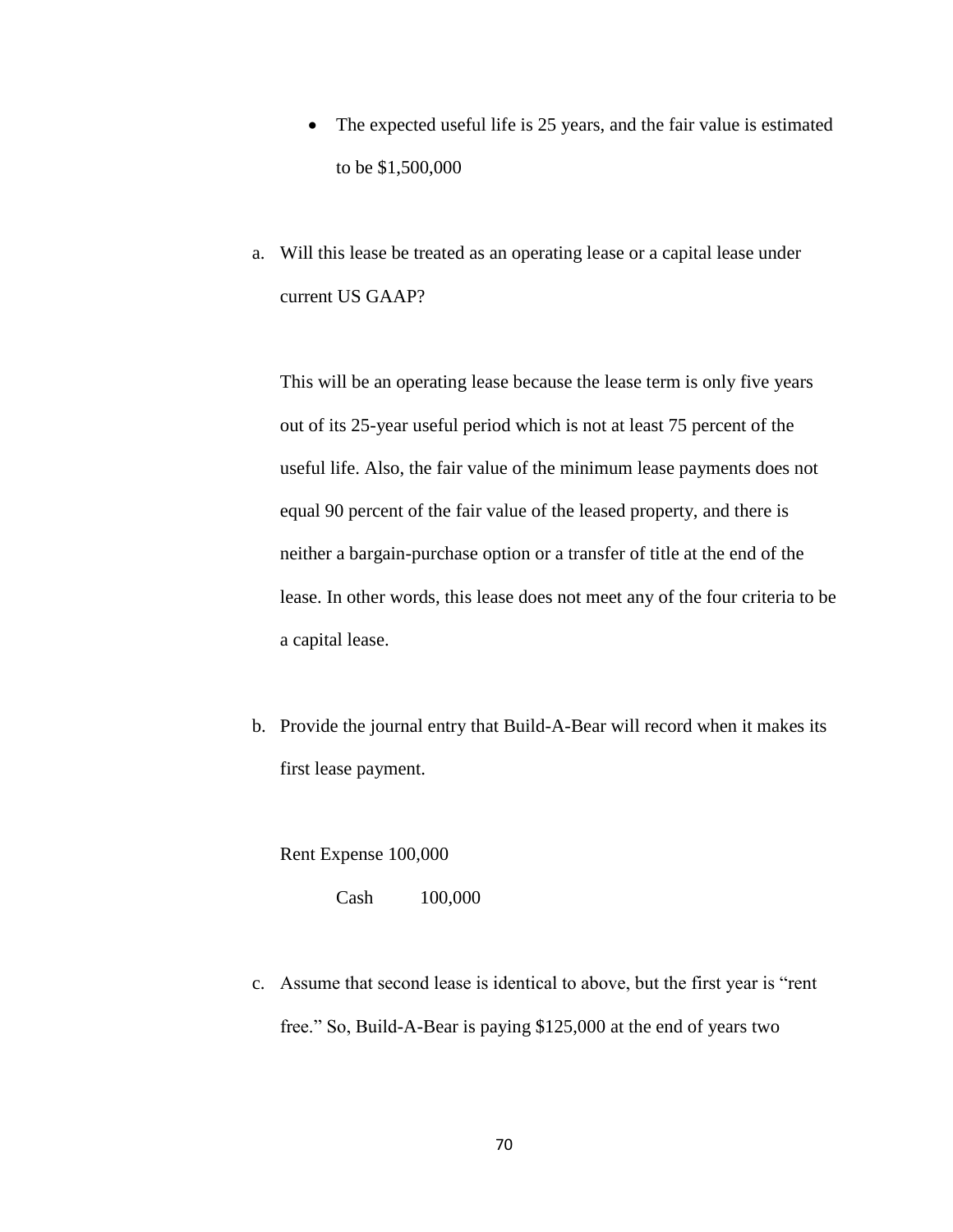through five instead of the \$100,000. Provide the journal entries that the company will make over the term of this lease.

|                                | End of Year One: Deferred Rent Expense 100,000 |         |
|--------------------------------|------------------------------------------------|---------|
|                                | <b>Rent Payable</b>                            | 100,000 |
| End of Years Two: Rent Expense |                                                | 125,000 |
| Through Five                   | Cash                                           | 125,000 |
|                                | <b>Rent Payable</b>                            | 25,000  |

Deferred Rent Expense 25,000

- E. Consider Build-A-Bear's operating leases and the information shown in Note 10, Commitments and Contingencies. Further information about their operating leases is listed in Note 1.
	- a. What was the amount of rent expense on operating leases in fiscal 2009?

Rent Expense on operating leases for 2009 is \$45.9 million and \$0.9 million so \$46.8 million in total.

b. Where does that expense appear on the companies Income Statement?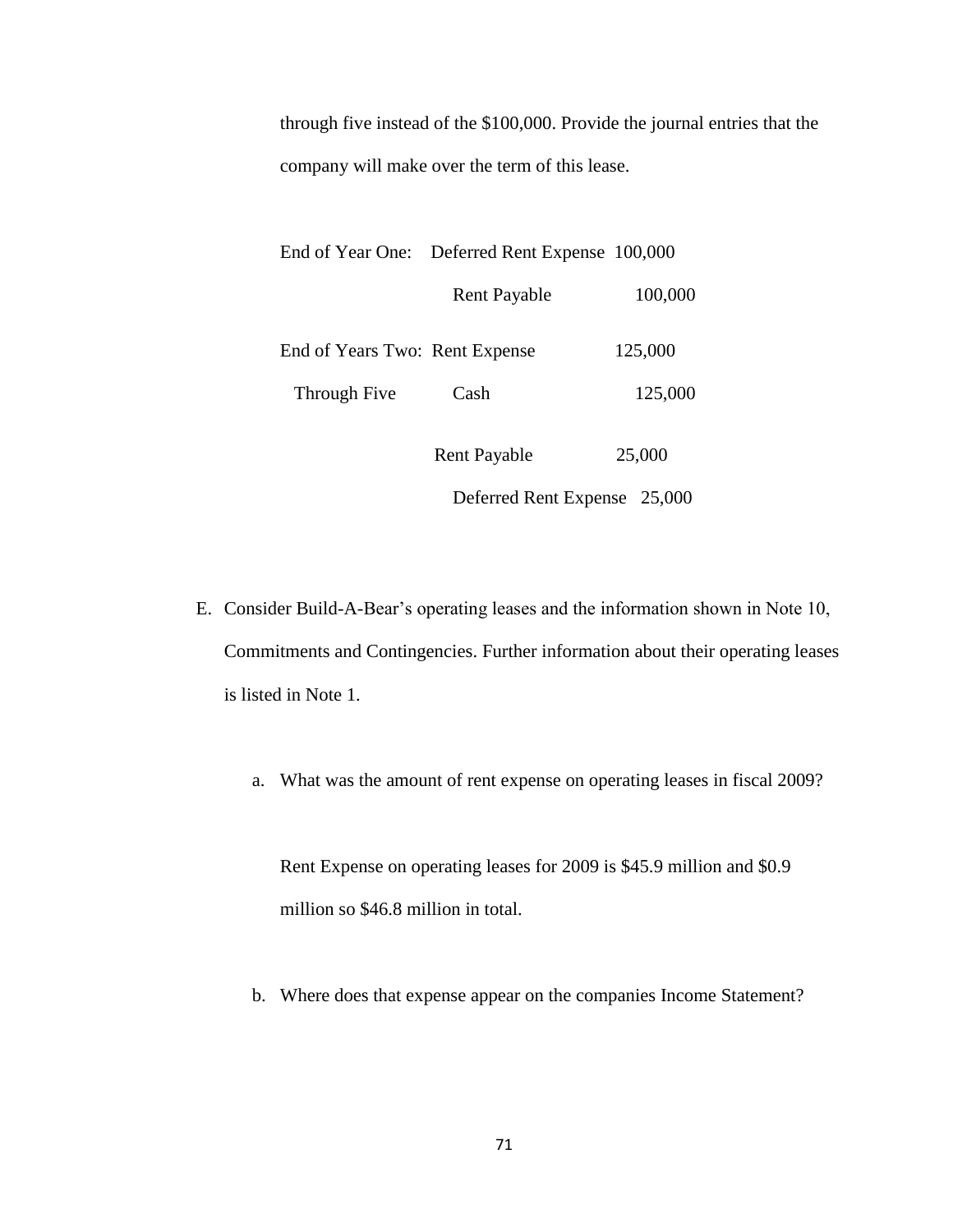It appears in the selling, general, and administrative section of the income statement.

- F. Recent proposals by the Financial Accounting Standards Board would largely eliminate the use of operating leases. Most leases would be accounted for by capital leases instead, and the present value of the expected lease payments would be treated as a "right to use leased asset."
	- a. Calculate the present value of the future minimum lease payments at January 2, 2010. Assume the implicit interest rate is seven percent.

| Year | Lease Payment Present Value |        | Present Value |
|------|-----------------------------|--------|---------------|
|      |                             |        | of Payment    |
| 1    | 50,651                      | 0.9346 | 47,337        |
| 2    | 47,107                      | 0.8734 | 41,145        |
| 3    | 42,345                      | 0.8163 | 34,566        |
| 4    | 35,479                      | 0.7629 | 27,067        |
| 5    | 31,319                      | 0.7130 | 22,330        |
| 6    | 25,229                      | 0.6663 | 16,811        |
| 7    | 25,229                      | 0.6227 | 15,711        |
| 8    | 25,229                      | 0.5820 | 14,684        |
|      |                             |        | 219,651.38    |

b. Had Build-A-Bear entered into these leases on January 2, 2010, what journal entry would the company have recorded if the leases were considered capital leases?

Property and Equipment 219,651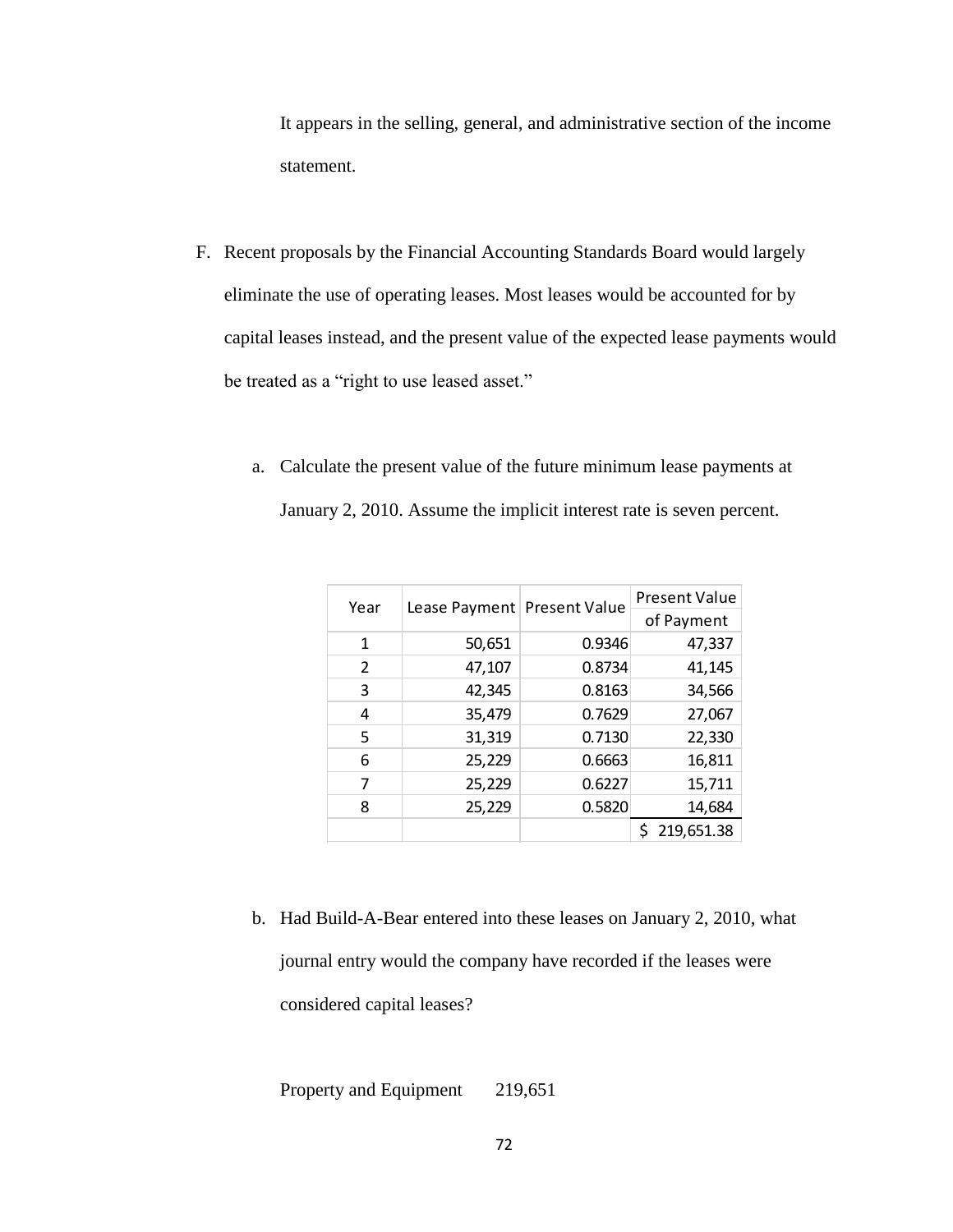c. What journal entries would the company record in fiscal 2010 for these leases if they were considered capital leases?

| Cash             | 50,651 |
|------------------|--------|
| Interest Expense | 15,375 |
| Lease Obligation | 35,276 |

Depreciation Expense 27,456 Accumulated Depreciation 27,456

G. Under current US GAAP, what incentives does Build-A-Bear's management have to structure their leases as operating leases? Comment on the effect of leasing on the quality of a company's financial reporting.

Operating leases have tax benefits that capital leases don't. You can deduct the rent expense instead of having an asset on the books. Since there are different ways to account for leases companies that are basically in the same lease could have leases that are recorded in different ways. This makes it hard to compare financial statements, and the quality of the financial reporting goes down.